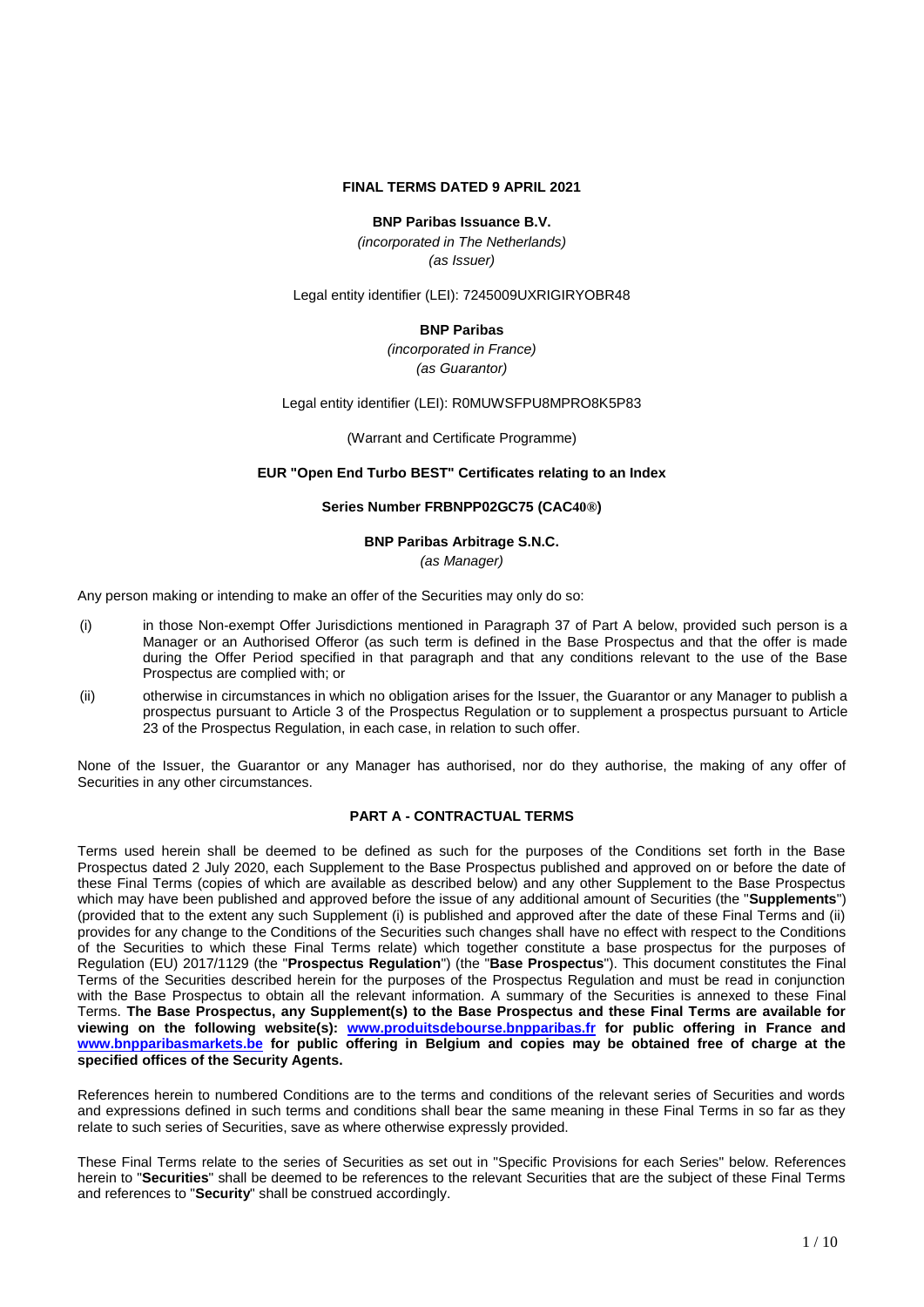#### **SPECIFIC PROVISIONS FOR EACH SERIES**

| <b>Series</b><br>Number / ISIN Securities Securities<br>Code | No. of<br>issued | No. of | Code  | Inemonic   Issue Price   Call /<br>per<br>Security | Put | <b>Exercise</b><br>Price | Capitalised<br><b>Exercise</b><br>Price<br>Roundina<br>Rule | <b>Security</b><br><b>Threshold</b><br>Roundina<br>Rule | Security | <b>Dividend</b> | Interbank<br>  Percentage   Percentage   Rate 1 Screen  <br>Page | Rate<br><b>Percentage</b> | Financing   Delivery or<br>expiry<br>month | <b>Futures or</b><br><b>Options</b><br>Exchange | Redempti<br>on Date | Parity | <b>SPECIFIED</b><br><b>SECURITIES</b><br><b>PURSUANT</b><br><b>TO SECTION</b><br>871(m) |
|--------------------------------------------------------------|------------------|--------|-------|----------------------------------------------------|-----|--------------------------|-------------------------------------------------------------|---------------------------------------------------------|----------|-----------------|------------------------------------------------------------------|---------------------------|--------------------------------------------|-------------------------------------------------|---------------------|--------|-----------------------------------------------------------------------------------------|
| FRBNPP02G<br>C75                                             | 40,000           | 80,000 | CH9BB | EUR 2.11                                           | Put | <b>EUR</b><br>7,814.0433 | digits                                                      | Downwards 4   Downwards 4<br>digits                     | 0%       | 100%            | EURIBOR1M<br>D=                                                  | .122%                     |                                            | Euronext<br><b>Derivatives</b><br>(Paris)       | Open End            | 100    | No                                                                                      |

| Series Number / ISIN<br>Code | Index          | Index<br>Currency | <b>ISIN of Index</b> | <b>Reuters Code of</b><br>Index / Reuters<br><b>Screen Page</b> | <b>Index Sponsor</b> | <b>Index Sponsor Website</b> | Exchange       | <b>Exchange Website</b> | Conversion<br>Rate |
|------------------------------|----------------|-------------------|----------------------|-----------------------------------------------------------------|----------------------|------------------------------|----------------|-------------------------|--------------------|
| FRBNPP02GC75                 | <b>CAC 40®</b> | <b>EUR</b>        | FR0003500008         | .FCHI                                                           | Euronext N.V.        | www.euronext.com             | Euronext Paris | www.euronext.com        |                    |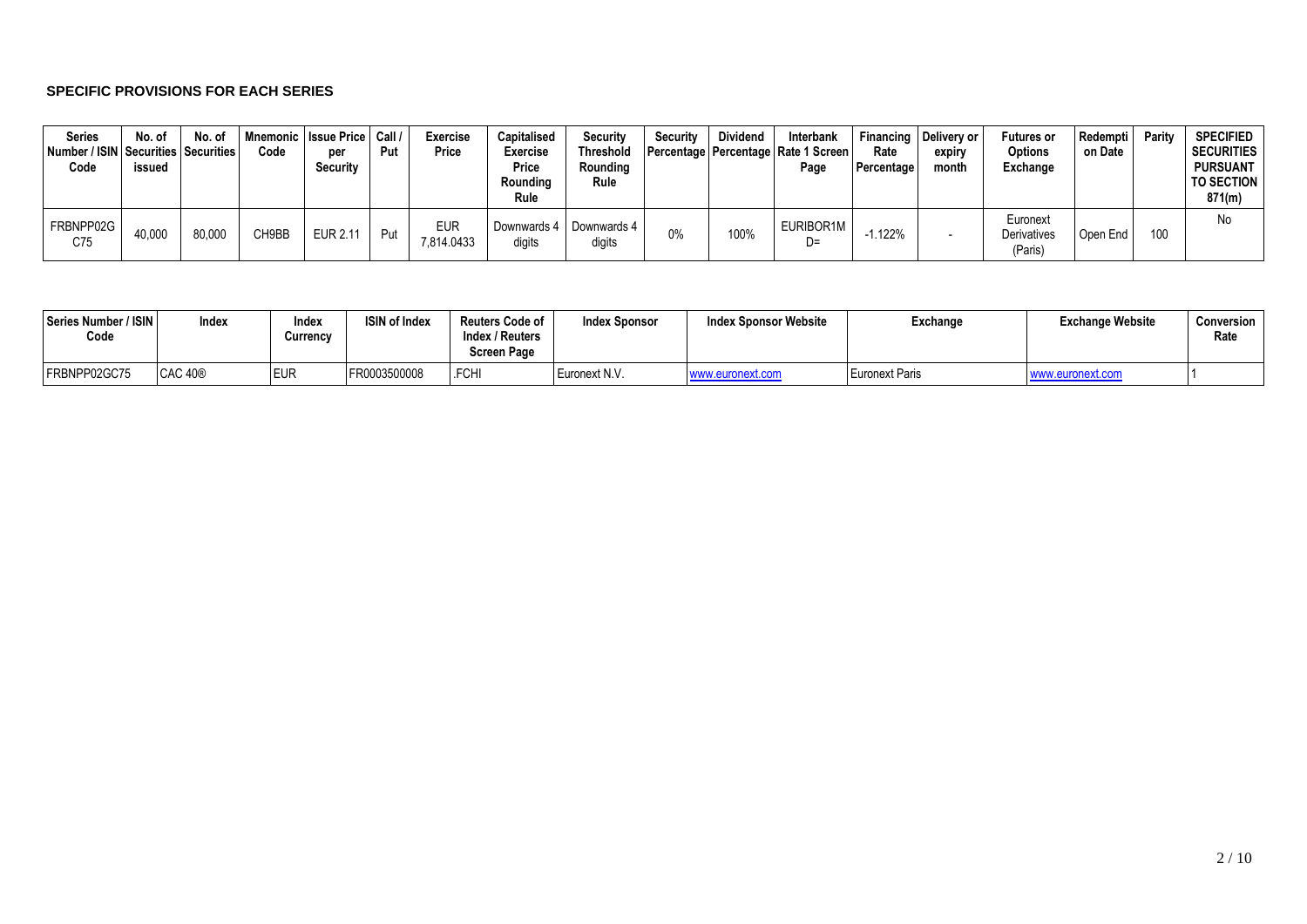## **GENERAL PROVISIONS**

The following terms apply to each series of Securities:

|                                                                         | 1. <b>Issuer:</b>                                             | BNP Paribas Issuance B.V.                                                                                                                                                                                                                                                                                                                                                                                                                                                                                                                                                                                                                                                                                                                                                                                      |  |  |  |  |  |
|-------------------------------------------------------------------------|---------------------------------------------------------------|----------------------------------------------------------------------------------------------------------------------------------------------------------------------------------------------------------------------------------------------------------------------------------------------------------------------------------------------------------------------------------------------------------------------------------------------------------------------------------------------------------------------------------------------------------------------------------------------------------------------------------------------------------------------------------------------------------------------------------------------------------------------------------------------------------------|--|--|--|--|--|
|                                                                         | 2. Guarantor:                                                 | <b>BNP Paribas</b>                                                                                                                                                                                                                                                                                                                                                                                                                                                                                                                                                                                                                                                                                                                                                                                             |  |  |  |  |  |
|                                                                         | 3. Trade Date:                                                | 3 January 2022.                                                                                                                                                                                                                                                                                                                                                                                                                                                                                                                                                                                                                                                                                                                                                                                                |  |  |  |  |  |
|                                                                         | 4. Issue Date:                                                | 7 January 2022.                                                                                                                                                                                                                                                                                                                                                                                                                                                                                                                                                                                                                                                                                                                                                                                                |  |  |  |  |  |
|                                                                         | 5. Consolidation:                                             | Series Number FRBNPP02GC75 (CAC40®)<br>The Securities are to be consolidated on the Issue Date and form a single<br>series with the current outstanding amount of the Securities of the same Series.                                                                                                                                                                                                                                                                                                                                                                                                                                                                                                                                                                                                           |  |  |  |  |  |
|                                                                         | 6. Type of Securities:                                        | (a) Certificates.                                                                                                                                                                                                                                                                                                                                                                                                                                                                                                                                                                                                                                                                                                                                                                                              |  |  |  |  |  |
|                                                                         |                                                               | (b) The Securities are Index Securities.                                                                                                                                                                                                                                                                                                                                                                                                                                                                                                                                                                                                                                                                                                                                                                       |  |  |  |  |  |
|                                                                         |                                                               | The provisions of Annex 2 (Additional Terms and Conditions for Index<br>Securities) and Annex 9 (Additional Terms and Conditions for OET Certificates)<br>shall apply.                                                                                                                                                                                                                                                                                                                                                                                                                                                                                                                                                                                                                                         |  |  |  |  |  |
|                                                                         |                                                               | Unwind Costs: Not applicable.                                                                                                                                                                                                                                                                                                                                                                                                                                                                                                                                                                                                                                                                                                                                                                                  |  |  |  |  |  |
|                                                                         |                                                               | Waiver of Set-Off: Not applicable.                                                                                                                                                                                                                                                                                                                                                                                                                                                                                                                                                                                                                                                                                                                                                                             |  |  |  |  |  |
|                                                                         |                                                               | Essential Trigger: Applicable.                                                                                                                                                                                                                                                                                                                                                                                                                                                                                                                                                                                                                                                                                                                                                                                 |  |  |  |  |  |
|                                                                         | 7. Form of Securities:                                        | Dematerialised bearer form (au porteur).                                                                                                                                                                                                                                                                                                                                                                                                                                                                                                                                                                                                                                                                                                                                                                       |  |  |  |  |  |
| 8. Business Day Centre(s):<br>"Business Day" in Condition 1 is TARGET2. |                                                               | The applicable Business Day Centre for the purposes of the definition of                                                                                                                                                                                                                                                                                                                                                                                                                                                                                                                                                                                                                                                                                                                                       |  |  |  |  |  |
|                                                                         | 9. Settlement:                                                | Settlement will be by way of cash payment (Cash Settled Securities).                                                                                                                                                                                                                                                                                                                                                                                                                                                                                                                                                                                                                                                                                                                                           |  |  |  |  |  |
|                                                                         |                                                               | Issuer's Option to Substitute: Not applicable.                                                                                                                                                                                                                                                                                                                                                                                                                                                                                                                                                                                                                                                                                                                                                                 |  |  |  |  |  |
|                                                                         | 10. Rounding Convention for cash<br><b>Settlement Amount:</b> | Not applicable.                                                                                                                                                                                                                                                                                                                                                                                                                                                                                                                                                                                                                                                                                                                                                                                                |  |  |  |  |  |
|                                                                         | 11. Variation of Settlement:                                  |                                                                                                                                                                                                                                                                                                                                                                                                                                                                                                                                                                                                                                                                                                                                                                                                                |  |  |  |  |  |
|                                                                         | <b>Issuer's option to vary settlement:</b>                    | The Issuer does not have the option to vary settlement in respect of the<br>Securities.                                                                                                                                                                                                                                                                                                                                                                                                                                                                                                                                                                                                                                                                                                                        |  |  |  |  |  |
|                                                                         | 12. Final Payout:                                             |                                                                                                                                                                                                                                                                                                                                                                                                                                                                                                                                                                                                                                                                                                                                                                                                                |  |  |  |  |  |
|                                                                         | <b>ETS Payout:</b>                                            | <b>Leverage Products:</b>                                                                                                                                                                                                                                                                                                                                                                                                                                                                                                                                                                                                                                                                                                                                                                                      |  |  |  |  |  |
|                                                                         |                                                               | ETS Final Payout 2210.<br>Call Securities or Put Securities (see the Specific Provisions for each Series<br>above).                                                                                                                                                                                                                                                                                                                                                                                                                                                                                                                                                                                                                                                                                            |  |  |  |  |  |
|                                                                         | <b>Aggregation:</b>                                           | Not applicable.                                                                                                                                                                                                                                                                                                                                                                                                                                                                                                                                                                                                                                                                                                                                                                                                |  |  |  |  |  |
|                                                                         | 13. Relevant Asset(s):                                        | Not applicable.                                                                                                                                                                                                                                                                                                                                                                                                                                                                                                                                                                                                                                                                                                                                                                                                |  |  |  |  |  |
|                                                                         | 14. Entitlement:                                              | Not applicable.                                                                                                                                                                                                                                                                                                                                                                                                                                                                                                                                                                                                                                                                                                                                                                                                |  |  |  |  |  |
|                                                                         | 15. Conversion Rate:                                          | The Conversion Rate on the Valuation Date or an Optional Redemption<br>Valuation Date equals one if the relevant Index Currency is the same as the<br>Settlement Currency or otherwise the rate determined by the Calculation Agent<br>by reference to www.bloomberg.com/markets/currencies/fx-fixings (or any<br>successor website or page thereto, as determined by the Calculation Agent) at<br>approximately 2.00 p.m. Frankfurt time between the relevant Index Currency<br>and the Settlement Currency, provided that, if such source is not available, such<br>rate of exchange may be determined by the Calculation Agent by reference to<br>such sources as it considers to be appropriate acting in good faith and in a<br>commercially reasonable manner, having taken into account relevant market |  |  |  |  |  |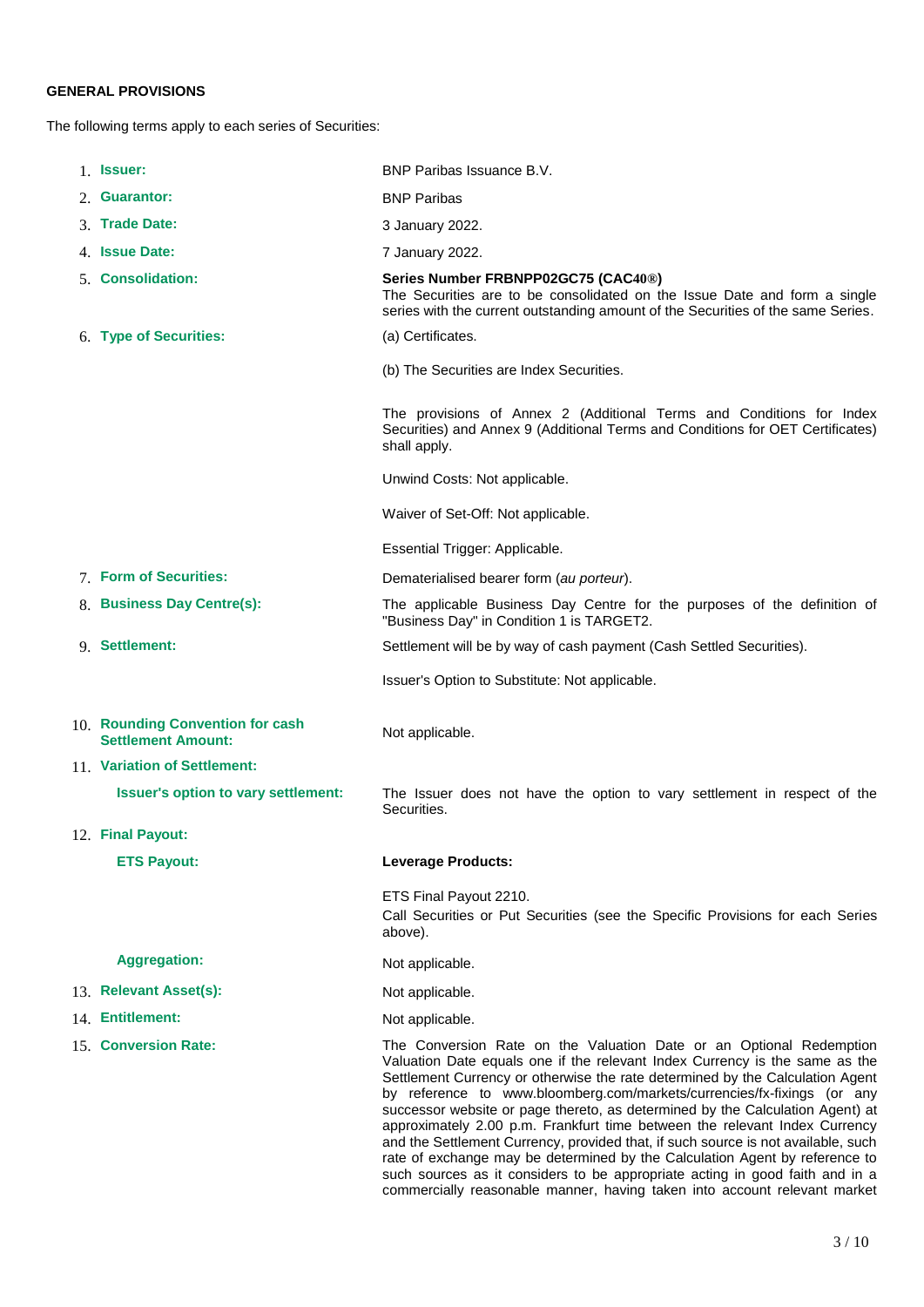practice.

| 16. Settlement Currency:                                                      | The settlement currency for the payment of the Cash Settlement Amount is<br>Euro (" $EUR$ ").                                     |  |  |  |  |
|-------------------------------------------------------------------------------|-----------------------------------------------------------------------------------------------------------------------------------|--|--|--|--|
| 17. Syndication:                                                              | The Securities will be distributed on a non-syndicated basis.                                                                     |  |  |  |  |
| 18. Minimum Trading Size:                                                     | Not applicable.                                                                                                                   |  |  |  |  |
| 19. Principal Security Agent:                                                 | <b>BNP Paribas Securities Services.</b>                                                                                           |  |  |  |  |
| 20. Calculation Agent:                                                        | BNP Paribas Arbitrage S.N.C.<br>1 rue Laffitte 75009 Paris, France.                                                               |  |  |  |  |
| 21. Governing law:                                                            | French law.                                                                                                                       |  |  |  |  |
| 22. Masse provisions (Condition 9.4):                                         | Not applicable.                                                                                                                   |  |  |  |  |
| <b>PRODUCT SPECIFIC PROVISIONS</b>                                            |                                                                                                                                   |  |  |  |  |
| 23. Index Securities:                                                         | Applicable.                                                                                                                       |  |  |  |  |
| (a) Index/Basket of<br><b>Indices/Index Sponsor(s):</b>                       | See the Specific Provisions for each Series above.                                                                                |  |  |  |  |
| (b) Index Currency:                                                           | See the Specific Provisions for each Series above.                                                                                |  |  |  |  |
| $(c)$ Exchange(s):                                                            | See the Specific Provisions for each Series above.                                                                                |  |  |  |  |
| (d) Related Exchange(s):                                                      | All Exchanges.                                                                                                                    |  |  |  |  |
| (e) Exchange Business Day:                                                    | Single Index Basis.                                                                                                               |  |  |  |  |
| <b>Scheduled Trading Day:</b><br>(f)                                          | Single Index Basis.                                                                                                               |  |  |  |  |
| <b>Weighting:</b><br>(g)                                                      | Not applicable.                                                                                                                   |  |  |  |  |
| (h) Settlement Price:                                                         | Official closing level.                                                                                                           |  |  |  |  |
| (i) Specified Maximum Days of<br><b>Disruption:</b>                           | Twenty (20) Scheduled Trading Days.                                                                                               |  |  |  |  |
| (j) Valuation Time:                                                           | The Scheduled Closing Time as defined in Condition1.                                                                              |  |  |  |  |
| (k) Redemption on Occurrence                                                  | Market Value: Applicable.                                                                                                         |  |  |  |  |
| of an Index Adjustments<br>Event:                                             | If the Calculation Agent determines an Index Adjustment Event constitutes a<br>force majeure, Index Condition 3.2(d)(vi) applies. |  |  |  |  |
| (1) Index Correction Period:                                                  | As per Conditions.                                                                                                                |  |  |  |  |
| (m) Additional provisions<br>applicable to Custom<br>Indices:                 | Not applicable.                                                                                                                   |  |  |  |  |
| (n) Additional provisions<br>applicable to Futures Price<br><b>Valuation:</b> | Not applicable.                                                                                                                   |  |  |  |  |
| 24. Share Securities/ETI Share Securities:                                    | Not applicable.                                                                                                                   |  |  |  |  |
| 25. ETI Securities:                                                           | Not applicable.                                                                                                                   |  |  |  |  |
| 26. Debt Securities:                                                          | Not applicable.                                                                                                                   |  |  |  |  |
| 27. Commodity Securities:                                                     | Not applicable.                                                                                                                   |  |  |  |  |
| 28. Currency Securities:                                                      | Not applicable.                                                                                                                   |  |  |  |  |
| 29. Futures Securities:                                                       | Not applicable.                                                                                                                   |  |  |  |  |
| 30. OET Certificates:                                                         | Applicable.                                                                                                                       |  |  |  |  |
| (a) Final Price:                                                              | As per OET Certificate Conditions.                                                                                                |  |  |  |  |
| (b) Valuation Date:                                                           | As per OET Certificate Conditions.                                                                                                |  |  |  |  |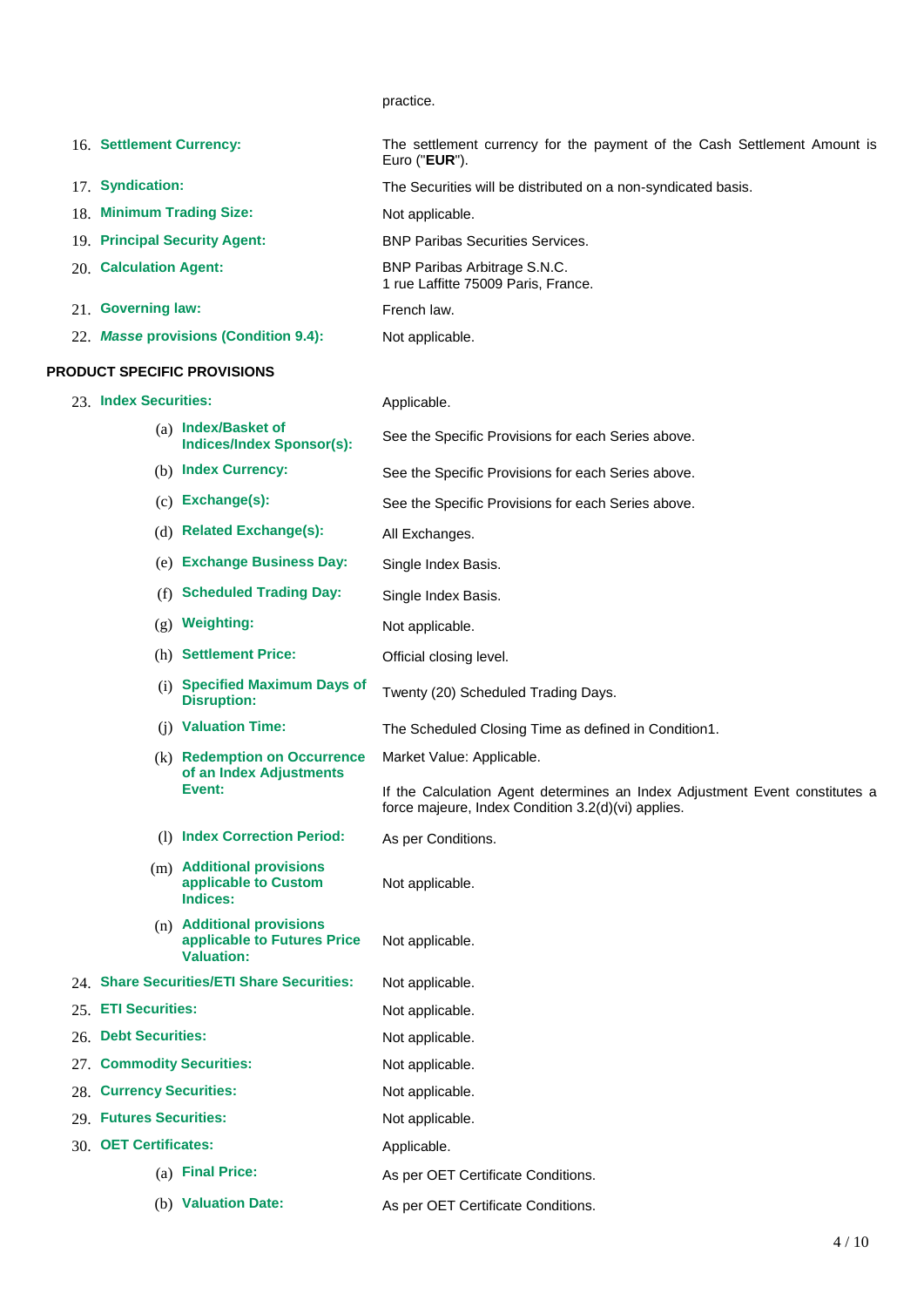- (c) **Exercise Price:** See the Specific Provisions for each Series above. (d) **Capitalised Exercise Price:** Capitalised Exercise Price applicable, in accordance with the OET Certificate Conditions. OET Website(s): www.produitsdebourse.bnpparibas.fr www.bnpparibasmarkets.be Local Business Day Centre(s): Paris. (e) **Capitalised Exercise Price**  See the Specific Provisions for each Series above. (f) **Dividend Percentage:** See the Specific Provisions for each Series above, subject to adjustment by the Calculation Agent in accordance with the OET Certificate Conditions. (g) **Financing Rate:** (i) **Interbank Rate 1**  See the Specific Provisions for each Series above. (ii) **Interbank Rate 1**  As per OET Certificate Conditions. (iii) **Interbank Rate 2**  Not applicable (i.e. Interbank Rate 2 means Zero (0)). (iv) **Interbank Rate 2 Specified Time:** Not applicable. (v) **Financing Rate**  See the Specific Provisions for each Series above. (vi) **Financing Rate Range:** In respect of Call Securities: 0% / +10%. In respect of Put Securities: -10% / 0%. (h) **Automatic Early Redemption:** Applicable. (i) **Automatic Early Redemption Payout:** Automatic Early Redemption Payout 2210/2. (ii) **Automatic Early Redemption Date:** Not applicable. (iii) **Observation Price:** Official level. (iv) **Observation Price Index Sponsor.** (v) **Observation Price**  At any time during the opening hours of the Exchange. (vi) **Security Threshold:** As per OET Certificate Conditions. The Security Threshold in respect of a Relevant Business Day will be published as soon as practicable after its determination on the OET Website(s), as set out in § 30(d). (vii) **Security Threshold**  See the Specific Provisions for each Series above. (viii) Security Percentage: See the Specific Provisions for each Series above. (ix) **Minimum Security Percentage:** Not applicable. (x) **Maximum Security**  Not applicable. (xi) **Reset Date:** Option 2 is applicable. 31. **Illegality (Condition 7.1) and Force Majeure (Condition 7.2):** Illegality: Market Value. Force Majeure: redemption in accordance with Condition 7.2(a).
- 32. **Additional Disruption Events and** (a) Additional Disruption Events: Not applicable.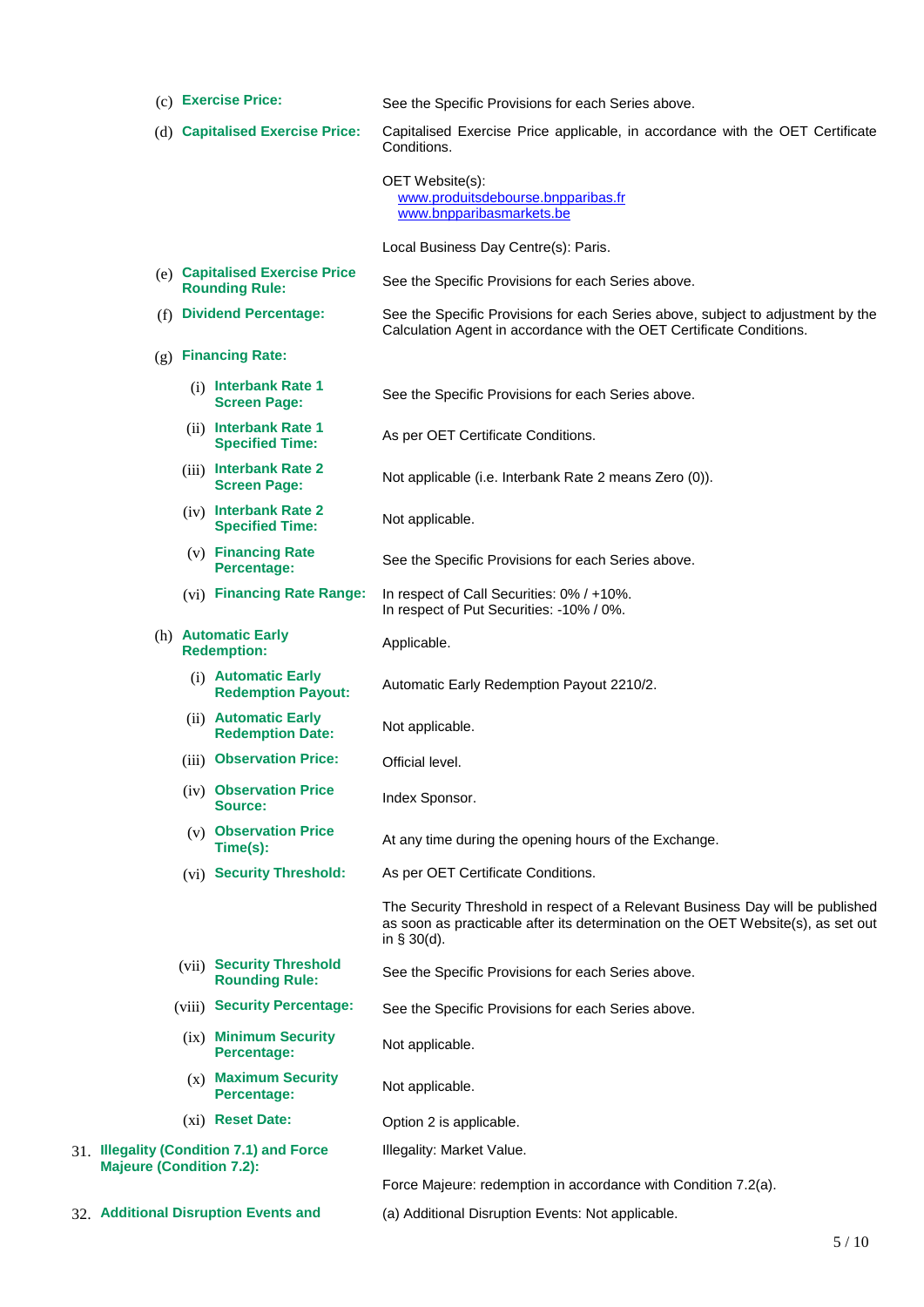**Optional Additional Disruption Events:** (b) The following Optional Additional Disruption Events apply to the Securities: Significant Alteration Event, Administrator/Benchmark Event.

(c) Redemption:

Market Value: Applicable.

33. Knock-in Event: Not applicable.

34. **Knock-out Event:** Not applicable.

#### **PROVISIONS RELATING TO WARRANTS**

| 35. Provisions relating to Warrants: | Not applicable. |
|--------------------------------------|-----------------|
|                                      |                 |

#### **PROVISIONS RELATING TO CERTIFICATES**

| 36. Provisions relating to Certificates: |                        |                                                                                              | Applicable.                                                                                                                                                                                                                                                       |  |  |  |  |
|------------------------------------------|------------------------|----------------------------------------------------------------------------------------------|-------------------------------------------------------------------------------------------------------------------------------------------------------------------------------------------------------------------------------------------------------------------|--|--|--|--|
|                                          |                        | (a) Notional Amount of each<br><b>Certificate:</b>                                           | Not applicable.                                                                                                                                                                                                                                                   |  |  |  |  |
|                                          |                        | (b) Instalment Certificates:                                                                 | The Certificates are not Instalment Certificates.                                                                                                                                                                                                                 |  |  |  |  |
| (c) Issuer Call Option:                  |                        |                                                                                              | Applicable. The Issuer may redeem the OET Certificates in accordance with the<br>OET Certificate Conditions. See item 30 above.                                                                                                                                   |  |  |  |  |
|                                          | (d) Holder Put Option: |                                                                                              | Applicable provided that (i) no Automatic Early Redemption Event has occurred<br>and (ii) the Issuer has not already designated the Valuation Date in accordance<br>with the OET Certificate Conditions.                                                          |  |  |  |  |
|                                          |                        | (i) Optional Redemption<br>Date(s):                                                          | The day falling ten (10) Business Days immediately following the relevant<br>Optional Redemption Valuation Date.                                                                                                                                                  |  |  |  |  |
|                                          |                        | (ii) Optional Redemption<br><b>Valuation Date:</b>                                           | The last Relevant Business Day in March in each year commencing in March of<br>the calendar year after the Issue Date, subject to adjustment in the event that<br>such day is a Disrupted Day as provided in the definition of Valuation Date in<br>Condition 25. |  |  |  |  |
|                                          |                        | (iii) Optional Redemption<br>Amount(s):                                                      | Put Payout 2210.                                                                                                                                                                                                                                                  |  |  |  |  |
|                                          |                        | (iv) Minimum Notice<br>Period:                                                               | Not less than 30 days prior to the next occurring Optional Redemption Valuation<br>Date.                                                                                                                                                                          |  |  |  |  |
|                                          |                        | (v) Maximum Notice<br><b>Period:</b>                                                         | Not applicable.                                                                                                                                                                                                                                                   |  |  |  |  |
|                                          |                        | (e) Automatic Early<br><b>Redemption:</b>                                                    | Not applicable.                                                                                                                                                                                                                                                   |  |  |  |  |
|                                          |                        | (f) Strike Date:                                                                             | Not applicable.                                                                                                                                                                                                                                                   |  |  |  |  |
|                                          |                        | (g) Strike Price:                                                                            | Not applicable.                                                                                                                                                                                                                                                   |  |  |  |  |
|                                          |                        | (h) Redemption Valuation Date:                                                               | Not applicable.                                                                                                                                                                                                                                                   |  |  |  |  |
|                                          |                        | $(i)$ Averaging:                                                                             | Averaging does not apply to the Securities.                                                                                                                                                                                                                       |  |  |  |  |
| (i)                                      |                        | <b>Observation Dates:</b>                                                                    | Not applicable.                                                                                                                                                                                                                                                   |  |  |  |  |
|                                          |                        | (k) Observation Period:                                                                      | Not applicable.                                                                                                                                                                                                                                                   |  |  |  |  |
| (1)                                      |                        | <b>Settlement Business Day:</b>                                                              | Not applicable.                                                                                                                                                                                                                                                   |  |  |  |  |
|                                          |                        | (m) Cut-off Date:                                                                            | Not applicable.                                                                                                                                                                                                                                                   |  |  |  |  |
|                                          |                        | $(n)$ Identification information of<br><b>Holders as provided by</b><br><b>Condition 26:</b> | Not applicable.                                                                                                                                                                                                                                                   |  |  |  |  |

#### **DISTRIBUTION**

37. Non exempt Offer: Applicable.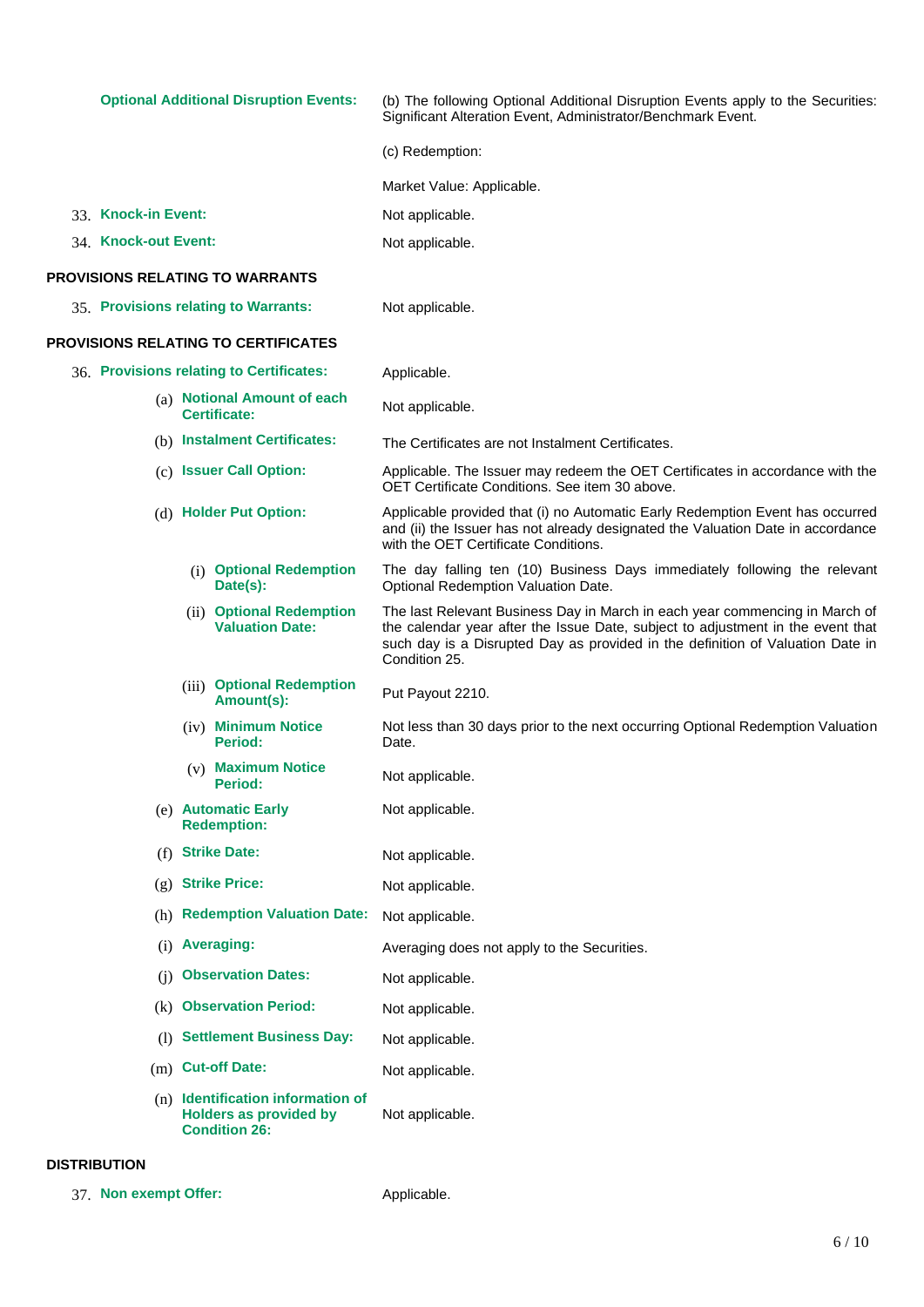| (i)                      | <b>Non-exempt Offer</b><br>Jurisdictions:                                                                                                       | France and Belgium.                                                                                                     |
|--------------------------|-------------------------------------------------------------------------------------------------------------------------------------------------|-------------------------------------------------------------------------------------------------------------------------|
| (ii)                     | <b>Offer Period:</b>                                                                                                                            | From (and including) the Issue Date until (and including) the date on which the<br>Securities are delisted.             |
| (iii)                    | <b>Financial intermediaries</b><br>granted specific consent to<br>use the Base Prospectus in<br>accordance with the<br><b>Conditions in it:</b> | The Manager and BNP Paribas.                                                                                            |
| (iv)                     | <b>General Consent:</b>                                                                                                                         | Not applicable.                                                                                                         |
| (v)                      | <b>Other Authorised Offeror</b><br><b>Terms:</b>                                                                                                | Not applicable.                                                                                                         |
| considerations:          | 38. Additional U.S. Federal income tax                                                                                                          | The Securities are not Specified Securities the purpose of Section 871(m) of the<br>U.S. Internal Revenue Code of 1986. |
| <b>Retail Investors:</b> | 39. Prohibition of Sales to EEA and UK                                                                                                          |                                                                                                                         |
| (a)                      | <b>Selling Restriction:</b>                                                                                                                     | Not applicable.                                                                                                         |
|                          | $(b)$ Legend:                                                                                                                                   | Not applicable.                                                                                                         |

#### **Responsibility**

The Issuer accepts responsibility for the information contained in these Final Terms. To the best of the knowledge of the Issuer (who has taken all reasonable care to ensure that such is the case), the information contained herein is in accordance with the facts and does not omit anything likely to affect the import of such information.

Signed on behalf of BNP Paribas Issuance B.V.

As Issuer:

Alis

By: Sarah BOURGEAT

......................................... Duly authorised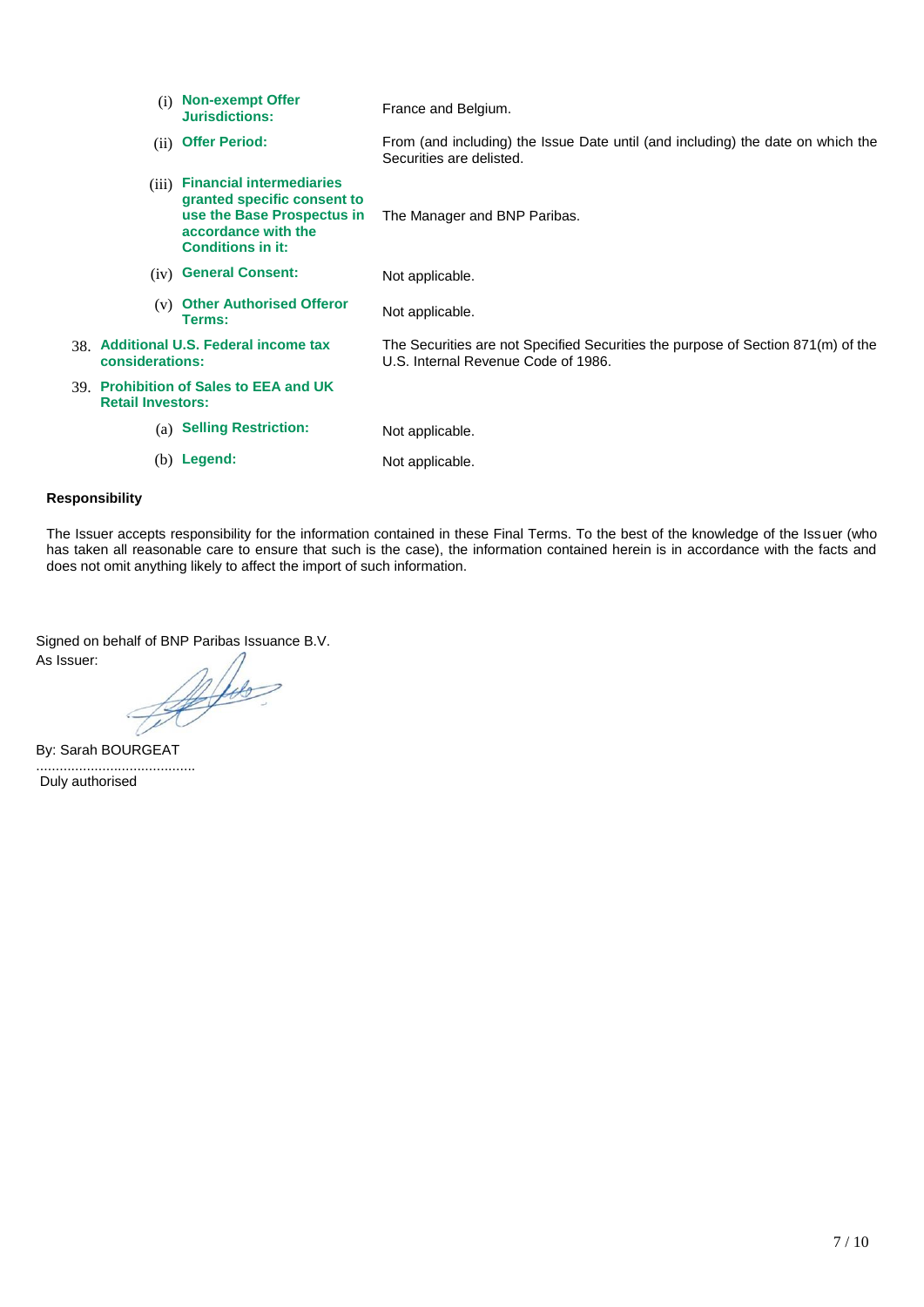#### **PART B - OTHER INFORMATION**

#### **1. Listing and Admission to trading - De listing**

Application has been made to list the Securities on Euronext Access Paris and to admit the Securities described herein for trading on Euronext Access Paris, with effect from the Issue Date.

The de-listing of the Securities on the exchange specified above shall occur on at the opening time on the Valuation Date, subject to any change to such date by such exchange or any competent authorities, for which the Issuer and the Guarantor shall under no circumstances be liable.

#### **2. Ratings**

The Securities have not been rated.

#### **3. Interests of Natural and Legal Persons Involved in the Issue**

Save as discussed in the "*Potential conflicts of interest*" paragraph in the "*Risks*" section in the Base Prospectus, so far as the Issuer is aware, no person involved in the issue of the Securities has an interest material to the issue.

#### **4. Reasons for the Issue, Estimated Net Proceeds and Total Expenses**

| (a) Reasons for the Issue:  | See "Use of Proceeds" in the Base Prospectus. |
|-----------------------------|-----------------------------------------------|
| (b) Estimated net proceeds: | EUR 84.400.00                                 |

(c) **Estimated total expenses:** The estimated total expenses are not available.

#### **5. Performance of Underlying/Formula/Other Variable and Other Information concerning the Underlying Reference**

See Base Prospectus for an explanation of effect on value of Investment and associated risks in investing in Securities.

Information on each Index shall be available on the relevant Index Sponsor website as set out in "Specific Provisions for each Series" in Part A.

Past and further performances of each Index are available on the relevant Index Sponsor website as set out in "Specific Provisions for each Series" in Part A and the volatility of each Index as well as the Conversion Rate may be obtained from the Calculation Agent at the phone number: **0 800 235 000**.

#### **Index Disclaimer**

Neither the Issuer nor the Guarantor shall have any liability for any act or failure to act by an Index Sponsor in connection with the calculation, adjustment or maintenance of an Index. Except as disclosed prior to the Issue Date, neither the Issuer, the Guarantor nor their affiliates has any affiliation with or control over an Index or Index Sponsor or any control over the computation, composition or dissemination of an Index. Although the Calculation Agent will obtain information concerning an Index from publicly available sources it believes reliable, it will not independently verify this information. Accordingly, no representation, warranty or undertaking (express or implied) is made and no responsibility is accepted by the Issuer, the Guarantor, their affiliates or the Calculation Agent as to the accuracy, completeness and timeliness of information concerning an Index.

#### **CAC40® Index**

Euronext N.V. or its subsidiaries holds all (intellectual) proprietary rights with respect to the Index. Euronext N.V. or its subsidiaries do not sponsor, endorse or have any other involvement in the issue and offering of the product. Euronext N.V. and its subsidiaries disclaim any liability for any inaccuracy in the data on which the Index is based, for any mistakes, errors, or omissions in the calculation and/or dissemination of the Index, or for the manner in which it is applied in connection with the issue and offering thereof. CAC40® and CAC40-index® are registered trademarks of Euronext N.V. or its subsidiaries.

#### **DAX® Index**

This financial instrument is neither sponsored nor promoted, distributed or in any other manner supported by Deutsche Börse AG (the "Licensor"). The Licensor does not give any explicit or implicit warranty or representation, neither regarding the results deriving from the use of the Index and/or the Index Trademark nor regarding the Index value at a certain point in time or on a certain date nor in any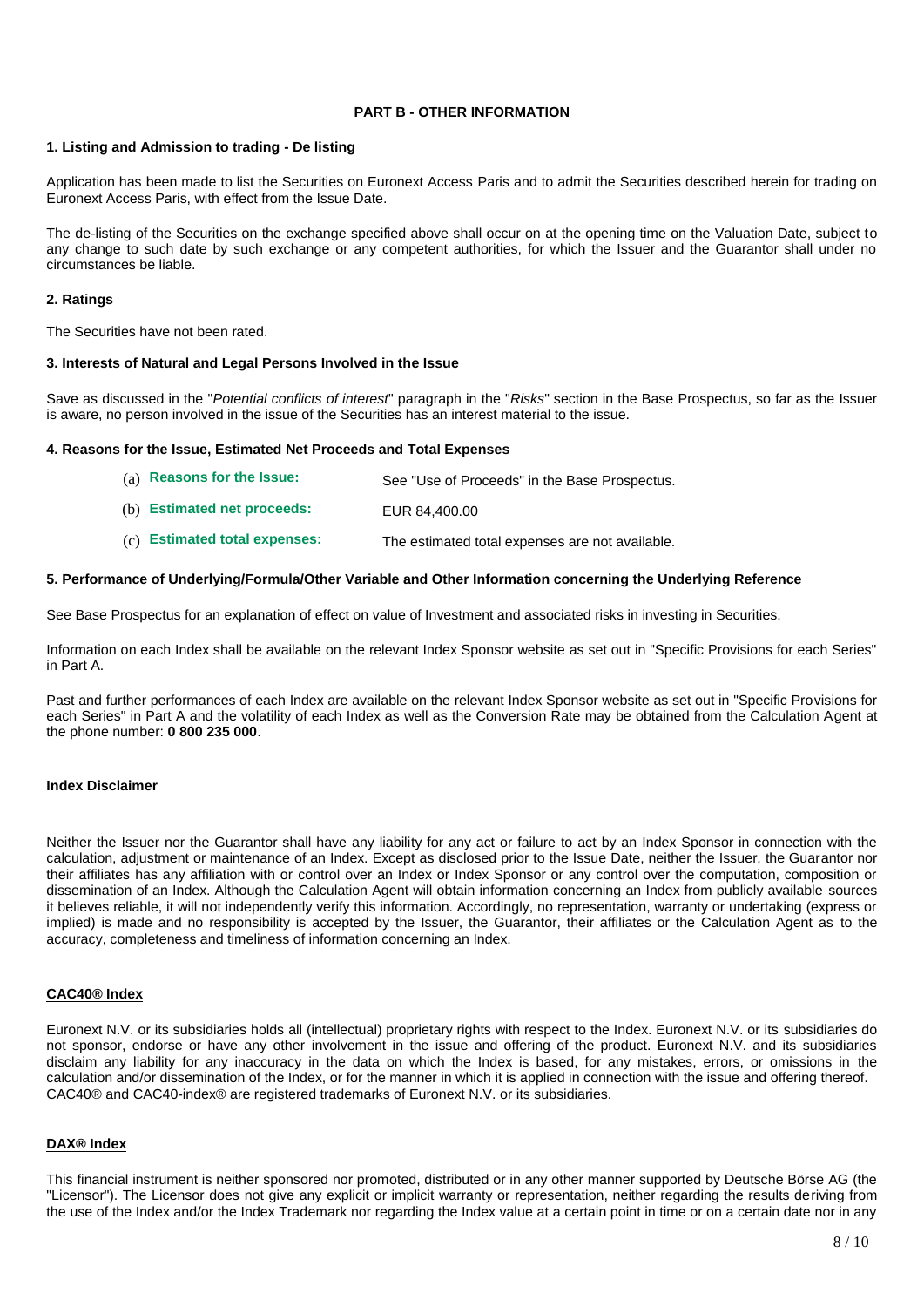other respect. The Index is calculated and published by the Licensor. Nevertheless, as far as admissible under statutory law the Licensor will not be liable vis-à-vis third parties for potential errors in the Index. Moreover, there is no obligation for the Licensor vis-àvis third parties, including investors, to point out potential errors in the Index.

Neither the publication of the Index by the Licensor nor the granting of a license regarding the Index as well as the Index Trademark for the utilization in connection with the financial instrument or other securities or financial products, which one derived from the Index, represents a recommendation by the Licensor for a capital investment or contains in any manner a warranty or opinion by the Licensor with respect to the attractiveness of an investment in this product.

In its capacity as sole owner of all rights to the Index and the Index Trademark the Licensor has solely licensed to the issuer of the financial instrument and its affiliates the utilization of the Index and the Index Trademark as well as any reference to the Index and the Index Trademark in connection with the financial instrument.

#### **NASDAQ 100® Index**

The Product(s) is not sponsored, endorsed, sold or promoted by Nasdaq, Inc. or its affiliates (NASDAQ, with its affiliates, are referred to as the "Corporations"). The Corporations have not passed on the legality or suitability of, or the accuracy or adequacy of descriptions and disclosures relating to, the Product(s). The Corporations make no representation or warranty, express or implied to the owners of the Product(s) or any member of the public regarding the advisability of investing in securities generally or in the Product(s) particularly, or the ability of the Nasdaq-100 Index® to track general stock market performance. The Corporations' only relationship to BNP PARIBAS ("Licensee") is in the licensing of the Nasdaq®, Nasdaq-100®, and Nasdaq-100 Index® registered trademarks, and certain trade names of the Corporations and the use of the Nasdaq-100 Index® which is determined, composed and calculated by NASDAQ without regard to Licensee or the Product(s). NASDAQ has no obligation to take the needs of the Licensee or the owners of the Product(s) into consideration in determining, composing or calculating the Nasdaq-100 Index®. The Corporations are not responsible for and have not participated in the determination of the timing of, prices at, or quantities of the Product(s) to be issued or in the determination or calculation of the equation by which the Product(s) is to be converted into cash. The Corporations have no liability in connection with the administration, marketing or trading of the Product(s).

**The Corporations do not guarantee the accuracy and/or uninterrupted calculation of the Nasdaq-100 index® or any data included therein. The Corporations make no warranty, express or implied, as to results to be obtained by Licensee, owners of the product(s), or any other person or entity from the use of the Nasdaq-100 Index® or any data included therein. The Corporations make no express or implied warranties, and expressly disclaim all warranties of merchantability or fitness for a particular purpose or use with respect to the Nasdaq-100 Index® or any data included therein. Without limiting any of the foregoing, in no event shall the Corporations have any liability for any lost profits or special, incidental, punitive, indirect, or consequential damages, even if notified of the possibility of such damages.**

#### **6. Operational Information Relevant Clearing System(s):** Euroclear France. **7. Terms and Conditions of the Non-Exempt Offer Offer Price:** The price of the Certificates will vary in accordance with a number of factors including, but not limited to, the price of the relevant Index. **Conditions to which the offer is subject:** Not applicable. **Description of the application process:** Not applicable. **Details of the minimum and/or maximum amount of the application:** Minimum purchase amount per investor: One (1) Certificate. Maximum purchase amount per investor: The number of Certificates issued in respect of each Series of Certificates. **Description of possibility to reduce subscriptions and manner for refunding amounts paid in excess by applicants:** Not applicable. **Details of the method and time limits for paying up and delivering Securities:** The Certificates are cleared through the clearing systems and are due to be delivered on or about the second Business Day after their purchase by the investor against payment of the purchase amount. **Manner in and date on which results of the offer Manner in and date on which results of the offer Mot applicable.**<br>are to be made public: **Procedure for exercise of any right of preemption, negotiability of subscription rights and treatment of subscription rights not exercised:** Not applicable.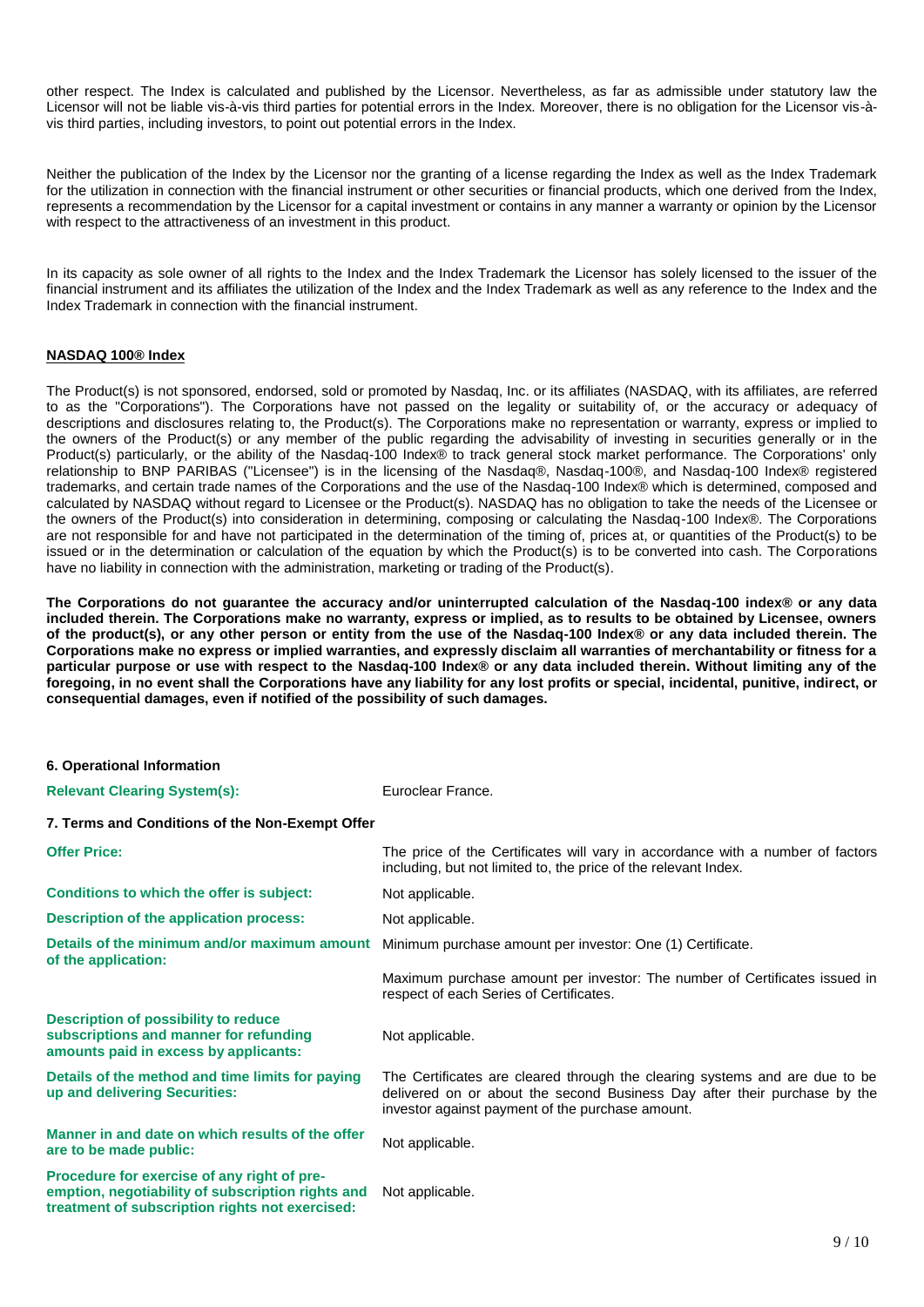#### **Process for notification to applicants of the amount allotted and indication whether dealing may begin before notification is made:**

Not applicable.

#### **Amount of any expenses and taxes charged to the subscriber or purchaser:**

| <b>Series Number</b> | <b>Issue Price per Security</b> | <b>Expenses included in the Issue Price</b> |
|----------------------|---------------------------------|---------------------------------------------|
| FRBNPP02GC75         | EUR 2.11                        | EUR -0.122                                  |

#### **8. Intermediaries with a firm commitment to act**

| Name and address of the entities which have a<br>firm commitment to act as intermediaries in<br>secondary trading, providing liquidity through<br>bid and offer rates and a description of the main<br>terms of their commitment: | None.                                                                                                                                                                                                                                                                                                                                                                                           |
|-----------------------------------------------------------------------------------------------------------------------------------------------------------------------------------------------------------------------------------|-------------------------------------------------------------------------------------------------------------------------------------------------------------------------------------------------------------------------------------------------------------------------------------------------------------------------------------------------------------------------------------------------|
| 9. Placing and Underwriting                                                                                                                                                                                                       |                                                                                                                                                                                                                                                                                                                                                                                                 |
| Name(s) and address(es), to the extent known to<br>the issuer, of the placers in the various countries None.<br>where the offer takes place:                                                                                      |                                                                                                                                                                                                                                                                                                                                                                                                 |
| Name and address of the co-ordinator(s) of the<br>global offer and of single parts of the offer:                                                                                                                                  | <b>BNP Paribas</b><br>20 Boulevard des Italiens, 75009 Paris, France.                                                                                                                                                                                                                                                                                                                           |
| Name and address of any paying agents and<br>depository agents in each country (in addition to<br>the Principal Paying Agent):                                                                                                    | Not applicable.                                                                                                                                                                                                                                                                                                                                                                                 |
| Entities agreeing to underwrite the issue on a<br>firm commitment basis, and entities agreeing to<br>place the issue without a firm commitment or<br>under "best efforts" arrangements:                                           | BNP Paribas Arbitrage S.N.C.                                                                                                                                                                                                                                                                                                                                                                    |
| When the underwriting agreement has been or<br>will be reached:                                                                                                                                                                   | Not applicable.                                                                                                                                                                                                                                                                                                                                                                                 |
| 10. EU Benchmarks Regulation                                                                                                                                                                                                      |                                                                                                                                                                                                                                                                                                                                                                                                 |
| <b>EU Benchmarks Regulation: Article</b><br>29(2) statement on benchmarks:                                                                                                                                                        | Applicable: Amounts payable under the Securities are calculated by reference<br>to the relevant Benchmark which is provided by the relevant Administrator, as<br>specified in the table below.                                                                                                                                                                                                  |
|                                                                                                                                                                                                                                   | As at the date of these Final Terms, the relevant Administrator is not included /<br>included, as the case may be, in the register of Administrators and Benchmarks<br>established and maintained by the European Securities and Markets Authority<br>("ESMA") pursuant to article 36 of the Benchmarks Regulation (Regulation (EU)<br>2016/1011) (the "BMR"), as specified in the table below. |
|                                                                                                                                                                                                                                   | As far as the Issuer is aware, the transitional provisions in Article 51 of the BMR<br>apply, such that the relevant Administrator is not currently required to obtain<br>authorisation/registration, as specified in the table below.                                                                                                                                                          |
|                                                                                                                                                                                                                                   |                                                                                                                                                                                                                                                                                                                                                                                                 |

| <b>Benchmark</b>       | Administrator                               | Register     |  |
|------------------------|---------------------------------------------|--------------|--|
| CAC 40 <sup>®</sup>    | Euronext Paris                              | Included     |  |
| EURIBOR 1M             | European Money Markets Institute (EMMI)     | Included     |  |
| <b>DAX®</b>            | STOXX Ltd.                                  | Included     |  |
| Nasdag-100 $\circledR$ | Nasdag Inc.                                 | Not included |  |
| USD-LIBOR 1M           | <b>ICE Benchmark Administration Limited</b> | Included     |  |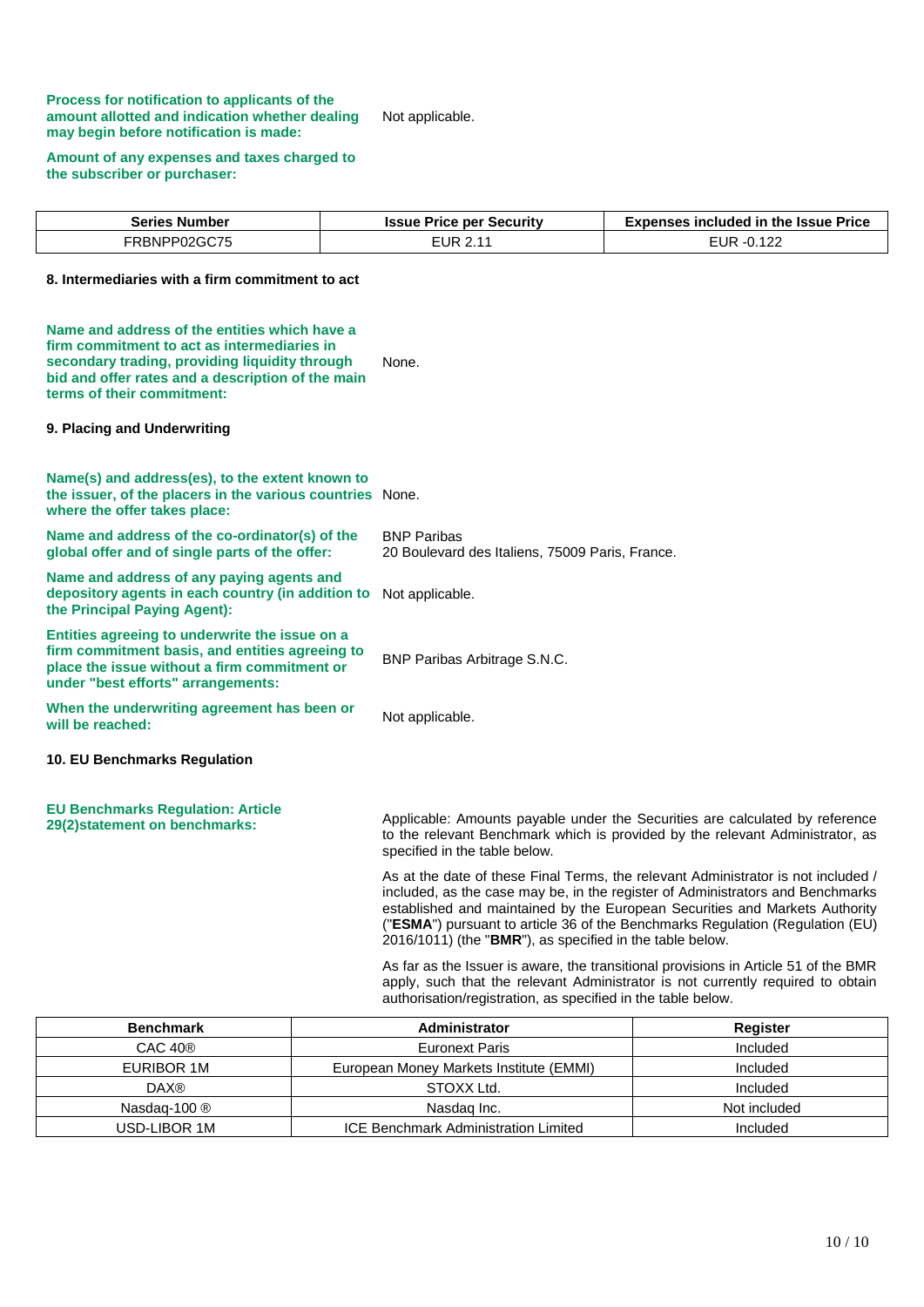## **Summary**

#### **Section A - Introduction and Warnings**

#### *Warnings*

This summary should be read as an introduction to the Base Prospectus and the applicable Final Terms.

Any decision to invest in any Securities should be based on a consideration of the Base Prospectus as a whole, including any documents incorporated by reference and the applicable Final Terms.

Where a claim relating to information contained in the Base Prospectus and the applicable Final Terms is brought before a court in a Member State of the European Economic Area, the plaintiff may, under the national legislation of the Member State where the claim is brought, be required to bear the costs of translating the Base Prospectus and the applicable Final Terms before the legal proceedings are initiated.

Civil liability in any such Member State attaches to the Issuer or the Guarantor (if any) solely on the basis of this summary, including any translation hereof, but only if it is misleading, inaccurate or inconsistent when read together with the other parts of the Base Prospectus and the applicable Final Terms or, it does not provide, when read together with the other parts of the Base Prospectus and the applicable Final Terms, key information in order to aid investors when considering whether to invest in the Securities.

You are about to purchase a product that is not simple and may be difficult to understand.

#### **Name and international securities identification number (ISIN) of the securities**

EUR "Open End Turbo BEST" certificates relating to an Index

International Securities Identification Number ("ISIN"): Please refer to tables as set out below.

#### **Identity and contact details of the issuer**

BNP Paribas Issuance B.V. ("BNPP B.V." or the "Issuer").The Issuer was incorporated in the Netherlands as a private company with limited liability under Dutch law having its registered office at Herengracht 595, 1017 CE Amsterdam, the Netherlands. Legal entity identifier (LEI): 7245009UXRIGIRYOBR48

**Identity and contact details of the offeror**

BNP Paribas Warrants & Certificats, 20 boulevard des Italiens 75009 Paris France, phone number: 0 800 235 000.

**Identity and contact details of the competent authority approving the prospectus**

Dutch Authority for the Financial Markets ("AFM"), Postbus 11723 - 1001 GS Amsterdam, The Netherland. www.afm.nl

#### **Date of approval of the prospectus**

This Prospectus has been approved on 1 July 2021 by the AFM", as supplemented from time to time.

#### **Section B - Key information on the issuer**

#### *Who is the issuer of the securities?*

#### **Domicile / legal form / LEI / law under which the issuer operates / country of incorporation**

BNPP B.V. was incorporated in the Netherlands as a private company with limited liability under Dutch law having its registered office at Herengracht 595, 1017 CE Amsterdam, the Netherlands. Legal entity identifier (LEI): 7245009UXRIGIRYOBR48. BNPP B.V.'s long term credit rating is A+ with a stable outlook (S&P Global Ratings Europe Limited) and BNPP B.V.'s short term credit rating is A-1 (S&P Global Ratings Europe Limited).

#### **Principal activities**

The principal activity of the Issuer is to issue and/or acquire financial instruments of any nature and to enter into related agreements for the account of various entities within the BNPP Group. The assets of BNPP B.V. consist of the obligations of other BNPP Group entities. Holders of securities issued by BNPP B.V. will, subject to the provisions of the Guarantee issued by BNPP, be exposed to the ability of BNPP Group entities to perform their obligations towards BNPP B.V.

#### **Major shareholders**

BNP Paribas holds 100 per cent. of the share capital of BNPP B.V.

#### **Identity of the issuer's key managing directors**

Managing Director of the Issuer is BNP Paribas Finance B.V.

Managing Directors of BNP Paribas Finance B.V.: Edwin Herskovic/Erik Stroet/Folkert van Asma/Richard Daelman/Geert Lippens/Matthew Yandle.

#### **Identity of the issuer's statutory auditors**

Mazars N.V. are the auditors of the Issuer. Mazars N.V. is an independent public accountancy firm in the Netherlands registered with the NBA (Nederlandse Beroepsorganisatie van Accountants).

#### *What is the key financial information regarding the issuer?*

| Key financial information    |            |            |            |                               |  |  |  |
|------------------------------|------------|------------|------------|-------------------------------|--|--|--|
| Income statement             |            |            |            |                               |  |  |  |
|                              |            |            |            | Comparative interim from same |  |  |  |
|                              | Year       | Year-1     | Interim    | period in prior year          |  |  |  |
| In €                         | 31/12/2020 | 31/12/2019 | 30/06/2021 | 30/06/2020                    |  |  |  |
| <b>Operating profit/loss</b> | 54.758     | 47.976     | 24.718     | 27.896                        |  |  |  |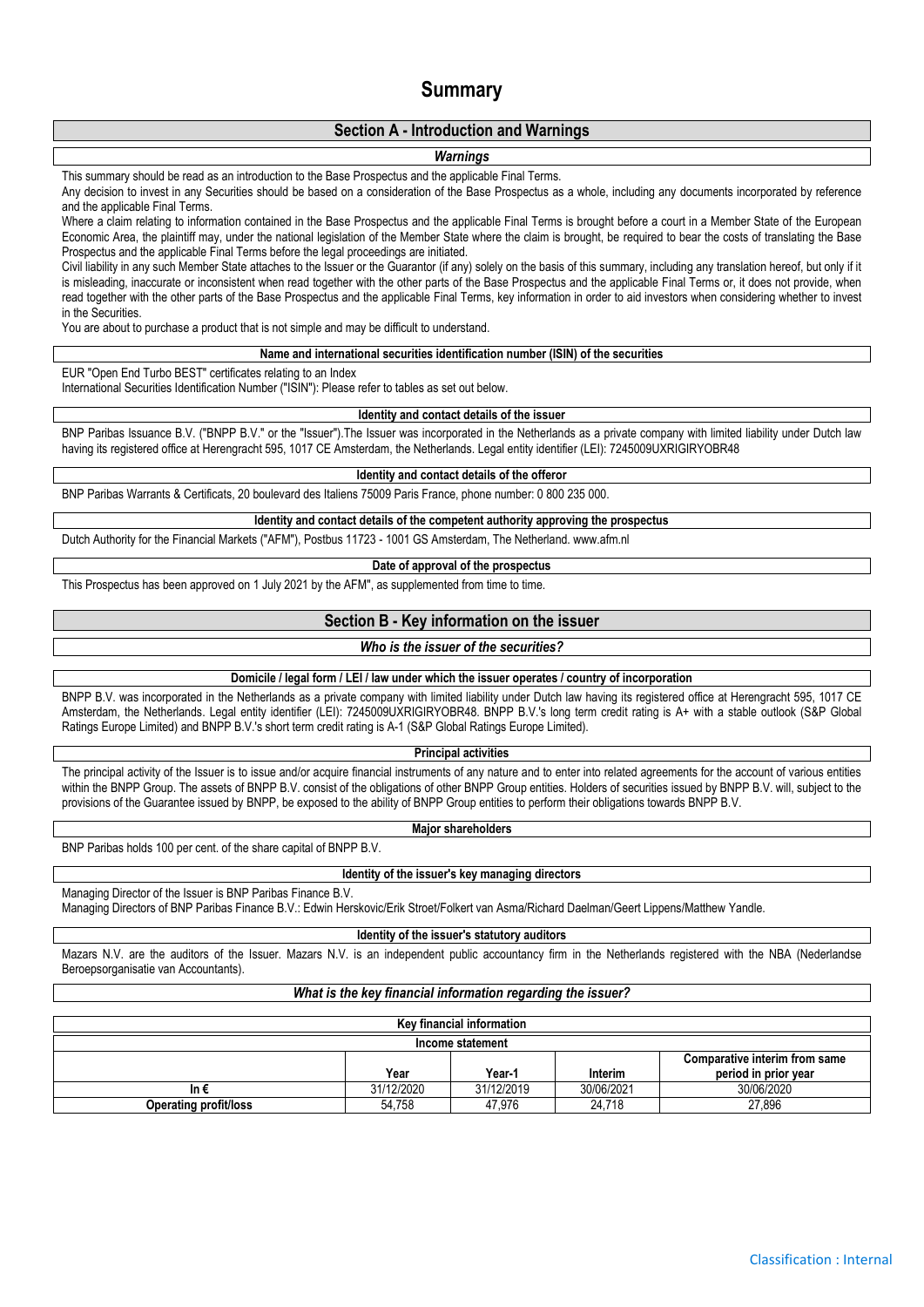|                                                           |                | <b>Balance sheet</b>       |                |                                                       |
|-----------------------------------------------------------|----------------|----------------------------|----------------|-------------------------------------------------------|
|                                                           | Year           | Year-1                     | Interim        | Comparative interim from same<br>period in prior year |
| In $\epsilon$                                             | 31/12/2020     | 31/12/2019                 | 30/06/2021     | 30/06/2020                                            |
| Net financial debt (long term debt plus short term        | 69,621,531,827 | 64,938,742,676             | 94,686,587,018 | 80,868,819,411                                        |
| debt minus cash)                                          |                |                            |                |                                                       |
| Current ratio (current assets/current liabilities)        |                |                            |                |                                                       |
| Debt to equity ratio (total liabilities/total shareholder | 112.649        | 112.828                    | 148.764        | 135,904                                               |
| equity)                                                   |                |                            |                |                                                       |
| Interest cover ratio (operating income/interest           | No interest    | No interest                | No interest    | No interest expenses                                  |
| expense)                                                  | expenses       | expenses                   | expenses       |                                                       |
|                                                           |                | <b>Cash flow statement</b> |                |                                                       |
|                                                           |                |                            |                | Comparative interim from same                         |
|                                                           | Year           | Year-1                     | Interim        | period in prior year                                  |
| In $\epsilon$                                             | 31/12/2020     | 31/12/2019                 | 30/06/2021     | 30/06/2020                                            |
| Net Cash flows from operating activities                  | $-563,228$     | 661,222                    | 656,425        | $-595,018$                                            |
| Net Cash flows from financing activities                  |                |                            | 0              |                                                       |
| Net Cash flows from investing activities                  | 0              |                            | 0              |                                                       |

#### **Qualifications in the audit report**

Not applicable, there are no qualifications in any audit report on the historical financial information included in the Base Prospectus.

#### *What are the key risks that are specific to the issuer?*

Not applicable. BNPP B.V. is an operating company. The creditworthiness of BNPP B.V. depends on the creditworthiness of BNPP.

#### **Section C - Key Information on the securities**

#### *What are the main features of the securities?*

#### **Type, class and ISIN**

The Securities are certificates ("**Certificates**") and are issued in Series. ISIN: please refer to tables as set out below.

**Currency / denomination / par value / number of securities issued / term of the securities**

The currency of securities is Euro ("EUR"). The Securities have no par value. Number/Term of Securities: please refer to tables as set out below.

#### **Rights attached to the securities**

*Negative pledge* - The terms of the Securities will not contain a negative pledge provision.

*Events of Default* - The terms of the Securities will not contain events of default.

*Governing law* - The Securities are governed by French law.

*Interest* - The Securities do not bear or pay interest.

*Underlying(s)* - Index.

*Redemption* -The Securities are cash settled Securities.

Unless previously redeemed or cancelled, each Security will be redeemed on the Redemption Date.

The Certificates may be redeemed early at the option of the Holders at the Optional Redemption Amount equal to: **Put Payout 2210**

if the Securities are specified as being *Call* Securities: (i) Max  $\Omega$ Parity  $\times$  Conversion Rate Final ; or if the Securities are specified as being *Put* Securities: (ii)  $Max(0;$ Parity  $\times$  Conversion Rate Final .

#### *Description of the Put Payout 2210*

*If the Holder has exercised its Holder Put Option provided that no Automatic Early Redemption Event has occurred and the Issuer has not already designated the*  Valuation Date, the Payout will be equal to (i) in the case of Call Securities, the excess (if any) of the Final Price on the Valuation Date over the Capitalised Exercise Price, or (ii), in the case of Put Securities, the excess (if any) of the Capitalised Exercise Price over the Final Price on the Valuation Date, in each case divided by the *product of the Conversion Rate Final and Parity.*

#### *Final Redemption*

Unless previously redeemed or purchased and cancelled, each Security entitles its holder to receive from the Issuer on the Redemption Date a Cash Settlement Amount equal to:

#### *Final Payouts*

#### **Exchange Traded Securities (ETS) Final Payouts Leverage Products:**

Leverage: open end products which have a return linked to the performance of the Underlying Reference. The calculation of the return is based on various mechanisms (including knock-out features). There is no capital protection.

#### **ETS Final Payout 2210**

if the Securities are specified as being *Call* Securities:

$$
\left( i\right)
$$

$$
\mathsf{Max}\left(0;\left(\frac{\mathsf{Final\ Price} - \mathsf{Capitalised\ Exercise\ Price}}{\mathsf{Parity}\times\mathsf{Consersion\ Rate\ Final}}\right)\right)_{\mathsf{cor}}
$$

if the Securities are specified as being *Put* Securities:

N

$$
(\mathsf{iii})
$$

$$
\text{lax}\left(0; \left(\frac{\text{Capitalised Exercise Price} - \text{Final Price}}{\text{Parity} \times \text{Conversion Rate Final}}\right)\right)
$$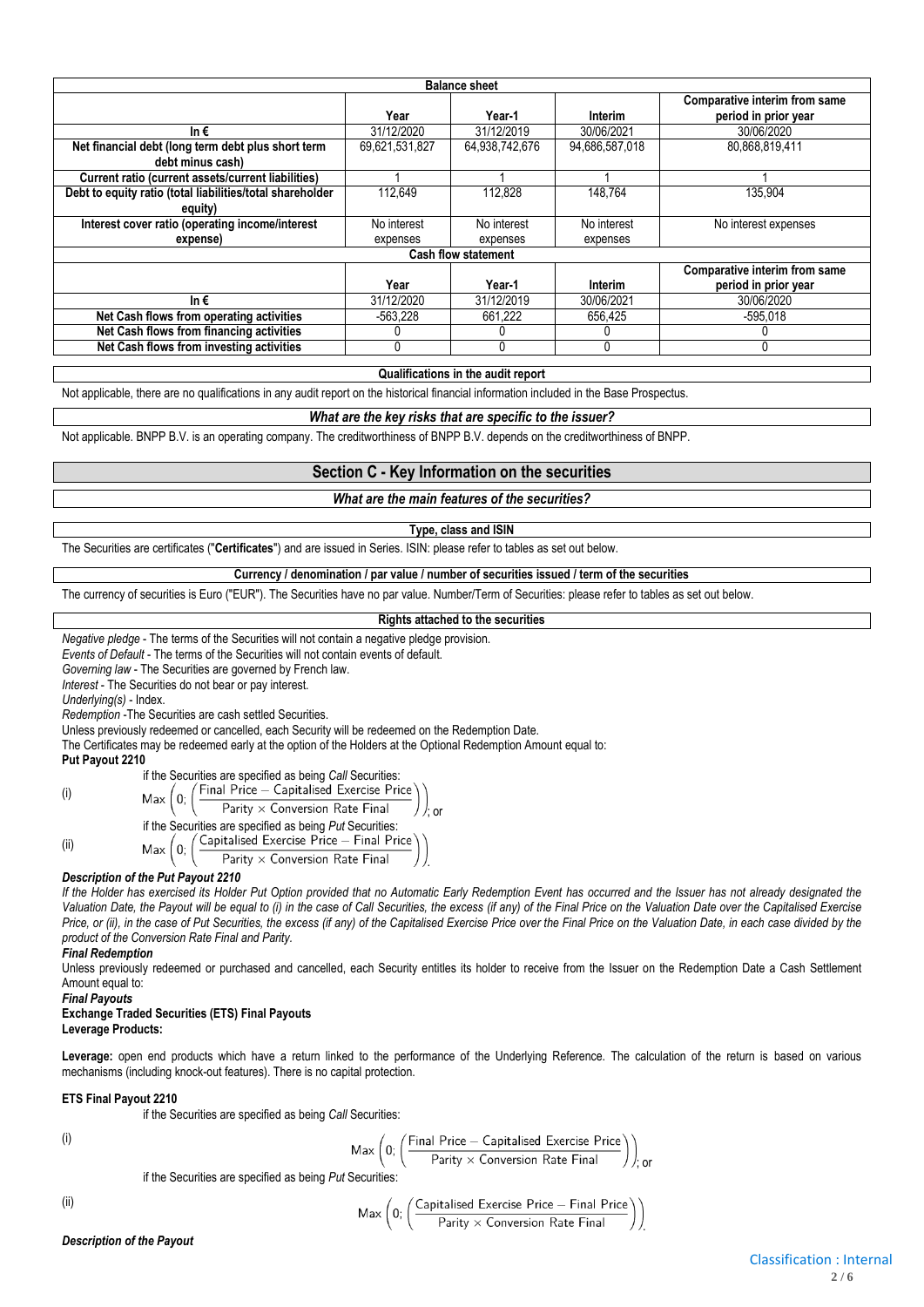*The Payout will be equal to (i) in the case of Call Securities, the excess (if any) of the Final Price over the Capitalised Exercise Price, or (ii) in the case of Put Securities, the excess (if any) of the Capitalised Exercise Price over the Final Price, in each case divided by the Conversion Rate and Parity. Automatic Early Redemption*

If on any Automatic Early Redemption Valuation Date an Automatic Early Redemption Event occurs, the Securities will be redeemed early at the Automatic Early Redemption Amount (if any) on the Automatic Early Redemption Date.

The Automatic Early Redemption Amount will be an amount equal to:

**Automatic Early Redemption Payout 2210/2:**

0 (zero).

#### "**Automatic Early Redemption Event**" means:

- *in respect to a Call Security*, the Observation Price is less than or equal to the applicable Security Threshold; or

- *in respect to a Put Security*, the Observation Price is greater than or equal to the applicable Security Threshold.

*Taxation* - The Holder must pay all taxes, duties and/or expenses arising from the disposal, exercise and settlement or redemption of the Securities and/or the delivery or transfer of the Entitlement. The Issuer shall deduct from amounts payable or assets deliverable to Holders certain taxes and expenses not previously deducted from amounts paid or assets delivered to Holders, as the Calculation Agent determines are attributable to the Securities. Payments will be subject in all cases to (i) any fiscal or other laws and regulations applicable thereto in the place of payment, (ii) any withholding or deduction required pursuant to an agreement described in Section 1471(b) of the U.S. Internal Revenue Code of 1986 (the "Code") or otherwise imposed pursuant to Sections 1471 through 1474 of the Code, any regulations or agreements thereunder, any official interpretations thereof, or any law implementing an intergovernmental approach thereto, and (iii) any withholding or deduction required pursuant to Section 871(m) of the Code.

*Meetings* - The terms of the Securities will contain provisions for calling meetings of holders of such Securities to consider matters affecting their interests generally. These provisions permit defined majorities to bind all holders, including holders who did not attend and vote at the relevant meeting and holders who voted in a manner contrary to the majority.

*Representative of holders* - The Holders shall not be grouped in a Masse.

**Seniority of the securities**

The Securities are unsubordinated and unsecured obligations of the Issuer and rank pari passu among themselves.

**Restrictions on the free transferability of the securities**

There are no restrictions on the free transferability of the Securities.

#### **Dividend or payout policy**

Not applicable.

#### *Where will the securities be traded?*

#### **Admission to trading**

Application will be made by the Issuer (or on its behalf) for the Securities to be admitted to trading on Euronext Access Paris.

#### *Is there a guarantee attached to the securities?*

#### **Nature and scope of the guarantee**

The obligations under the garantie are senior preferred obligations (within the meaning of Article L.613-30-3-I-3° of the French Code monétaire et financier) and unsecured obligations of BNPP and will rank pari passu with all its other present and future senior preferred and unsecured obligations subject to such exceptions as may from time to time be mandatory under French law.] In the event of a bail-in of BNPP but not BNPP B.V., the obligations and/or amounts owed by BNPP under the guarantee shall be reduced to reflect any such modification or reduction applied to liabilities of by BNPP resulting from the application of a bail-in of BNPP by any relevant regulator (including in a situation where the Guarantee itself is not the subject of such bail-in).

The Guarantor unconditionally and irrevocably guarantees to each Holder that, if for any reason BNPP B.V. does not pay any sum payable by it or perform any other obligation in respect of any Security on the date specified for such payment or performance the Guarantor will, in accordance with the Conditions pay that sum in the currency in which such payment is due in immediately available funds or, as the case may be, perform or procure the performance of the relevant obligation on the due date for such performance.

#### **Description of the guarantor**

The Securities will be unconditionally and irrevocably guaranteed by BNP Paribas ("**BNPP**" or the "**Guarantor**") pursuant to a French law *garantie* executed by BNPP 1 July 2021 (the "**Guarantee**"). Legal entity identifier (LEI): R0MUWSFPU8MPRO8K5P83. The Guarantor was incorporated in France as a *société anonyme* under French law and licensed as a bank having its head office at 16, boulevard des Italiens - 75009 Paris, France. BNPP's long term credit ratings are A+ with a stable outlook (S&P Global Ratings Europe Limited), Aa3 with a stable outlook (Moody's Investors Service Ltd.) AA- with a stable outlook (Fitch Ratings Ireland Limited) *(which is the long-term rating assigned to BNPP's senior preferred debt by Fitch Ratings Ireland Limited)* and AA (low) with a stable outlook (DBRS Rating GmbH) and BNPP's short-term credit ratings are A-1 (S&P Global Ratings Europe Limited), P-1 (Moody's Investors Service Ltd.), F1+ (Fitch Ratings Ireland Limited) and R-1 (middle) (DBRS Rating GmbH).

BNPP is a European leading provider of banking and financial services and has four domestic retail banking markets in Europe, namely in France, Belgium, Italy and Luxembourg. It operates in 66 countries and has nearly 190,000 employees, including nearly 150,000 in Europe. BNPP is the parent company of the BNP Paribas Group (together the "**BNPP Group**").

BNP Paribas holds key positions in its two main businesses:

- Retail Banking and Services, which includes:

*Domestic Markets*, comprising: French Retail Banking (FRB), BNL banca commerciale (BNL bc), Italian retail banking, Belgian Retail Banking (BRB), Other Domestic Markets activities including Arval, BNP Paribas Leasing Solutions, Personal Investors, Nickel and Luxembourg Retail Banking (LRB);

*International Financial Services*, comprising: Europe-Mediterranean, BancWest, Personal Finance, Insurance, Wealth and Asset Management;

- Corporate and Institutional Banking (CIB): Corporate Banking, Global Markets, Securities Services.

As at 30 June 2021, the main shareholders were Société Fédérale de Participations et d'Investissement ("SFPI") a public-interest société anonyme (public limited company) acting on behalf of the Belgian government state holding 7.70% of the share capital, BlackRock Inc. holding 6% of the share capital and Grand Duchy of Luxembourg holding 1% of the share capital.

**Key financial information for the purpose of assessing the guarantor's ability to fulfil its commitments under the Guarantee**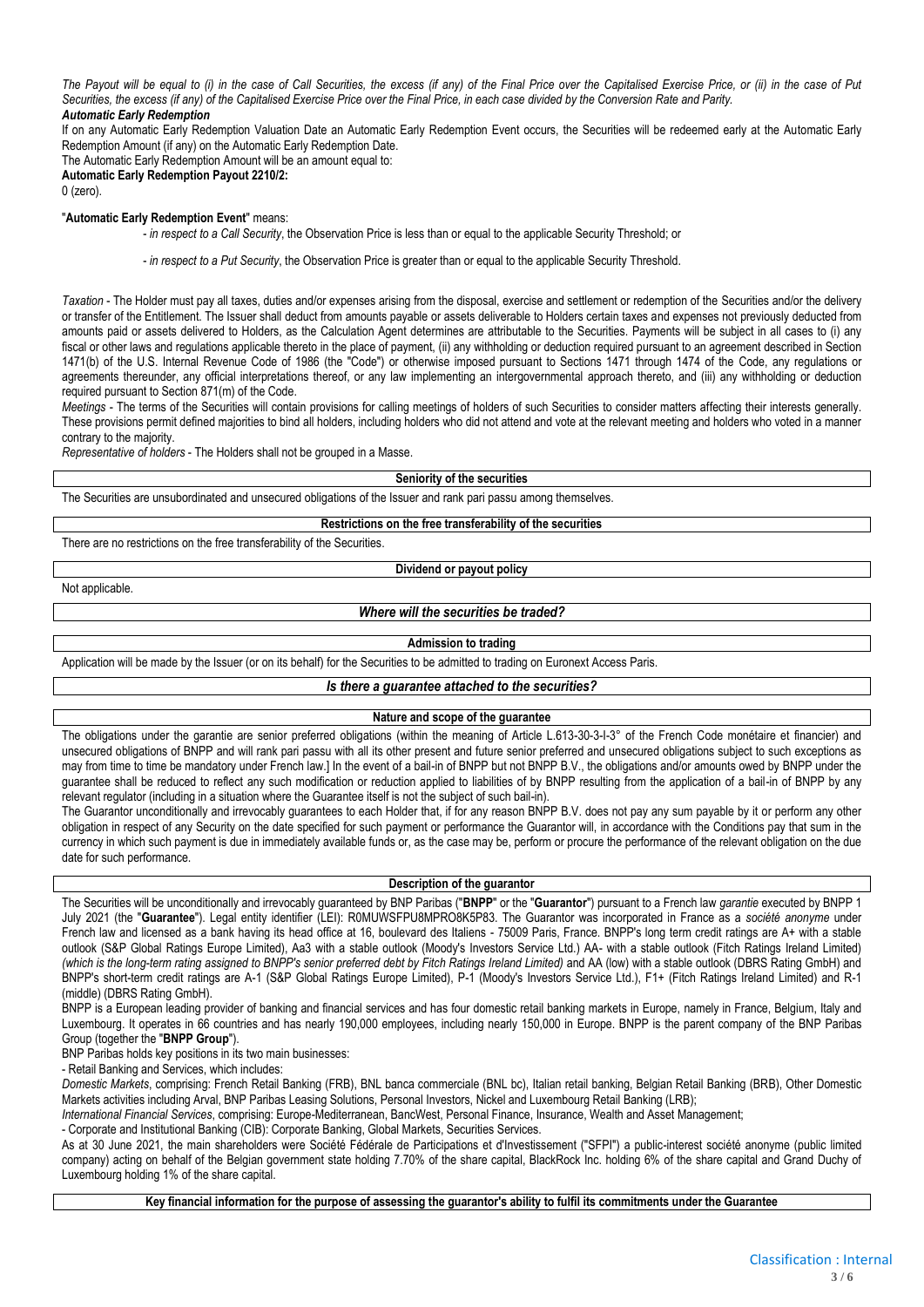|                                            |            | Income statement     |            |            |                           |
|--------------------------------------------|------------|----------------------|------------|------------|---------------------------|
|                                            |            |                      |            |            | Comparative interim from  |
|                                            | Year       | Year-1               | Year-2     | Interim    | same period in prior year |
| In millions of $\epsilon$                  | 31/12/2020 | 31/12/2019           | 31/12/2018 | 30/09/2021 | 30/09/2020                |
| Net interest income                        | 21.312     | 21.127               | 21,062     | n.a        | n.a                       |
| Net fee and commission income              | 9.862      | 9.365                | 9.207      | n.a        | n.a                       |
| Net gain on financial instruments          | 7,146      | 7,464                | 6,118      | n.a        | n.a                       |
| <b>Revenues</b>                            | 44,275     | 44,597               | 42,516     | 35,003     | 33,448                    |
| Cost of risk                               | $-5.717$   | $-3,203$             | $-2.764$   | $-2.415$   | $-4.118$                  |
| <b>Operating Income</b>                    | 8,364      | 10.057               | 9.169      | 9.407      | 6.698                     |
| Net income attributable to equity          | 7.067      | 8.173                | 7.526      | 7,182      | 5,475                     |
| holders                                    |            |                      |            |            |                           |
| Earnings per share (in euros)              | 5.31       | 6.21                 | 5.73       | 5.49       | 4.12                      |
|                                            |            | <b>Balance sheet</b> |            |            |                           |
|                                            |            |                      |            |            | Comparative interim from  |
|                                            | Year       | Year-1               | Year-2     | Interim    | same period in prior year |
| In millions of $\epsilon$                  | 31/12/2020 | 31/12/2019           | 31/12/2018 | 30/092021  | 30/09/2020                |
| <b>Total assets</b>                        | 2,488,491  | 2,164,713            | 2,040,836  | 2,725,667  | 2,595,498                 |
| <b>Debt securities</b>                     | 212.351    | 221.336              | 206.359    | 238.202    | 224.785                   |
| Of which mid long term Senior<br>Preferred | 82,086*    | 88,466*              | 88,381*    | n.a        | n.a                       |
| Subordinated debt                          | 23,325     | 20,896               | 18,414     | n.a        | n.a                       |
| Loans and receivables from                 | 809.533    | 805.777              | 765.871    | 835.693    | 811,409                   |
| customers (net)                            |            |                      |            |            |                           |
| <b>Deposits from customers</b>             | 940,991    | 834,667              | 796,548    | 1,022,323  | 966,257                   |
| Shareholders' equity (Group share)         | 112,799    | 107,453              | 101,467    | 116,169    | 111,786                   |
| Doubtful loans/ gross outstandings**       | 2.1%       | 2.2%                 | 2.6%       | 2%         | 2.2%                      |
| <b>Common Equity Tier 1 capital (CET1)</b> | 12.8%      | 12.1%                | 11.8%      | 13%        | 12.6%                     |
| ratio                                      |            |                      |            |            |                           |
| <b>Total Capital Ratio</b>                 | 16.4%      | 15.5%                | 15%        | 16.6%      | 16.3%                     |
| Leverage Ratio***                          | 4.9%       | 4.6%                 | 4.5%       | 3.9%       | 4.4%                      |

#### (\*) Regulatory scope

(\*\*) Impaired loans (stage 3) to customers and credit institutions, not netted of guarantees, including on-balance sheet and off-balance sheet and debt securities measured at amortized costs or at fair value through shareholders' equity reported on gross outstanding loans to customers and credit institutions, including onbalance sheet and off-balance sheet and including debt securities measured at amortized costs or at fair value through shareholders' equity (excluding insurance). (\*\*\*) Taking into account the temporary exemption related to deposits with Eurosytem central banks (calculated in accordance with Regulation (EU) No. 2020/873, Article 500b). It amounts to 4.4% as at 31.12.20 excluding this effect.

#### **Most material risk factors pertaining to the guarantor**

**1.** A substantial increase in new provisions or a shortfall in the level of previously recorded provisions exposed to credit risk and counterparty risk could adversely affect the BNP Paribas Group's results of operations and financial condition.

**2.** An interruption in or a breach of the BNP Paribas Group's information systems may cause substantial losses of client or customer information, damage to the BNP Paribas Group's reputation and result in financial losses.

**3.** The BNP Paribas Group may incur significant losses on its trading and investment activities due to market fluctuations and volatility.

**4.** Adjustments to the carrying value of the BNP Paribas Group's securities and derivatives portfolios and the BNP Paribas Group's own debt could have an adverse effect on its net income and shareholders' equity.

**5.** The BNP Paribas Group's access to and cost of funding could be adversely affected by a resurgence of financial crises, worsening economic conditions, rating downgrades, increases in sovereign credit spreads or other factors.

**6.** Adverse economic and financial conditions have in the past had and may in the future have an impact on the BNP Paribas Group and the markets in which it operates.

**7.** Laws and regulations adopted in recent years, particularly in response to the global financial crisis, as well as new legislative proposals, may materially impact the BNP Paribas Group and the financial and economic environment in which it operates.

**8.** The BNP Paribas Group may incur substantial fines and other administrative and criminal penalties for non-compliance with applicable laws and regulations, and may also incur losses in related (or unrelated) litigation with private parties.

**9.** Epidemics and pandemics, including the ongoing coronavirus (COVID-19) pandemic and their economic consequences may adversely affect the Group's business, operations, results and financial condition.

#### *What are the key risks that are specific to the securities?*

#### **Most material risk factors specific to the securities**

#### There are also risks associated with the Certificates, including:

#### **1. Risk relating to the structure of the Certificates:**

Leverage Products: Investors may be exposed to a partial or total loss of their investment. The return on the Securities depends on the performance of the Underlying Reference(s) and the application of automatic early redemption features. Additionally, the return may depend on other market factors such as interest rates, the implied volatility of the Underlying Reference(s) and the time remaining until redemption. The effect of leverage on the Securities may be either positive or negative. Open End Certificates and OET Certificates do not have any pre-determined maturity and may be redeemed on any date determined by the relevant Issuer and investment in such Open End Certificates and OET Certificates entails additional risks compared with other Certificates due to the fact that the redemption date cannot be determined by the investor.

#### **2. Risk relating to the Underlying and its Disruption and Adjustments:**

Index Securities are linked to the performance of an underlying index (an "Index"), which may reference various asset classes such as, equities, bonds, currency exchange rates or property price data, or could reference a mixture of asset classes. Investors in Index Securities face the risk of a broader set of circumstances that mean that the assets underlying the Index do not perform as expected compared to an investment in conventional debt securities. Accordingly, the return on an investment in Index Securities is more likely to be adversely affected than an investment in conventional debt securities: exposure to one or more index, adjustment events and market disruption or failure to open of an exchange which may have an adverse effect on the value and liquidity of the Securities and that the Issuer will not provide post-issuance information in relation to the Underlying Reference.

#### **3. Risks related to the trading markets of the Certificates:**

the relevant price, value or level of the Underlying Reference(s), the time remaining until the scheduled redemption date of the Securities, the actual or implied volatility $\epsilon$ rn al Factors affecting the value and trading price of Securities: The trading price of the Securities may be affected by a number of factors including, but not limited to,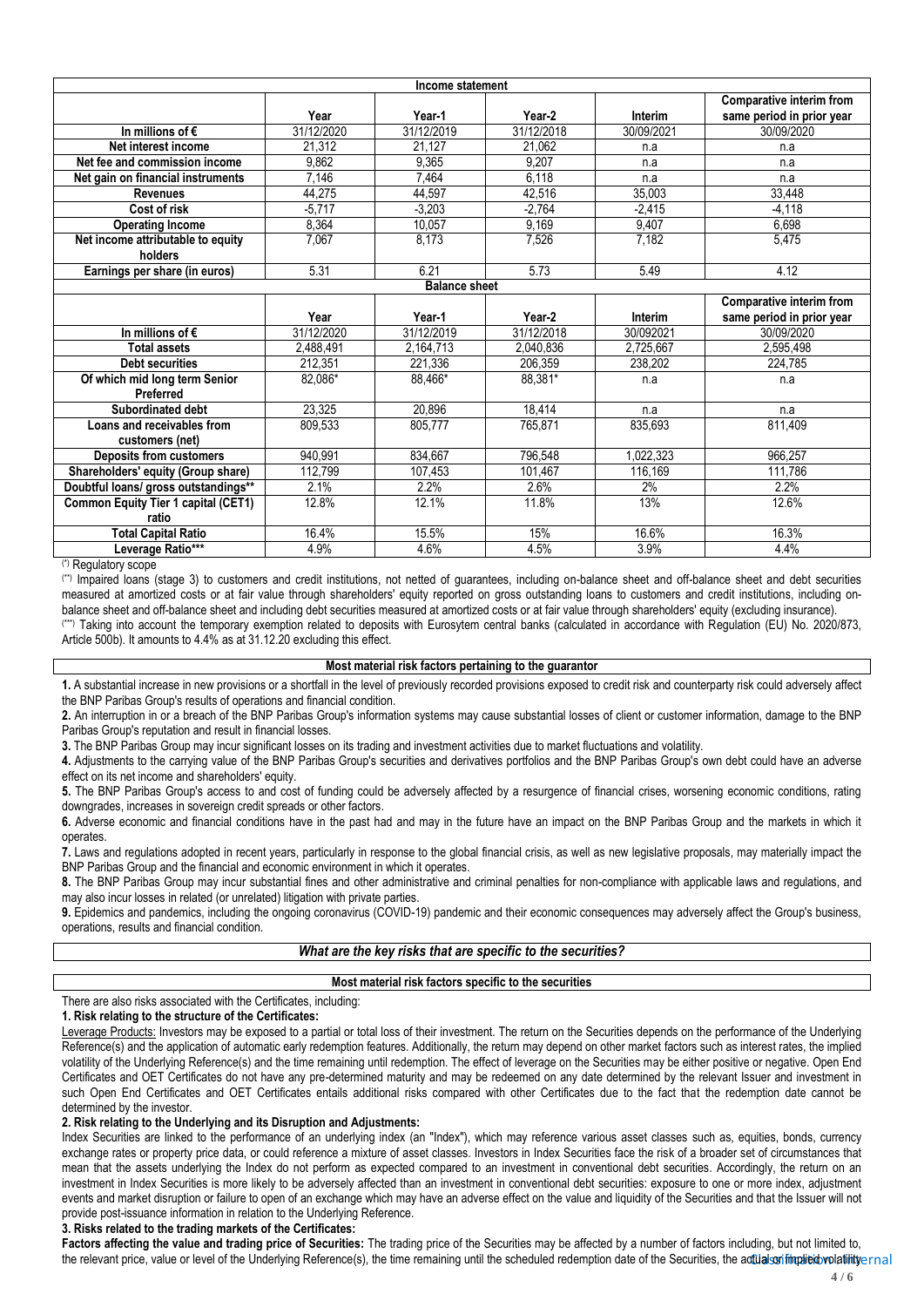associated with the Underlying Reference(s) and the correlation risk of the relevant Underlying Reference(s). The possibility that the value and trading price of the Securities will fluctuate (either positively or negatively) depends on a number of factors, which investors should consider carefully before purchasing or selling **Securities** 

#### **4. Legal risk:**

*Meeting of Holders:* The terms of the Securities will contain provisions for calling meetings of holders of such Securities to consider matters affecting their interests generally. These provisions permit defined majorities to bind all holders, including holders who did not attend and vote at the relevant meeting and holders who voted in a manner contrary to the majority.

## **Section D - Key Information on the offer of securities to the public and/or admission to trading on a regulated market**

#### *Under which conditions and timetable can I invest in this security?*

#### **General terms, conditions and expected timetable of the offer**

The Securities will be fully subscribed by BNP Paribas Arbitrage S.N.C. as Manager on 7 January 2022. Application will be made by the Issuer (or on its behalf) for the Securities to be admitted to trading on Euronext Access Paris. This issue of Securities is being offered in a Non-exempt Offer in France and Belgium.

## **Estimate of the total expenses of the issue and/or offer, including estimated expenses charged to the investor by the issuer or the offeror**

No expenses are being charged to an investor by the Issuer.

#### *Who is the offeror and/or the person asking for admission to trading?*

#### **Description of the offeror**

BNP Paribas Warrants & Certificats, 20 boulevard des Italiens 75009 Paris France, phone number: 0 800 235 000. Legal entity identifier (LEI): R0MUWSFPU8MPRO8K5P83.

The Offeror was incorporated in France as a société anonyme under French law.

*Why is this Prospectus being produced?*

#### **Use and estimated net amount of the proceeds**

The net proceeds from the issue of the Securities will become part of the general funds of the Issuer. Such proceeds may be used to maintain positions in options or futures contracts or other hedging instruments.

Estimated net proceeds: EUR 84,400.

**Underwriting agreement**

Not applicable.

**Most material conflicts of interest pertaining to the offer or the admission to trading**

Any Manager and its affiliates may also have engaged, and may in the future engage, in investment banking and/or commercial banking transactions with, and may perform other services for, the Issuer and the Guarantor and their affiliates in the ordinary course of business.

Various entities within the BNPP Group (including the Issuer and Guarantor) and Affiliates undertake different roles in connection with the Securities, including Issuer of the Securities and Calculation Agent of the Securities and may also engage in trading activities (including hedging activities) relating to the Underlying and other instruments or derivative products based on or relating to the Underlying which may give rise to potential conflicts of interest.

BNP Paribas Arbitrage SNC, which acts as Manager and Calculation Agent is an Affiliate of the Issuer and the Guarantor and potential conflicts of interest may exist between it and holders of the Securities, including with respect to certain determinations and judgments that the Calculation Agent must make. The economic interests of the Issuer and of BNP Paribas Arbitrage SNC as Manager and Calculation Agent are potentially adverse to Holders interests as an investor in the Securities.

Other than as mentioned above, so far as the Issuer is aware, no person involved in the issue of the Securities has an interest material to the offer, including conflicting interests.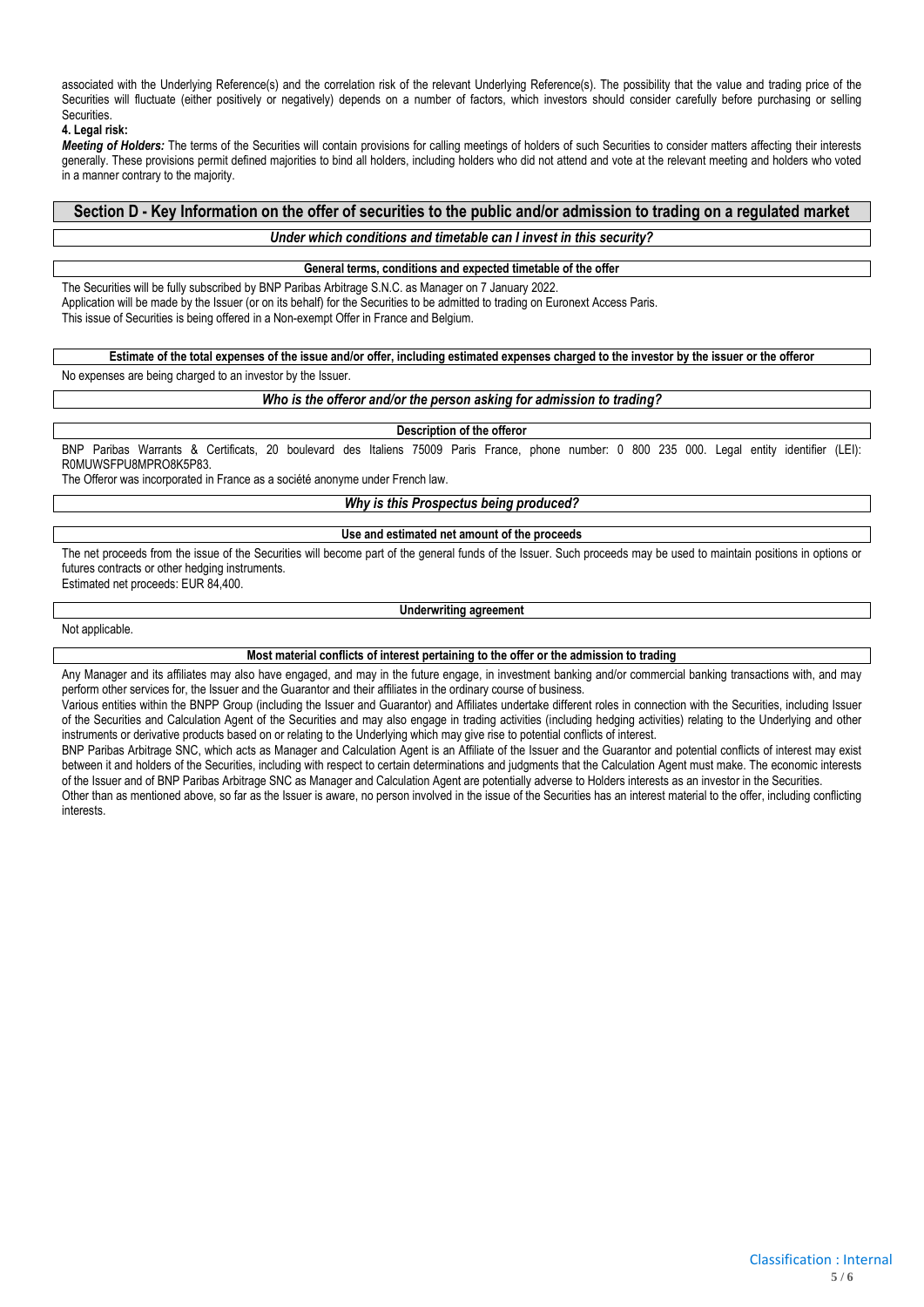| <b>Series</b><br>Number / ISIN   Securities   Securities<br>Code | No. of<br>issued | No. of | Code  | per<br>Security | Put | Mnemonic   Issue Price   Call / Exercise Price | Capitalised<br><b>Exercise Price</b><br>Rounding<br>Rule | Security<br><b>Threshold</b><br>Rounding<br>Rule | Security | <b>Dividend</b> | Interbank<br>Percentage   Percentage   Rate 1 Screen  <br>Page | Financing<br>Rate<br>Percentage | Delivery or<br>expiry<br>month | <b>Futures or</b><br><b>Options</b><br>Exchange | Redempti<br>on Date | Parity | <b>SPECIFIED</b><br><b>SECURITIES</b><br><b>PURSUANT</b><br>TO SECTION<br>871(m) |
|------------------------------------------------------------------|------------------|--------|-------|-----------------|-----|------------------------------------------------|----------------------------------------------------------|--------------------------------------------------|----------|-----------------|----------------------------------------------------------------|---------------------------------|--------------------------------|-------------------------------------------------|---------------------|--------|----------------------------------------------------------------------------------|
| FRBNPP02GC<br>75                                                 | 40,000           | 80,000 | CH9BB | <b>EUR 2.11</b> | Put | <b>EUR</b><br>7,814.0433                       | Downwards 4<br>digits                                    | Downwards 4<br>digits                            | 0%       | 100%            | EURIBOR1MD                                                     | $-1.122%$                       |                                | Euronext<br>Derivatives<br>(Paris)              | Open End            | 100    | No                                                                               |

| Series Number / ISIN<br>Code | Index               | Index<br>Currencv | <b>ISIN of Index</b> | <b>Reuters Code of</b><br>Index / Reuters<br>Screen Page | <b>Index Sponsor</b> | Index Sponsor Website | Exchange       | <b>Exchange Website</b> | Conversion<br>Rate |
|------------------------------|---------------------|-------------------|----------------------|----------------------------------------------------------|----------------------|-----------------------|----------------|-------------------------|--------------------|
| FRBNPP02GC75                 | CAC 40 <sup>®</sup> | EUR               | FR0003500008         | .FCHI                                                    | Euronext N.V.        | www.euronext.com      | Euronext Paris | www.euronext.co         |                    |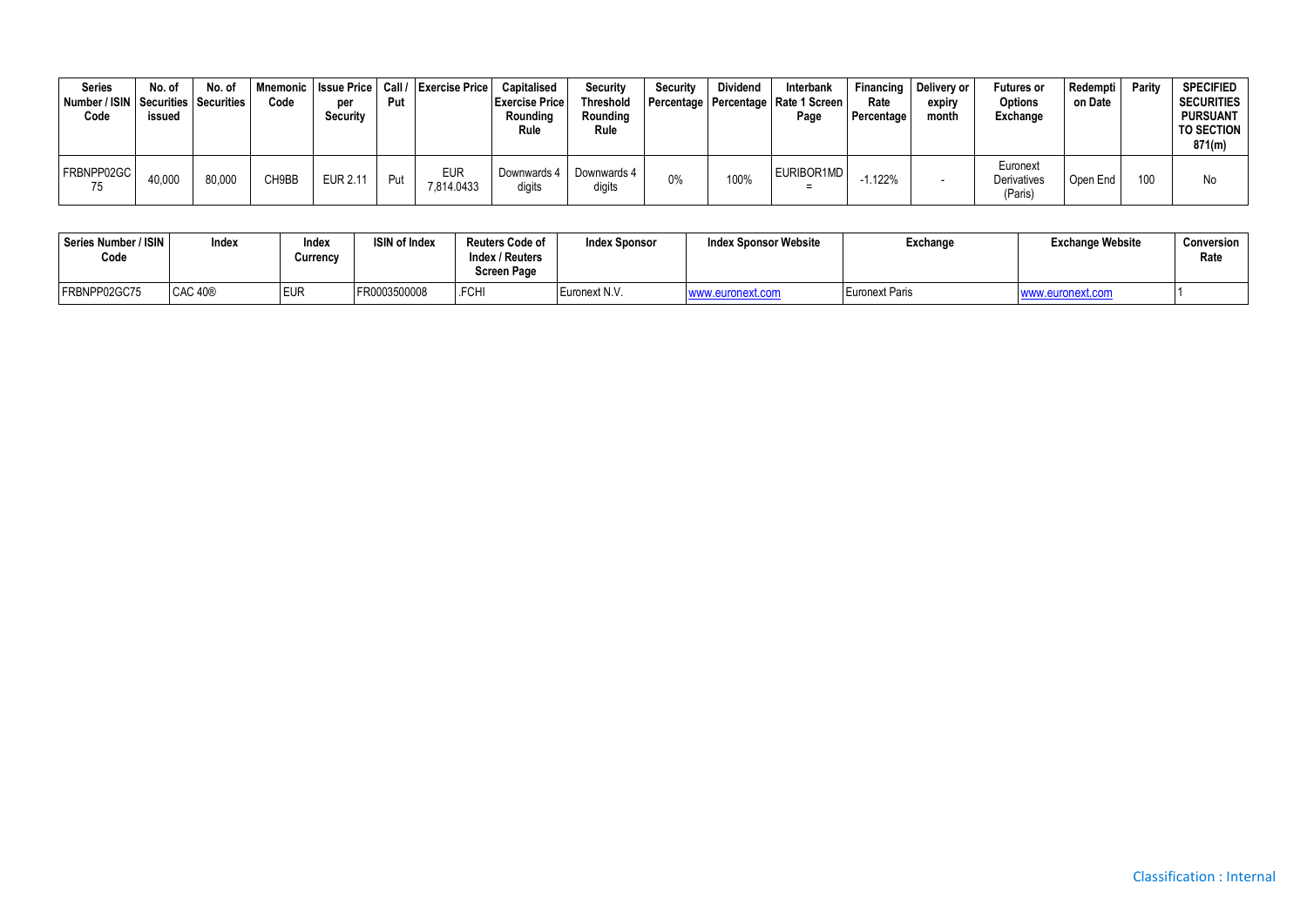## **Résumé**

#### **Section A - Introduction et Avertissements**

#### *Avertissements*

Le présent résumé doit être lu comme une introduction au Prospectus de Base et aux Conditions Définitives applicables.

Toute décision d'investir dans les Titres concernés doit être fondée sur un examen exhaustif du Prospectus de Base dans son ensemble, y compris tous documents incorporés par référence et les Conditions Définitives applicables.

Lorsqu'une action concernant l'information contenue dans le Prospectus de Base et les Conditions Définitives applicables est intentée devant un tribunal d'un Etat Membre de l'Espace Economique Européen, l'investisseur plaignant peut, selon la législation nationale de l'État Membre où l'action est intentée, avoir à supporter les frais de traduction de ce Prospectus de Base et des Conditions Définitives applicables avant le début de la procédure judiciaire.

La responsabilité civile sera recherchée dans cet Etat Membre auprès de l'Emetteur ou du Garant (le cas échéant) sur la seule base du présent résumé, y compris sa traduction, mais seulement si le contenu du résumé est jugé trompeur, inexact ou contradictoire par rapport aux autres parties du Prospectus de Base et des Conditions Définitives applicables, ou, s'il ne fournit pas, lu en combinaison avec les autres parties du Prospectus de Base et des Conditions Définitives applicables, les informations clés permettant d'aider les investisseurs lorsqu'ils envisagent d'investir dans ces Titres.

Vous êtes sur le point d'acheter un produit qui n'est pas simple et peut être difficile à comprendre.

#### **Nom et les codes internationaux d'identification des valeurs mobilières (codes ISIN)**

EUR "Open End Turbo BEST" certificats sur Indice

Numéro International d'Identification des Valeurs Mobilières ("ISIN") : veuillez-vous référer aux tableaux ci-dessous.

#### **Identité et coordonnées de l'émetteur**

BNP Paribas Issuance B.V. ("BNPP B.V." ou l'"Emetteur"). L'Emetteur a été constitué aux Pays-Bas sous la forme d'une société non cotée en bourse à responsabilité limitée de droit néerlandais, et son siège social est situé Herengracht 595, 1017 CE Amsterdam, Pays-Bas. Identifiant d'entité juridique ("IEJ") : 7245009UXRIGIRYOBR48

### **Identité et coordonnées de l'offreur**

BNP Paribas Warrants & Certificats, 20 boulevard des Italiens 75009 Paris France, n°0 800 235 000.

#### **Identité et coordonnées de l'autorité compétente qui approuve le prospectus**

Autorité Néerlandaise des Marchés Financiers ("AFM"), Postbus 11723 - 1001 GS Amsterdam, Pays-Bas. www.afm.nl

#### **Date d'approbation du prospectus**

Ce Prospectus a été approuvé le 1 juillet 2021 par l'AFM, tel que modifié ou complété à tout moment par des suppléments.

#### **Section B - Informations clés sur l'émetteur**

#### *Qui est l'émetteur des valeurs mobilières?*

#### **Siège social / forme juridique / IEJ / droit régissant ses activités / pays d'origine**

L'Emetteur a été constitué aux Pays-Bas sous la forme d'une société non cotée en bourse à responsabilité limitée de droit néerlandais, et son siège social est situé Herengracht 595, 1017 CE Amsterdam, Pays-Bas. Identifiant d'entité juridique ("IEJ") : 7245009UXRIGIRYOBR48. La notation de crédit à long terme de BNPP B.V. est: A+ avec une perspective stable (S&P Global Ratings Europe Limited) et la notation de credit à court terme de BNPP B.V. est : A-1 (S&P Global Ratings Europe Limited).

#### **Principales activités**

L'Emetteur a pour activité principale d'émettre et/ou d'acquérir des instruments financiers de toute nature et de conclure des contrats à cet effet pour le compte de différentes entités au sein du Groupe BNPP. Les actifs de BNPP B.V. sont constitués des obligations des autres entités du Groupe BNPP. Les Titulaires de titres de BNPP B.V. seront, sous réserve des dispositions de la Garantie pertinente émise par BNPP, exposés à la capacité des entités du Groupe BNPP à exécuter leurs obligations en vertu de ces contrats de couverture et peuvent subir des pertes si ces entités ne respectent pas leur engagement.

BNP Paribas détient 100% du capital de BNPP B.V.

# **Principaux actionnaires**

#### **Identité de ses principaux dirigeants**

L'Administrateur de l'Émetteur est BNP Paribas Finance B.V. Administrateurs de BNP Paribas Finance B.V. : Edwin Herskovic/Erik Stroet/Folkert van Asma/Richard Daelman/Geert Lippens/Matthew Yandle.

#### **Identité de ses contrôleurs légaux des comptes**

Mazars N.V. sont les auditeurs de l'Émetteur. Mazars N.V. est un cabinet d'expertise comptable indépendant aux Pays-Bas, enregistré auprès de la NBA (Nederlandse Beroepsorganisatie van Accountants).

#### *Quelles sont les informations financières clés concernant l'émetteur?*

| Informations financières clés |            |            |               |                                    |  |  |  |  |  |
|-------------------------------|------------|------------|---------------|------------------------------------|--|--|--|--|--|
| Compte de résultat            |            |            |               |                                    |  |  |  |  |  |
|                               |            |            |               | Valeur intermédiaire pour la même  |  |  |  |  |  |
|                               |            |            |               | période de l'année précédente pour |  |  |  |  |  |
|                               | Année      | Année-1    | Intermédiaire | comparaison                        |  |  |  |  |  |
| En €                          | 31/12/2020 | 31/12/2019 | 30/06/2021    | 30/06/2020                         |  |  |  |  |  |
| Bénéfice/perte d'exploitation | 54 758     | 47 976     | 24 7 18       | 27 896                             |  |  |  |  |  |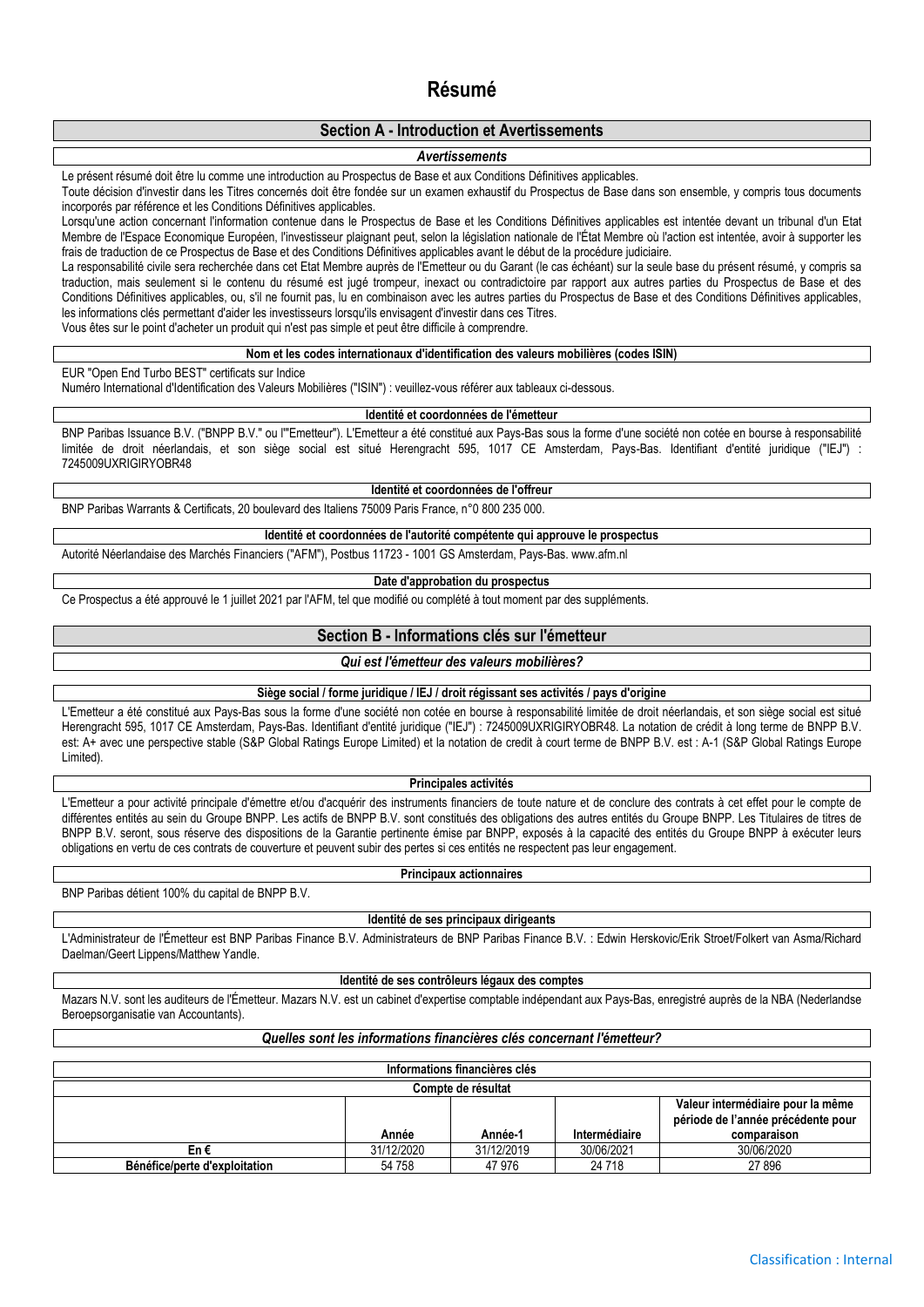|                                                                                             |                | <b>Bilan</b>                |                |                                                                         |
|---------------------------------------------------------------------------------------------|----------------|-----------------------------|----------------|-------------------------------------------------------------------------|
|                                                                                             |                |                             |                | Valeur intermédiaire pour la même<br>période de l'année précédente pour |
|                                                                                             | Année          | Année-1                     | Intermédiaire  | comparaison                                                             |
| En€                                                                                         | 31/12/2020     | 31/12/2019                  | 30/06/2021     | 30/06/2020                                                              |
| Endettement financier net (dette à long terme plus<br>dette à court terme moins trésorerie) | 69 621 531 827 | 64 938 742 676              | 94 686 587 018 | 80 868 819 411                                                          |
| Ratio courant (actif courant/passif courant)                                                |                |                             |                |                                                                         |
| Ratio dette sur capitaux propres (total du passif/total<br>des capitaux propres)            | 112 649        | 112 828                     | 148 764        | 135 904                                                                 |
| Ratio de couverture des intérêts (résultat                                                  | Aucune charge  | Aucune charge               | Aucune charge  | Aucune charge d'intérêt                                                 |
| d'exploitation/charge d'intérêts)                                                           | d'intérêt      | d'intérêt                   | d'intérêt      |                                                                         |
|                                                                                             |                | État des flux de trésorerie |                |                                                                         |
|                                                                                             |                |                             |                | Valeur intermédiaire pour la même<br>période de l'année précédente pour |
|                                                                                             | Année          | Année-1                     | Intermédiaire  | comparaison                                                             |
| En€                                                                                         | 31/12/2020     | 31/12/2019                  | 30/06/2021     | 30/06/2020                                                              |
| Flux de trésorerie net provenant des activités<br>d'exploitation                            | -563 228       | 661 222                     | 656 425        | -595 018                                                                |
| Flux de trésorerie net provenant des activités de<br>financement                            | 0              | 0                           | $\Omega$       | 0                                                                       |
| Flux de trésorerie net provenant des activités<br>d'investissement                          | 0              | 0                           | 0              | 0                                                                       |

#### **Réserves dans le rapport d'audit**

Sans objet, il n'existe aucune réserve dans le rapport d'audit sur les informations financières historiques contenues dans le Prospectus de Base.

*Quels sont les risques spécifiques à l'émetteur?*

Non applicable. BNPP B.V. est une société opérationnelle. La solvabilité de BNPP B.V dépend de la solvabilité de BNPP.

#### **Section C - Informations clés sur les valeurs mobilières**

#### *Quelles sont les principales caractéristiques des valeurs mobilières?*

#### **Nature, catégorie et code ISIN**

Les Titres sont des certificats ("Certificats") et sont émis en Souches. Code ISIN: veuillez-vous référer aux tableaux ci-dessous.

#### **Monnaie / dénomination / valeur nominale / nombre de valeurs mobilières émises / échéance**

La devise de Titres est l' Euro ("EUR"). Les Titres n'ont pas de valeur nominale. Nombre/échéance des Titres : veuillez-vous référer aux tableaux ci-dessous.

#### **Droits attachés aux valeurs mobilières**

*Maintien de l'Emprunt à son Rang* - Les modalités des Titres ne contiendront aucune clause de maintien de l'emprunt à son rang.

*Cas de Défaut* - Les modalités des Titres ne prévoiront pas de cas de défaut.

*Loi applicable* - Les Titres sont soumis au droit français.

*Intérêts* - Les Titres ne portent pas intérêts et ne donneront lieu à aucun paiement d'intérêts.

*Sous-jacent* - Indice.

*Remboursement* - Les Titres sont des Titres à Règlement en Numéraire.

A moins qu'il ne soit antérieurement remboursé ou annulé, chaque Titre sera remboursé à la Date de Remboursement.

Les Certificats peuvent être remboursés par anticipation à l'option des Titulaires moyennant le paiement d'un Montant de Remboursement Optionnel égal à :

#### **Formule de Paiement Put 2210**

si les Titres sont décrits comme étant des Titres *Call*:

(i)  
\n
$$
\mathsf{Max}\left(0;\left(\frac{\mathsf{Priv}\text{ Final} - \mathsf{Priv}\text{ d'Exercice Capitalis}}{\mathsf{Parite} \times \mathsf{Taux}\text{ de Conversion Final}}\right.\right)
$$
\n
$$
\mathsf{Nax}\left(0;\left(\frac{\mathsf{Priv}\text{ d'Exercice Capitalise} - \mathsf{Priv}\text{ Fiu}}{\mathsf{Parite} \times \mathsf{Taux}\text{ de Conversion Final}}\right)\right)
$$

#### *Description de la Formule de Paiement*

*Si le Porteur a exercé son Option, à condition qu'aucun Evènement de Remboursement Anticipé Automatique ne se soit produit et que l'Emetteur n'ai pas déjà indiqué*  la Date d'Evaluation, la Formule de Paiement sera égale (i) en cas de Titres Call, au surplus (le cas échéant) entre le Prix Final à la Date d'Evaluation et le Prix *d'Exercice Capitalisé, ou (ii) en cas de Titres Put, au surplus (le cas échéant) entre le Prix d'Exercice Capitalisé et le Prix Final à la Date d'Evaluation, dans chaque cas divisé par le Taux de Conversion Final et la Parité.*

; ou

.

#### *Remboursement Final*

A moins qu'il n'ait été préalablement remboursé ou racheté et annulé, chaque Titre habilite son titulaire à recevoir de l'Emetteur à la Date de Remboursement un Montant de Règlement en numéraire égal à :

*Formules de Paiement Final*

*Formules de Paiement Final des Titres Négociés sur les Marchés ETS* **Produits à Effet de levier:**

**Effet de levier:** produits open end qui ont un rendement indexé sur la performance d'un ou plusieurs Sous-Jacents de Référence. Le calcul du rendement peut être basé sur des mécanismes variés (y compris des mécanismes de barrière désactivante). Le capital ne peut pas être garanti.

#### **Formules de Paiement Final (ETS 2210)**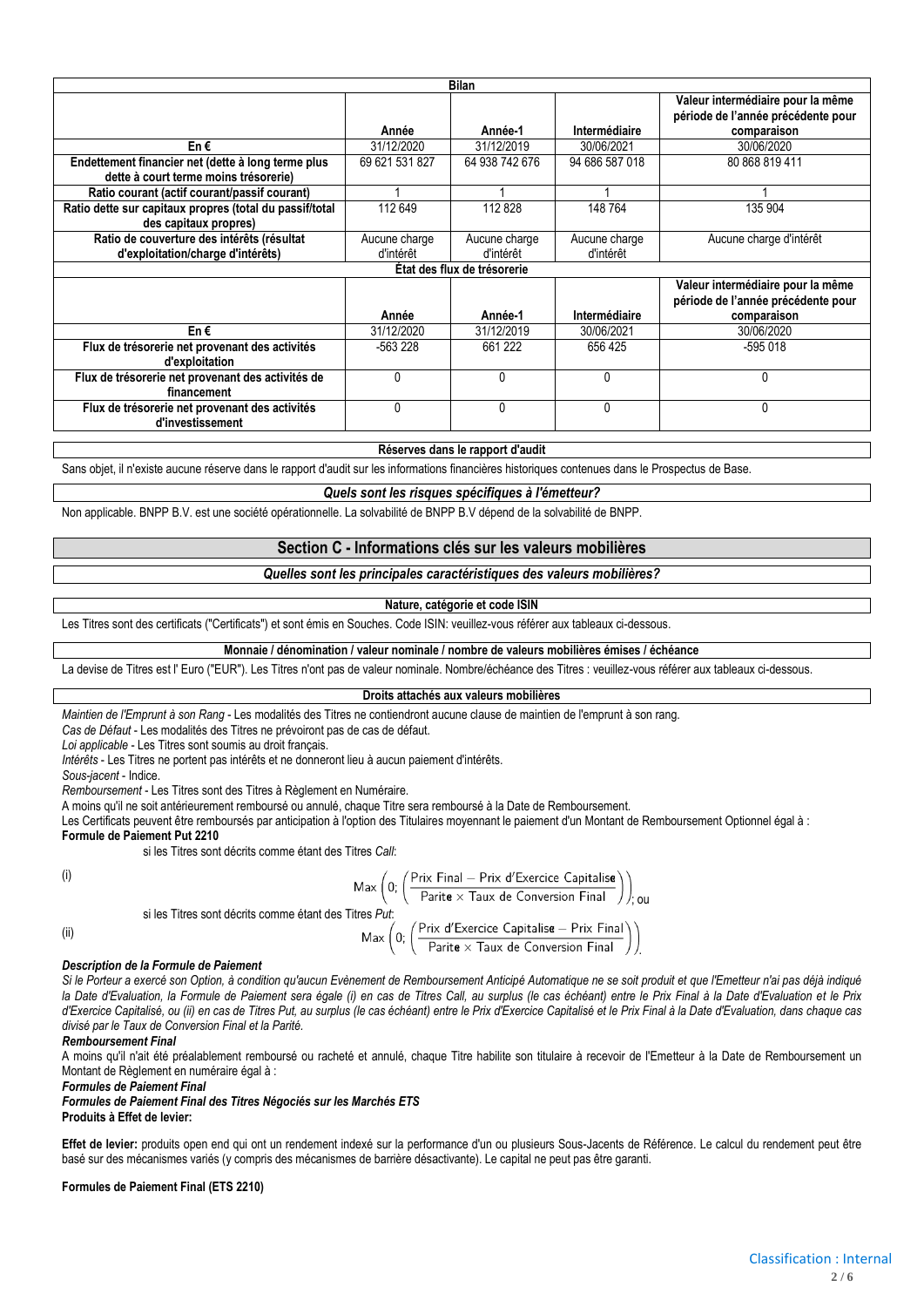si les Titres sont définis comme étant des Titres *Call* :

(i)

$$
\mathsf{Max}\left(0;\left(\frac{\mathsf{Priv} \; \mathsf{Final} - \mathsf{Priv} \; \mathsf{d}'\mathsf{Exercise} \; \mathsf{Capitalise}}{\mathsf{Parite} \times \mathsf{Taux} \; \mathsf{de} \; \mathsf{Conversion} \; \mathsf{Final}}\right)\right)_{\mathsf{1,}\; \mathsf{OU}}
$$

si les Titres sont définis comme étant des Titres *Put* :

(ii)

$$
\mathsf{Max}\left(0;\left(\frac{\mathsf{Priv}\; \mathsf{d}'\mathsf{Exercise}\; \mathsf{Capitalise} - \mathsf{Prix}\; \mathsf{Final}}{\mathsf{Parite} \times \mathsf{Taux}\; \mathsf{de}\; \mathsf{Conversion}\; \mathsf{Final}}\right)\right)
$$

#### *Description de la Formule de Paiement*

La Formule de Paiement sera égale (i) en cas de Titres Call, au surplus (le cas échéant) entre le Prix Final et le Prix d'Exercice Capitalisé, ou (ii) en cas de Titres Put, *au surplus (le cas échéant) entre le Prix d'Exercice Capitalisé et le Prix Final, dans chaque cas divisé par le Taux de Conversion et la Parité.*

*Remboursement Anticipé Automatique*

Si, lors de toute Date d'Evaluation du Remboursement Anticipé Automatique il survient un Cas de Remboursement Anticipé Automatique, les Titres seront remboursés par anticipation au Montant de Remboursement Anticipé Automatique (le cas échéant) à la Date de Remboursement Anticipé Automatique.

Le Montant de Remboursement Anticipé Automatique sera un montant égal à:

**Formule de Paiement en cas de Remboursement Anticipé Automatique 2210/2:**

0 (zéro).

"**Cas de Remboursement Anticipé Automatique**" désigne les situations dans lesquelles :

- en matière de Titre *Call*, le Prix d'Observation est inférieur ou égal au Seuil du Titre concerné ; ou

- en matière de Titre *Put*, le Prix d'observation est supérieur ou égal au Seuil du Titre concerné.

"**Date de Remboursement Anticipé Automatique**" désigne la date tombant quatre Jours Ouvrés suivants la Date d'Evaluation.

Fiscalité - Le Titulaire devra payer tous les impôts, taxes et/ou frais découlant de l'exercice et du règlement ou du remboursement des Titres et/ou de la livraison ou du transfert des actifs dus en cas de Règlement Physique. L'Emetteur devra déduire des montants payables ou des actifs livrables aux Titulaires certains impôts, taxes et frais non antérieurement déduits des montants payés ou des actifs livrés à des Titulaires, que l'Agent de Calcul déterminera comme attribuables aux Titres. Les paiements seront soumis dans tous les cas (i) aux lois et réglementations fiscales ou autres qui leur sont applicables dans le lieu de paiement, (ii) à toute retenue

à la source ou tout prélèvement libératoire devant être effectué en vertu d'un accord de la nature décrite à la Section 1471(b) de l'U.S. Internal Revenue Code de 1986 (le "**Code**"), ou qui est autrement imposé en vertu des Sections 1471 à 1474 du Code, de toutes réglementations ou conventions prises pour leur application, de toutes leurs interprétations officielles ou de toute loi prise pour appliquer une approche intergouvernementale de celles-ci, et (iii) à toute retenue à la source ou tout prélèvement libératoire devant être effectué en vertu de la Section 871(m) du Code.

Assemblées Générales - Les modalités des Titres contiendront des dispositions relatives à la convocation d'assemblées générales des titulaires de ces Titres, afin d'examiner des questions affectant leurs intérêts en général. Ces dispositions permettront à des majorités définies de lier tous les titulaires, y compris ceux qui n'auront pas assisté et voté à l'assemblée concernée et ceux qui auront voté d'une manière contraire à celle de la majorité.

*Représentant des Titulaires* - Les Titulaires ne seront pas regroupés en une Masse.

**Rang de créance des valeurs mobilières**

Les Titres sont des obligations non subordonnées et non assorties de sûretés de l'Emetteur et viennent au même rang entre eux.

#### **Restrictions au libre transfert des valeurs mobilières**

Il n'y a aucune restriction à la libre négociabilité des titres.

#### **Politique de dividende ou de distribution**

Sans objet.

#### *Où les valeurs mobilières seront-elles négociées?*

#### **Admission à la négociation**

Une demande a été présentée par l'Emetteur (ou pour son compte) en vue de faire admettre les Titres à la négociation sur Euronext Access Paris.

#### *Les valeurs mobilières font-elles l'objet d'une garantie?*

**Nature et portée de la garantie**

Les obligations en vertu de la garantie sont des obligations senior préférées (au sens de l'article L.613-30-3-I-3° du Code monétaire et financier) et non assorties de sûretés de BNPP et viendront au même rang que toutes les autres obligations présentes et futures senior préférées et non assorties de sûretés soumises à des exceptions qui peuvent au cours du temps être obligatoires en vertu du droit français. Dans le cas où BNPP fait l'objet d'un renflouement interne, mais sans que BNPP B.V. n'en fasse l'objet, les obligations et/ou montants dus par BNPP, au titre de la garantie, devront être réduits afin de prendre en compte toutes les réductions ou modifications appliquées aux dettes de BNPP résultant de l'application du renflouement interne de BNPP par toute autorité de régulation compétente (y compris dans une situation où la garantie elle-même ne fait pas l'objet d'un tel renflouement interne).

Le Garant garantit inconditionnellement et irrévocablement à chaque Titulaire de titres que si, pour une raison quelconque, BNPP B.V. ne paie pas une somme payable par elle ou n'exécute pas une autre obligation relative à une Garantie à la date spécifiée pour ce paiement ou cette exécution, le Garant, conformément aux Conditions, paiera cette somme dans la devise dans laquelle ce paiement est dû en fonds immédiatement disponibles ou, selon le cas, exécutera ou fera exécuter l'obligation concernée à la date d'échéance de cette exécution.

#### **Description du garant**

Les Titres seront inconditionnellement et irrévocablement garantis par BNP Paribas ("**BNPP**" ou le "**Garant**") en vertu d'une garantie de droit français signée par BNPP le 1 juillet 2021 (la "**Garantie**"). Identifiant d'entité juridique ("IEJ") : R0MUWSFPU8MPRO8K5P83. Le Garant a été constitué en France sous la forme d'une société anonyme de droit français et agréée en qualité de banque, dont le siège social est situé 16, boulevard des Italiens - 75009 Paris, France. Les notations de crédit à long terme de BNPP sont : A+ avec une perspective stable (S&P Global Ratings Europe Limited), Aa3 avec une perspective stable (Moody's Investors Service Ltd.), AAavec une perspective stable (Fitch Ratings Ireland Limited) (qui est la notation long-terme attribuée à la dette senior préférée de BNPP par Fitch Ratings Ireland Limited) et AA (low) avec une perspective stable (DBRS Rating GmbH) et les notations de crédit à court terme de BNPP sont : A-1 (S&P Global Ratings Europe Limited), P-1 (Moody's Investors Service Ltd.), F1+ (Fitch Ratings Ireland Limited) et R-1 (middle) (DBRS Rating GmbH).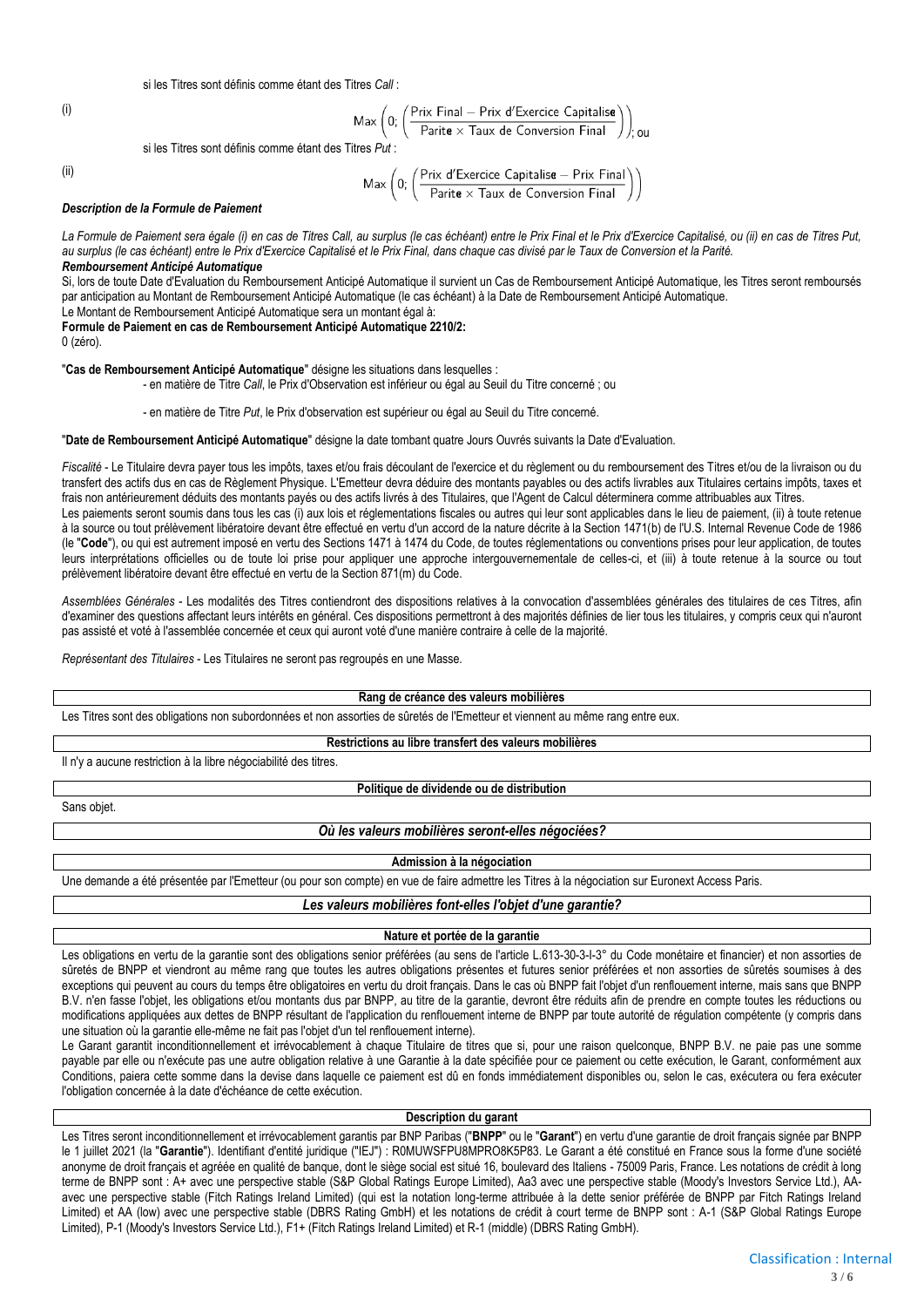BNPP est un leader européen des services bancaires et financiers et possède quatre marchés domestiques de banque de détail en Europe : la France, la Belgique, l'Italie et le Luxembourg. Il est présent dans 66 pays et compte près de 190 000 collaborateurs, dont près de 150 000 en Europe. BNPP est la société mère du Groupe BNP Paribas (ensemble le "**Groupe BNPP**").

BNP Paribas détient des positions clés dans ses deux domaines d'activité:

- *Retail Banking and Services* regroupant:

*Domestic Markets* composé de : Banque de Détail en France (BDDF), BNL *Banca Commerciale* (BNL bc), banque de détail en Italie, Banque De Détail en Belgique (BDDB), Autres activités de *Domestic Markets* y compris la Banque de Détail et des Entreprises au Luxembourg (BDEL);

*International Financial Services*, composé de : Europe-Méditerranée, BancWest, Personal Finance, Assurance, Gestion Institutionnelle et Privée;

- *Corporate and Investment Banking* (CIB) regroupant: Corporate Banking, Global Markets, Securities Services.

Au 30 juin 2021, les principaux actionnaires étaient la Société Fédérale de Participations et d'Investissement ("SFPI"), société anonyme d'intérêt public agissant pour le compte de l'Etat belge, qui détient 7,70% du capital social, BlackRock Inc. qui détient 6% du capital social et le Grand-Duché de Luxembourg, qui détient 1% du capital social.

| Informations financières clés afin d'évaluer la capacité du garant à remplir ses engagements au titre de la garantie |                    |              |            |               |                                                                                           |  |  |  |  |  |  |  |
|----------------------------------------------------------------------------------------------------------------------|--------------------|--------------|------------|---------------|-------------------------------------------------------------------------------------------|--|--|--|--|--|--|--|
|                                                                                                                      | Compte de résultat |              |            |               |                                                                                           |  |  |  |  |  |  |  |
|                                                                                                                      | Année              | Année-1      | Année-2    | Intermédiaire | Valeur intermédiaire pour la<br>même période de l'année<br>précédente pour<br>comparaison |  |  |  |  |  |  |  |
| En millions d' $\epsilon$                                                                                            | 31/12/2020         | 31/12/2019   | 31/12/2018 | 30/09/2021    | 30/09/2020                                                                                |  |  |  |  |  |  |  |
| Produits d'intérêts nets                                                                                             | 21 312             | 21 1 27      | 21 062     | n.a           | n.a                                                                                       |  |  |  |  |  |  |  |
| <b>Commissions</b>                                                                                                   | 9862               | 9 3 6 5      | 9 20 7     | n.a           | n.a                                                                                       |  |  |  |  |  |  |  |
| Gains nets sur instruments financiers                                                                                | 7 146              | 7464         | 6 1 1 8    | n.a           | n.a                                                                                       |  |  |  |  |  |  |  |
| <b>Produit Net Bancaire</b>                                                                                          | 44 275             | 44 597       | 42 516     | 35 003        | 33 4 48                                                                                   |  |  |  |  |  |  |  |
| Coût du risque                                                                                                       | $-5717$            | $-3203$      | $-2764$    | $-2415$       | $-4118$                                                                                   |  |  |  |  |  |  |  |
| Résultat d'exploitation                                                                                              | 8 3 6 4            | 10 057       | 9 1 6 9    | 9407          | 6698                                                                                      |  |  |  |  |  |  |  |
| Résultat net, part du Groupe                                                                                         | 7067               | 8 1 7 3      | 7526       | 7 182         | 5475                                                                                      |  |  |  |  |  |  |  |
| Résultat par action                                                                                                  | 5,31               | 6,21         | 5,73       | 5,49          | 4,12                                                                                      |  |  |  |  |  |  |  |
|                                                                                                                      |                    | <b>Bilan</b> |            |               |                                                                                           |  |  |  |  |  |  |  |
|                                                                                                                      |                    |              |            |               | Valeur intermédiaire pour la<br>même période de l'année                                   |  |  |  |  |  |  |  |

|                                      |            |            |            |               | Valeur intermédiaire pour la<br>même période de l'année |
|--------------------------------------|------------|------------|------------|---------------|---------------------------------------------------------|
|                                      |            |            |            |               | précédente pour                                         |
|                                      | Année      | Année-1    | Année-2    | Intermédiaire | comparaison                                             |
| En millions d' $\epsilon$            | 31/12/2020 | 31/12/2019 | 31/12/2018 | 30/092021     | 30/09/2020                                              |
| Total des actifs                     | 2488491    | 2 164 713  | 2 040 836  | 2725667       | 2 595 498                                               |
| Dettes représentées par un titre     | 212 351    | 221 336    | 206 359    | 238 202       | 224 785                                                 |
| Dont dettes senior préférées à moyen | 82 086*    | 88 466*    | 88 381*    | n.a           | n.a                                                     |
| long terme                           |            |            |            |               |                                                         |
| Dettes subordonnées                  | 23 3 25    | 20 896     | 18414      | n.a           | n.a                                                     |
| Prêts et créances sur la clientèle   | 809 533    | 805777     | 765871     | 835 693       | 811 409                                                 |
| Dettes envers la clientèle           | 940 991    | 834 667    | 796 548    | 1 022 323     | 966 257                                                 |
| Capitaux propres (part du Groupe)    | 112 799    | 107 453    | 101 467    | 116 169       | 111 786                                                 |
| Créances douteuses / encours         | 2.1%       | 2,2%       | 2,6%       | 2%            | 2,2%                                                    |
| bruts**                              |            |            |            |               |                                                         |
| Ratio Common Equity Tier 1 (CET1)    | 12,8%      | 12,1%      | 11,8%      | 13%           | 12,6%                                                   |
| Ratio de fonds propres total         | 16,4%      | 15,5%      | 15%        | 16,6%         | 16,3%                                                   |
| Ratio de levier***                   | 4,9%       | 4,6%       | 4,5%       | 3,9%          | 4,4%                                                    |

(\*) Périmètre prudentiel

(\*\*) Encours dépréciés (stage 3), bilan et hors bilan, non nettés des garanties reçues, sur la clientèle et les établissements de crédit, y compris les titres de dette au coût amorti et les titres de dette en valeur de marché par capitaux propres sur les encours bruts sur la clientèle et les établissements de crédit, bilan et hors bilan, y compris titres au coût amorti et les titres de dette en valeur de marché par capitaux propres (hors assurance).

(\*\*\*) En tenant compte de l'effet de l'exemption temporaire des dépôts auprès des banques centrales de l'Eurosystème (calculé conformément à l'article 500 ter du Règlement UE n° 2020/873). Il s'élève à 4,4% sans cet effet au 31 décembre 2020.

#### **Principaux facteurs de risque liés au garant**

**1.** Toute augmentation substantielle des provisions ou tout engagement insuffisamment provisionné au titre du risque de crédit et de contrepartie pourrait peser sur les résultats et sur la situation financière du Groupe BNP Paribas.

**2.** Toute interruption ou défaillance des systèmes informatiques du Groupe BNP Paribas, pourrait provoquer des pertes significatives d'informations relatives aux clients, nuire à la réputation du Groupe BNP Paribas et provoquer des pertes financières.

**3.** Les fluctuations de marché et la volatilité exposent le Groupe BNP Paribas au risque de pertes substantielles dans le cadre de ses activités de marché et d'investissement.

**4.** Des ajustements apportés à la valeur comptable des portefeuilles de titres et d'instruments dérivés du Groupe BNP Paribas ainsi que de la dette du Groupe BNP Paribas pourraient avoir un effet défavorable sur son résultat net et sur ses capitaux propres.

**5.** L'accès du Groupe BNP Paribas au financement et les coûts de ce financement pourraient être affectés de manière défavorable en cas de résurgence des crises financières, de détérioration des conditions économiques, de dégradation de notation, d'accroissement des spreads de crédit des États ou d'autres facteurs

**6.** Le contexte économique et financier défavorable a eu par le passé, et pourrait avoir à l'avenir, un impact sur le Groupe BNP Paribas et les marchés dans lesquels il opère.

**7.** Des mesures législatives et règlementaires prises ces dernières années, en particulier en réponse à la crise financière mondiale, ainsi que des nouvelles propositions de loi, pourraient affecter de manière substantielle le Groupe BNP Paribas ainsi que l'environnement financier et économique dans lequel elle opère.

**8.** En cas de non-conformité avec les lois et règlements applicables, le Groupe BNP Paribas pourrait être exposé à des amendes significatives et d'autres sanctions administratives et pénales, et pourrait subir des pertes à la suite d'un contentieux privé, en lien ou non avec ces sanctions.

**9.** Les épidémies et pandémies, y compris la pandémie de coronavirus en cours (COVID-19) et leurs conséquences économiques, peuvent affecter négativement les activités, les opérations, les résultats et la situation financière du Groupe.

*Quels sont les principaux risques spécifiques aux valeurs mobilières?*

**Principaux facteurs de risque spécifiques aux valeurs mobilières**

Il existe également des risques liés aux Certificats, notamment :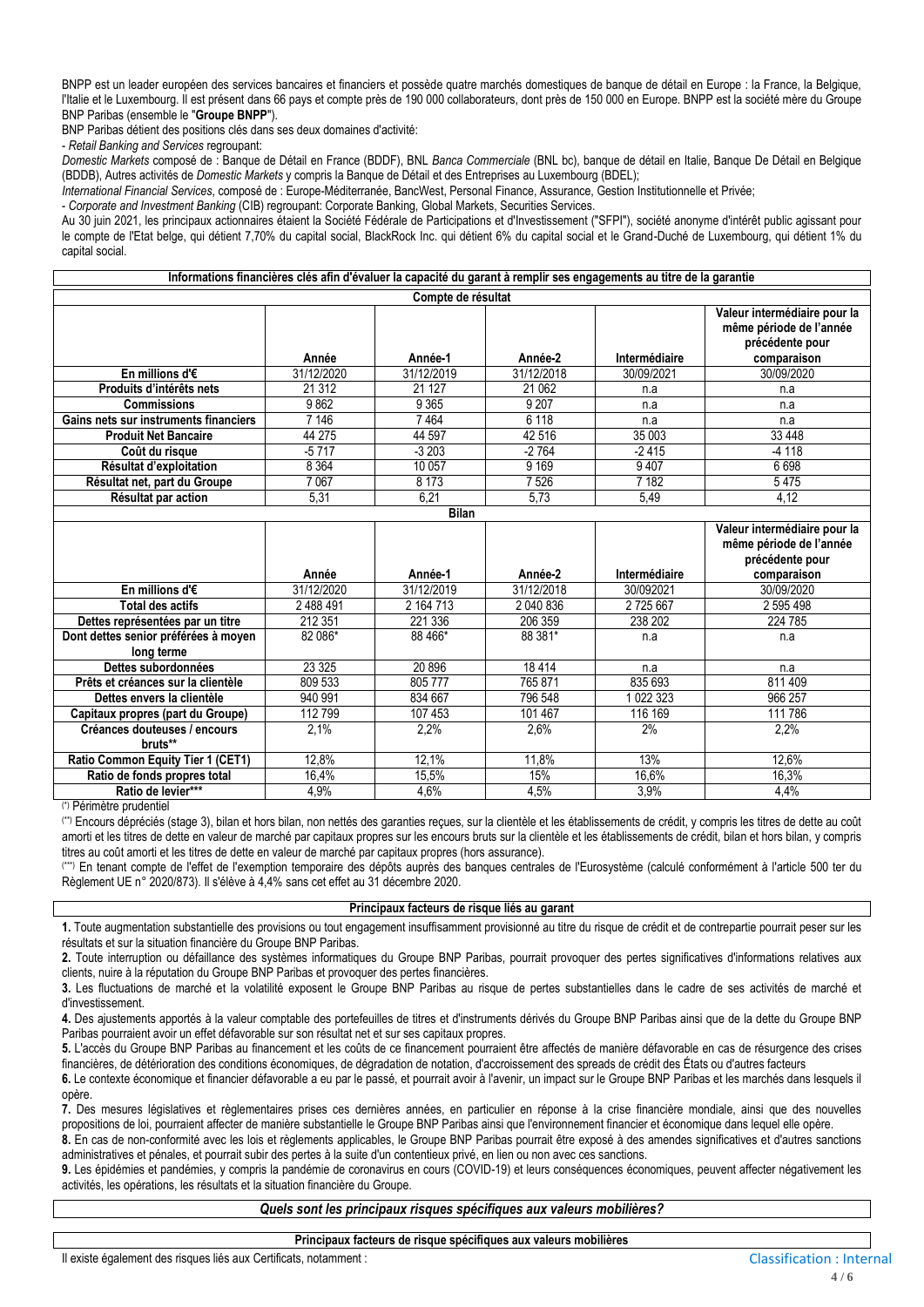#### **1. Risque relatif à la structure des Titres :**

Produits à effet de levier : Les investisseurs peuvent être exposés à une perte partielle ou totale de leur investissement. Le rendement de ces Titres dépend de la performance du ou des Sous-Jacent(s) de Référence, plus particulièrement en fonction du niveau de remboursements automatiques anticipés. De plus, le rendement peut dépendre d'autres facteurs de marché tels que les taux d'intérêt, la volatilité implicite du Sous-Jacent de Référence, et la durée avant l'échéance. L'effet de levier de ces Titres peut être soit positif soit négatif. Les Certificats Open End et les Certificats OET n'ont aucune échéance prédéterminée et peuvent être remboursés à toute date déterminée par l'Emetteur concerné et l'investissement dans ces Certificats Open End et ces Certificats OET entraîne des risques additionnels par rapport à d'autres Certificats, en raison du fait que la date de remboursement ne peut pas être déterminée par l'investisseur,

#### **2. Risque relatif au Sous-jacent et à ses Perturbations et Ajustements :**

Les Titres Indice sont liés à la performance d'un indice sous-jacent (un « Indice »), qui peut faire référence à diverses classes d'actifs comme des actions, des obligations, des taux de change ou des données de prix de biens, ou peuvent faire référence à une combinaison de classes d'actifs. Les investisseurs dans des Titres Indice sont exposés au risque d'un large ensemble de circonstances ce qui fait que la performance des actifs sous-jacents de l'Indice n'est pas celle attendue en comparaison avec un investissement dans des titres de créance classiques. Par conséquent, la probabilité que le rendement d'un investissement dans des Titres Indice soit affecté négativement est plus élevée que pour un investissement dans des titres de créance classiques : l'exposition à un ou plusieurs indices, un cas d'ajustement et de perturbation du marché ou le défaut d'ouverture d'une bourse, qui peuvent avoir un effet défavorable sur la valeur de la liquidité des Titres, et le fait que l'Emetteur ne fournira pas d'informations post-émission sur le Sous-Jacent de Référence.

#### **3. Risque relatif aux marchés sur lesquels sont négociés les Titres :**

Facteurs affectant la valeur et le cours des Titres : Le cours des Titres peut être affecté par un certain nombre de facteurs dont, notamment, le prix, la valeur ou le niveau de la ou des Références Sous-jacentes, le temps restant jusqu'à la date de remboursement prévue des Titres, la volatilité réelle ou implicite associée à la ou aux Références Sous-jacentes et le risque de corrélation de la ou des Références Sous-jacentes concernées. La possibilité que la valeur et le cours des Titres fluctuent (de manière positive comme négative) dépend d'un certain nombre de facteurs, que les investisseurs doivent examiner attentivement avant d'acheter ou de vendre des Titres.

#### **4. Risque juridique :**

*Assemblées générales :* Les modalités des Titres contiendront des dispositions relatives à la convocation d'assemblées générales des titulaires de ces Titres, afin d'examiner des questions affectant leurs intérêts en général. Ces dispositions permettront à des majorités définies de lier tous les titulaires, y compris ceux qui n'auront pas assisté et voté à l'assemblée concernée et ceux qui auront voté d'une manière contraire à celle de la majorité.

#### **Section D - Informations clés sur l'offre au public de valeurs mobilières et/ou l'admission à la négociation sur un marché réglementé**

*À quelles conditions et selon quel calendrier puis-je investir dans cette valeur mobilière?*

#### **Conditions générales et calendrier prévisionnel de l'offre**

Les Titres seront intégralement souscrits par BNP Paribas Arbitrage S.N.C. en sa qualité de Gestionnaire le 5 janvier 2022. Une demande a été présentée par l'Emetteur (ou pour son compte) en vue de faire admettre les Titres à la négociation sur Euronext Access Paris. Cette émission de Titres est offerte dans le cadre d'une Offre Non-exemptée en France et en Belgique.

**Estimation des dépenses totales liées à l'émission et/ou à l'offre, y compris une estimation des dépenses facturées à l'investisseur par l'émetteur ou l'offreur**

Il n'existe pas de dépenses facturées à l'investisseur par l'Emetteur.

#### *Qui est l'offreur et/ou la personne qui sollicite l'admission à la négociation?*

#### **Description de l'offreur**

BNP Paribas Warrants & Certificats, 20 boulevard des Italiens 75009 Paris France, n° 0 800 235 000. Identifiant d'entité juridique ("IEJ") R0MUWSFPU8MPRO8K5P83.

L'offreur a été constitué en France sous la forme d'une société anonyme de droit français.

#### *Pourquoi ce prospectus est-il établi?*

#### **Utilisation et montant net estimé du produit**

Les produits nets de l'émission des Titres seront affectés aux besoins généraux de financement de l'Emetteur. Ces produits pourront être utilisés pour maintenir des positions sur des contrats d'options ou des contrats à terme ou d'autres instruments de couverture. Produit net estimé : 12 352 600 EUR.

#### **Convention de prise ferme**

Non applicable.

#### **Principaux conflits d'intérêts liés à l'offre ou à l'admission à la négociation**

Tout Agent Placeur et ses affiliés peuvent aussi avoir été impliqué, et pourrait dans le futur être impliqué, dans des transactions de banque d'investissement ou commerciale avec, ou lui fournir d'autres services à, l'Emetteur et son Garant et leurs affiliés dans le cours normal de leurs activités.

Diverses entités au sein du groupe BNPP (y compris l'Émetteur et le Garant) et les Sociétés affiliées assument différents rôles en rapport avec les Titres, notamment celui d'Émetteur des Titres et d'Agent de Calcul des Titres et peuvent également s'engager dans des activités de négociation (y compris des activités de couverture) relatives au Sous-jacent et à d'autres instruments ou produits dérivés basés sur le Sous-jacent, ou liés à celui-ci, qui peuvent donner lieu à des conflits d'intérêts potentiels.

BNP Paribas Arbitrage SNC, qui agit en tant que Gestionnaire et Agent de Calcul, est une Société affiliée de l'Émetteur et du Garant, et des conflits d'intérêts potentiels peuvent exister entre elle et les titulaires de Titres, y compris en ce qui concerne certaines décisions et jugements que l'Agent de Calcul doit prendre. Les intérêts économiques de l'Émetteur et de BNP Paribas Arbitrage SNC en tant que Gestionnaire et Agent de Calcul sont potentiellement contraires aux intérêts des Titulaires en tant qu'investisseurs dans les Titres.

Exception faite de ce qui est mentionné ci-dessus, aucune personne intervenant dans l'émission des Titres ne détient, à la connaissance de l'Emetteur, un intérêt pouvant influer sensiblement sur l'offre, y compris des intérêts conflictuels.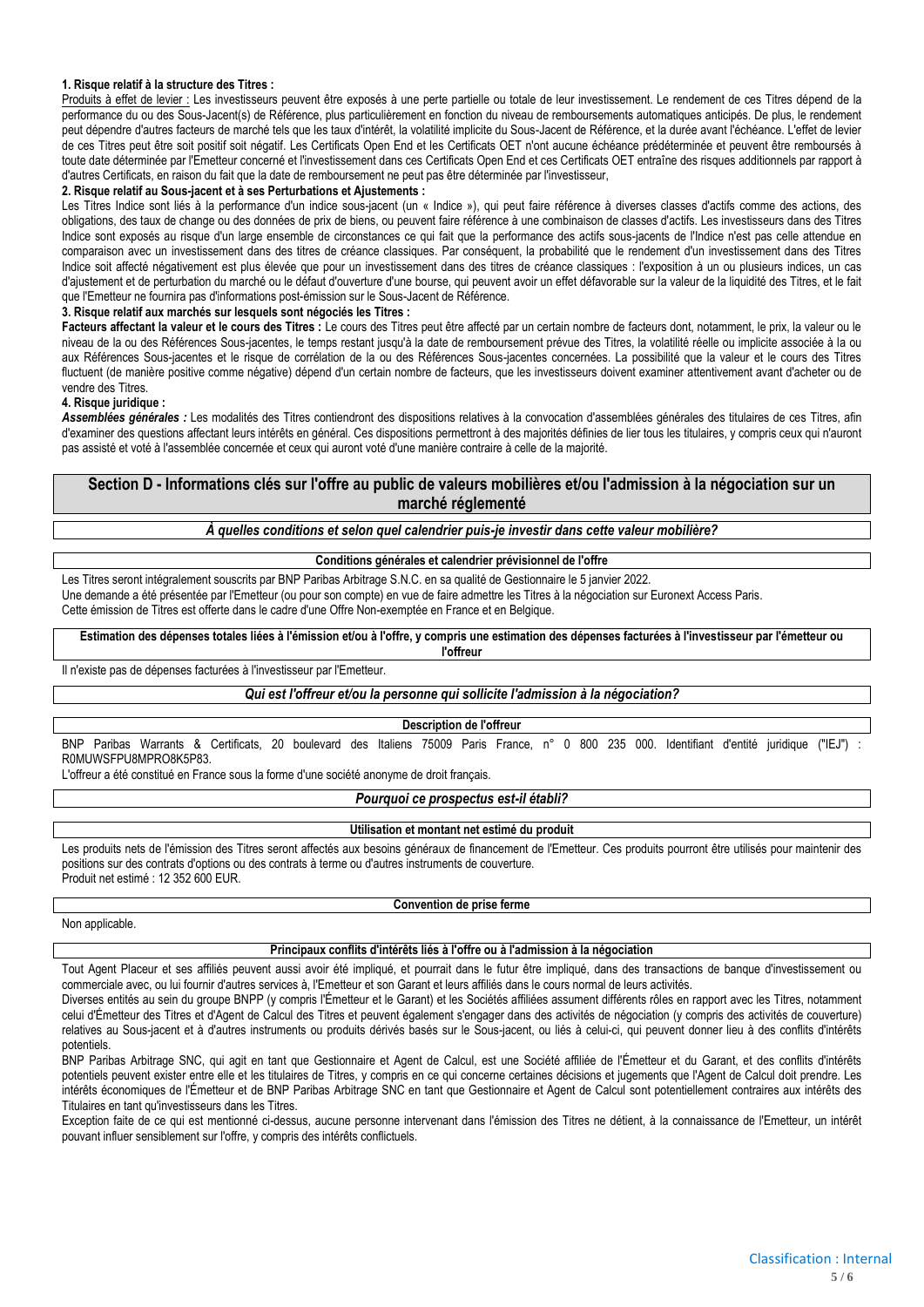| $N^{\circ}$ de<br>Souche /<br>Code ISIN | Nbre de l<br><b>Titres</b><br>émis | Nbre de<br><b>Titres</b> | Code<br>que | Prix<br>Mnemoni d'émissio<br>n par<br><b>Titre</b> | Call / Put | Prix<br>d'Exercice      | <b>Capitalised</b><br><b>Exercise</b><br>Price<br>Rounding<br>Rule | <b>Security</b><br>Threshold<br>Rounding<br>Rule | Security<br>Percentage | Pourcentag<br>e de<br>Dividende | Interbank<br>Rate 1<br>Screen<br>Page | Financing<br>Rate<br>Percentage d'échéanc | Livraison<br>ou mois | <b>Bourse des</b><br><b>Futures ou</b><br><b>Options</b> | Date de<br>Rembourse<br>ment | Parité | <b>SPECIFIED</b><br><b>SECURITIE</b><br><b>PURSUANT</b><br>TO<br><b>SECTION</b><br>871(m) |
|-----------------------------------------|------------------------------------|--------------------------|-------------|----------------------------------------------------|------------|-------------------------|--------------------------------------------------------------------|--------------------------------------------------|------------------------|---------------------------------|---------------------------------------|-------------------------------------------|----------------------|----------------------------------------------------------|------------------------------|--------|-------------------------------------------------------------------------------------------|
| FRBNPP02G<br>C75                        | 40 000                             | 80 000                   | CH9BB       | EUR 2,11                                           | Put        | <b>EUR</b><br>7814,0433 | Downwards<br>4 digits                                              | Downwards<br>4 digits                            | 0%                     | 100%                            | EURIBOR1M<br>D=                       | $-1,122%$                                 |                      | Euronext<br>Derivatives<br>(Paris)                       | Open End                     | 100    | No                                                                                        |

| N° de Souche /<br>Code ISIN | Indice              | Jevise | Code ISIN de<br>"Indice | <b>Code Reuters de</b><br><b><i><u>I'Indice</u></i></b> | Sponsor de l'Indice | Site Internet du Sponsor | Bourse                | Site Internet de la Bourse | <b>Taux de</b><br><b>Conversion</b> |
|-----------------------------|---------------------|--------|-------------------------|---------------------------------------------------------|---------------------|--------------------------|-----------------------|----------------------------|-------------------------------------|
| FRBNPP02GC75                | CAC 40 <sup>®</sup> | EUR    | FR0003500008            | .FCHI                                                   | Euronext N.V.       |                          | <b>Euronext Paris</b> |                            |                                     |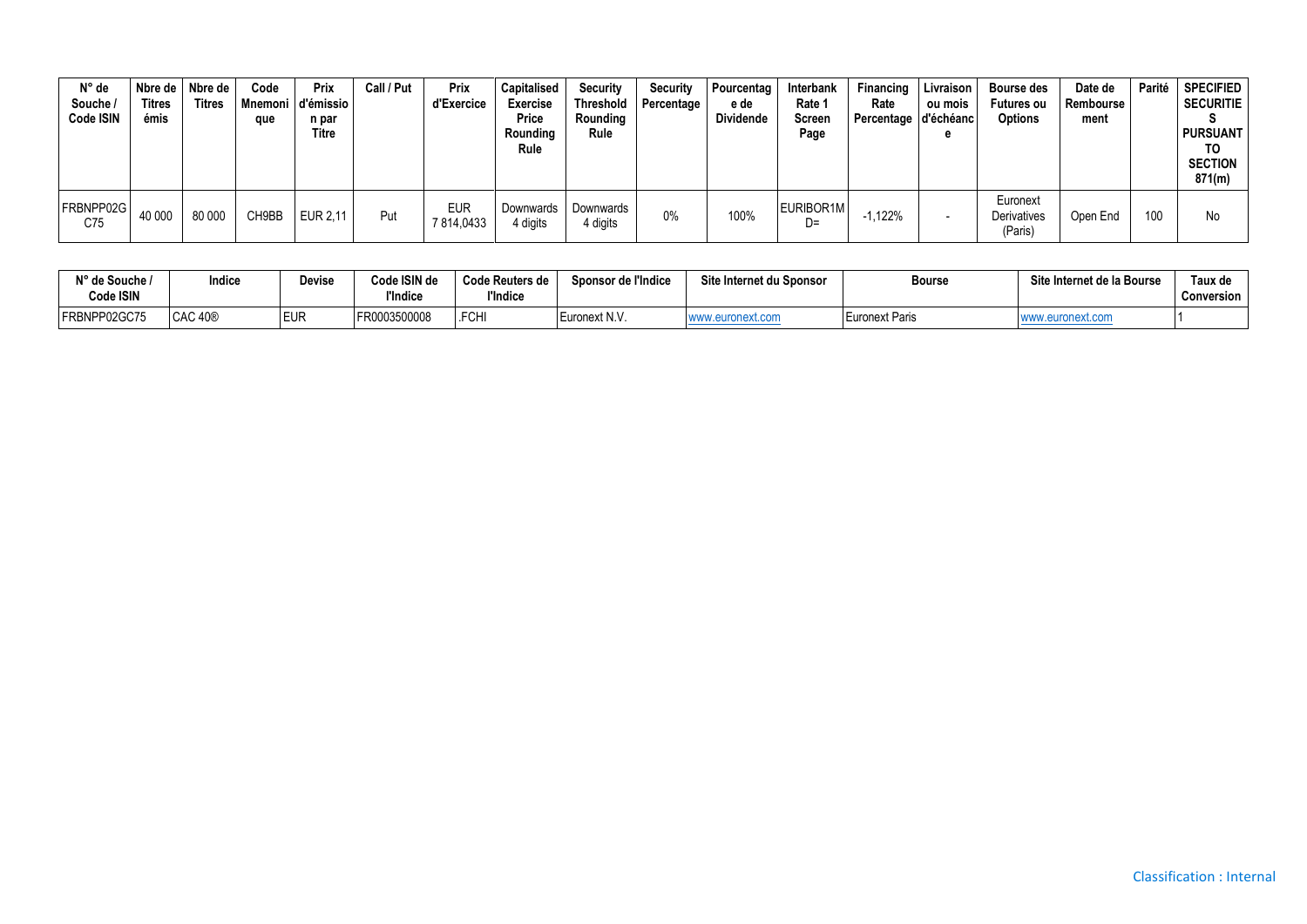## **De samenvatting**

#### **Onderdeel A - Inleiding en waarschuwingen**

#### *Waarschuwingen*

Deze samenvatting moet worden gelezen als een inleiding op het Basisprospectus en de toepasselijke Uiteindelijke Voorwaarden.

Elke beslissing om te investeren in Schuldeffecten dient te worden gebaseerd op een overweging van het gehele Basis Prospectus, daarin inbegrepen elk document waarnaar het Basis Prospectus verwijst en de betrokken Definitieve Voorwaarden.

Wanneer een vordering met betrekking tot de informatie opgenomen in het Basisprospectus en de toepasselijke Uiteindelijke Voorwaarden bij een rechterlijke instantie in een Lidstaat van de Europese Economische Ruimte aanhangig wordt gemaakt, is het mogelijk dat de eiser, volgens de nationale wetgeving van de Lidstaat waar de vordering aanhangig werd gemaakt, moet instaan voor de kosten voor de vertaling van het Basisprospectus en de toepasselijke Uiteindelijke Voorwaarden alvorens de rechtsvordering wordt ingeleid.

De Emittent of de Garantieverstrekker (als die er is) zijn burgerrechtelijk aansprakelijk in een Lidstaat op de loutere basis dat deze samenvatting, inclusief enige vertaling daarvan, maar alleen als de samenvatting misleidend, onjuist of inconsistent is wanneer zij samen wordt gelezen met de andere delen van dit Basis Prospectus en de betrokken Definitieve Voorwaarden of wanneer zij, niet de kerngegevens bevat om beleggers te helpen wanneer zij overwegen om te investeren in de Schuldeffecten, wanneer de samenvatting samen wordt gelezen met de andere delen van dit Basis Prospectus en de betrokken Definitieve Voorwaarden. U staat op het punt een product te kopen dat niet eenvoudig is en misschien moeilijk te begrijpen is.

#### **Naam en de internationale effectenidentificatiecode (ISIN) van de effecten**

EUR "Open End Turbo BEST" gerelateerd aan een Index

International Securities Identification Number ("ISIN"): Zie de onderstaande overzichten.

#### **Identiteit en de contactgegevens van de uitgevende instelling**

BNP Paribas Issuance B.V. ("**BNPP B.V.**" elk een "**Emittent**"). BNPP B.V. is opgericht in Nederland als een besloten vennootschap met beperkte aansprakelijkheid onder Nederlands recht en heeft haar maatschappelijke zetel te Herengracht 595, 1017 CE Amsterdam, Nederland. Identificatiecode juridische entiteit (LEI): 7245009UXRIGIRYOBR48

#### **Identiteit en de contactgegevens van de aanbieder**

BNP Paribas Warrants & Certificats, 20 boulevard des Italiens 75009 Parijs Frankrijk, +(33)(0) 800 235 000.

#### **identiteit en de contactgegevens van de bevoegde autoriteit die het prospectus goedkeurt**

Nederlandse Autoriteit voor de Financiële Markten ("AFM"), Postbus 11723 - 1001 GS Amsterdam, Nederland. www.afm.nl

#### **Datum van goedkeuring van het prospectus** Dit Prospectus is goedgekeurd op 1 juli 2021 door de AFM, zoals van tijd tot tijd aangevuld.

#### **Onderdeel B - Essentiële informatie over de uitgevende instelling**

#### *Wie is de Uitgevende instelling van de effecten?*

**Vestigingsplaats / rechtsvorm / LEI / het recht waaronder de uitgevende instelling actief is / het land van oprichting**

BNPP B.V. is opgericht in Nederland als een besloten vennootschap met beperkte aansprakelijkheid onder Nederlands recht en heeft haar maatschappelijke zetel te Herengracht 595, 1017 CE Amsterdam, Nederland. Identificatiecode juridische entiteit (LEI): 7245009UXRIGIRYOBR48. De kredietbeoordeling van BNPP B.V. voor de lange termijn is A+ met een stabiele outlook (S&P Global Ratings Europe Limited) en de kredietbeoordeling van BNPP B.V. voor de korte termijn is A-1 (S&P Global Ratings Europe Limited).

#### **Hoofdactiviteiten**

De belangrijkste activiteit van de Emittent is het uitgeven en/of verkrijgen van financiële instrumenten van gelijk welk type en het afsluiten van daarmee samenhangende overeenkomsten voor rekening van verscheidene entiteiten binnen de BNPP Group. De activa van BNPP B.V. bestaan uit de verplichtingen van entiteiten van de BNPP Groep. De houders van schuldeffecten uitgegeven door BNPP B.V. zullen, onderhevig aan de voorwaarden van de garantie afgegeven door BNPP groep, worden blootgesteld aan het vermogen van entiteiten van de BNPP Groep om hun verplichtingen jegens BNPP B.V. na te komen.

#### **Belangrijke aandeelhouders**

BNP Paribas bezit 100 per cent van het aandeelhouderskapitaal van de BNPP B.V..

#### **Indentiteit van de voornaamste bestuurders van de uitgevende instelling**

Managing Director van de Emittent is BNP Paribas Finance B.V. Managing Directors van BNP Paribas Finance B.V.: Edwin Herskovic/Erik Stroet/Folkert van Asma/Richard Daelman/Geert Lippens/Matthew Yandle.

#### **Identiteit van haar wettelijke auditors**

Mazars N.V. Is de auditor van de Emittent. Mazars N.V. is een onafhankelijk accountantsbureau in Nederlands ingeschreven bij de NBA (Nederlandse Beroepsorganisatie van Accountants).

#### *Wat is de essentiële financiële informatie over de uitgevende instelling?*

| Essentiële financiële informatie |            |            |             |                                                                  |  |  |  |  |  |
|----------------------------------|------------|------------|-------------|------------------------------------------------------------------|--|--|--|--|--|
| Winst- en verliesrekening        |            |            |             |                                                                  |  |  |  |  |  |
|                                  | Jaar       | Jaar-1     | Tussentiids | Tussentijdse vergelijking met<br>dezelfde periode van vorig jaar |  |  |  |  |  |
| In €                             | 31/12/2020 | 31/12/2019 | 30/06/2021  | 30/06/2020                                                       |  |  |  |  |  |
| <b>Bedrijfswinst/-verlies</b>    | 54.758     | 47.976     | 24.718      | 27.896                                                           |  |  |  |  |  |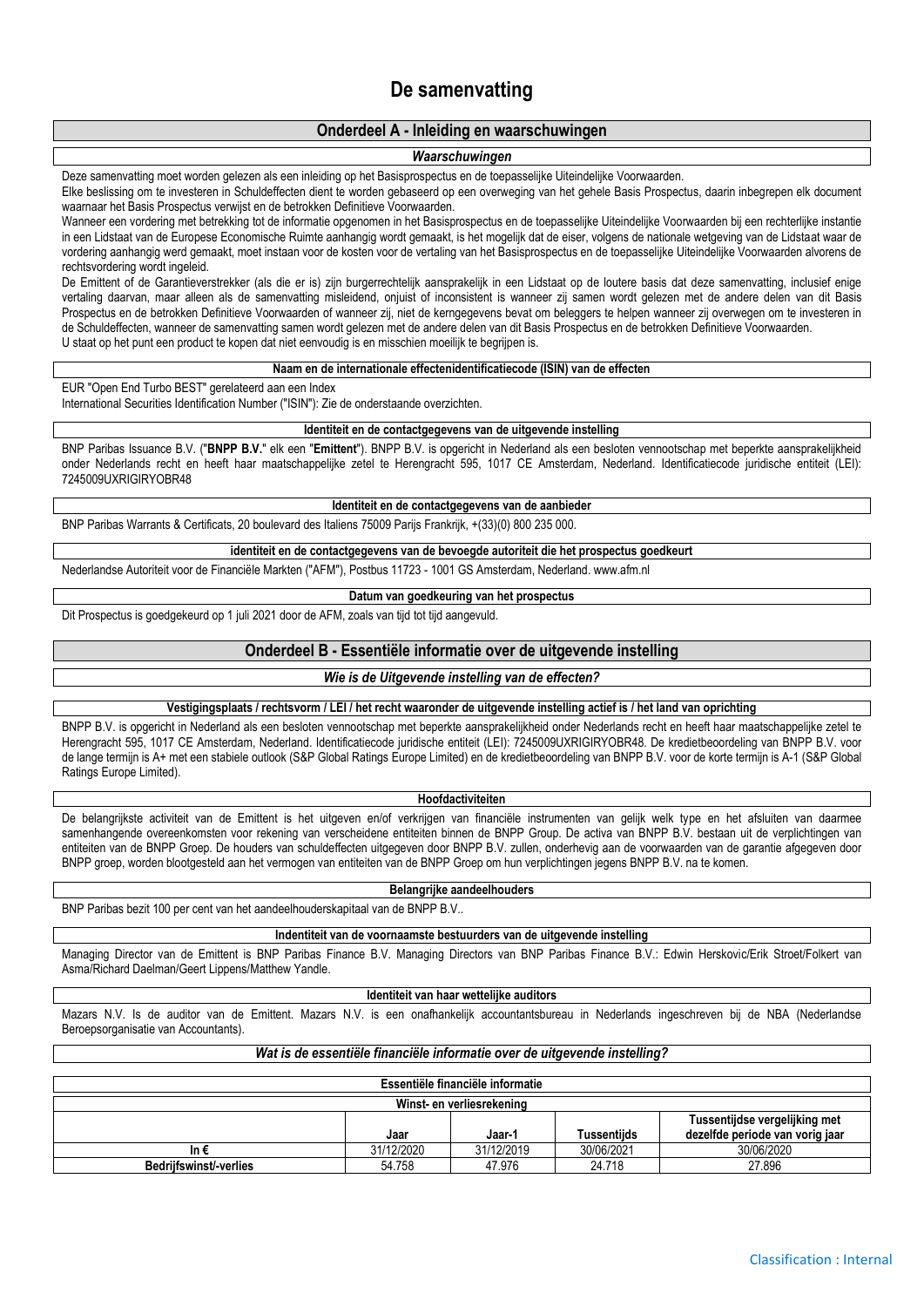|                                                    |                  | <b>Balans</b>      |                    |                                                                  |
|----------------------------------------------------|------------------|--------------------|--------------------|------------------------------------------------------------------|
|                                                    | Jaar             | Jaar-1             | <b>Tussentijds</b> | Tussentijdse vergelijking met<br>dezelfde periode van vorig jaar |
| In $\epsilon$                                      | 31/12/2020       | 31/12/2019         | 30/06/2021         | 30/06/2020                                                       |
| Netto financieel verlies (langetermijnverlies min  | 69.621.531.827   | 64.938.742.676     | 94.686.587.018     | 80.868.819.411                                                   |
| kortetermijnverlies min kasgelden)                 |                  |                    |                    |                                                                  |
| Lopende ratio (vlottende activa/vlottende passiva) |                  |                    |                    |                                                                  |
| Debt to equity ratio (totale schuld/totaal eigen   | 112.649          | 112.828            | 148.764            | 135.904                                                          |
| vermogen)                                          |                  |                    |                    |                                                                  |
| Ratio rentedekking (bedrijfsresultaat/rentelasten) | Geen rentelasten | Geen rentelasten   | Geen rentelasten   | Geen rentelasten                                                 |
|                                                    |                  | Kasstroomoverzicht |                    |                                                                  |
|                                                    | Jaar             | Jaar-1             | <b>Tussentiids</b> | Tussentijdse vergelijking met<br>dezelfde periode van vorig jaar |
| In $\epsilon$                                      | 31/12/2020       | 31/12/2019         | 30/06/2021         | 30/06/2020                                                       |
| Nettokasstromen uit bedrijfsactiviteiten           | $-563.228$       | 661.222            | 656.425            | $-595.018$                                                       |
| Nettokasstromen uit financieringsactiviteiten      |                  |                    | 0                  |                                                                  |
| Nettokasstromen uit investeringsactiviteiten       | 0                |                    | 0                  |                                                                  |

**Beknopte beschrijving van enig voorbehoud in de controleverklaring van betreffende het audit report**

Niet van toepassing, er zijn geen kwalificaties in enig controleverslag op de historische financiële informatie beschreven in het Basisprospectus.

#### *Wat zijn de voornaamste specifieke risico's op de uitgevende instelling?*

Niet van toepassing. BNPP B.V. is een werkzaam bedrijf. De kredietwaardigheid van BNPP B.V. is afhankelijk van de kredietwaardigheid van BNPP.

#### **Onderdeel C - Essentiële informatie over de effecten**

*Wat zijn de belangrijkste kenmerken van de effecten?*

#### **Soort, klassificatie en ISIN**

De Schuldeffecten zijn certificaten ("Certificaten") en worden in Reeks uitgegeven. ISIN: Zie de onderstaande overzichten.

#### **Valuta / coupure / nominale waarde / het aantal uitgegeven effecten / looptijd van de effecten**

De valuta van deze reeks schuldeffecten is de Euro ("EUR"). De schuldeffecten hebben geen nominale waarde. Aantal/Looptijd van Zie de onderstaande overzichten.

#### **Aan de effecten verbonden rechten**

*Negatieve zekerheid* - De voorwaarden voor de Schuldeffecten mogen geen bepaling inzake negatieve zekerheid bevatten.

*Gevallen van wanprestatie* - De voorwaarden voor de Schuldeffecten zullen geen gevallen van wanprestatie bevatten.

*Toepasselijk recht* - Op de Schuldeffecten is Frans recht van toepassing.

*Interest* - De Schuldeffecten leveren geen interest op.

*Onderliggende* - Index.

*Aflossing* - De Schuldeffecten zijn contant vereffende Schuldeffecten.

Tenzij een Schuldeffect op een vroeger tijdstip werd teruggekocht of geannuleerd, wordt een Schuldeffect afgelost op de Aflossingsdatum zoals uiteengezet in de tabel in onderstaand Onderdeel.

De Certificaten mogen naar keuze van de Houders vroegtijdig worden afgekocht tegen het Optionele Aflossingsbedrag, gelijk aan:

**Put Payout 2210** indien de Schuldeffecten gespecificeerd zijn als *Call* Schuldeffecten:

(i)

$$
\text{Max}\left(0;\left(\frac{\text{Finale Prijs} - \text{Gekapitaliseerde Uitoefenprijs}}{\text{Pariteit} \times \text{Conversievoet Final}}\right)\right)
$$

 $\sim$ 

 $\sqrt{2}$ 

$$
\mathsf{Max} \left(0;\left(\frac{\mathsf{Finale Prijs} - \mathsf{Gekapitaliseerde Uitoefe}}{\mathsf{Pariteit} \times \mathsf{Conversevoet Final}}\right.\right.
$$

indien de Schuldeffecten gespecificeerd zijn als *Put* Schuldeffecten:

(ii)

$$
\mathsf{Max}\left(0;\left(\frac{\mathsf{Gekapitaliseerde Uitoefenprijs}-\mathsf{Finale Prijs}}{\mathsf{Pariteit}\times\mathsf{Conversevoet Final}}\right)\right)
$$

#### *Beschrijving van de Uitbetaling*

*Als de Houder zijn Put heeft uitgeoefend van de Houder op voorwaarde dat geen Automatische Vervroegde Aflossing heeft voorgedaan en de Uitgever heeft reeds*  niet de Datum van de Waardevaststelling aangewezen, is de Uitbetaling (i) (bij Call Securities:) gelijk aan de (eventuele) meerwaarde van de Definitieve Prijs op de *Waarderingsdatum ten opzichte van de Geactiveerde Uitoefenprijs, of (ii) (bij Put Securities:) gelijk aan de (eventuele) meerwaarde van de Geactiveerde Uitoefenprijs ten opzichte van de Definitieve Prijs op de Waarderingsdatum, in beide gevallen gedeeld door het product van de Definitieve Conversiekoers en Pariteit.*

#### *Finaal Aflossingsbedrag*

Tenzij een Schuldeffect op een vroeger tijdstip werd afgelost of ingekocht en geannuleerd, geeft elk Schuldeffect te houder ervan het recht om van de Emittent op de Aflossingsdatum een Contant Vereffeningsbedrag te ontvangen dat gelijk is aan:

*Finale Uitbetalingen (Final Payouts)*

*Finale uitbetalingen van Ruil Verhandelde Schuldeffecten (ETS)* **Leverageproducten:**

Leverage: producten met een vasteopen einde waarvan het Rendement gekoppeld is aan de prestaties van de Onderliggende Referentie. De Rendementberekening is gebaseerd op verschillende mechanismen (inclusief knock-out kenmerken). Er is geen kapitaalbescherming.

#### **ETS Finale Uitbetaling 2210**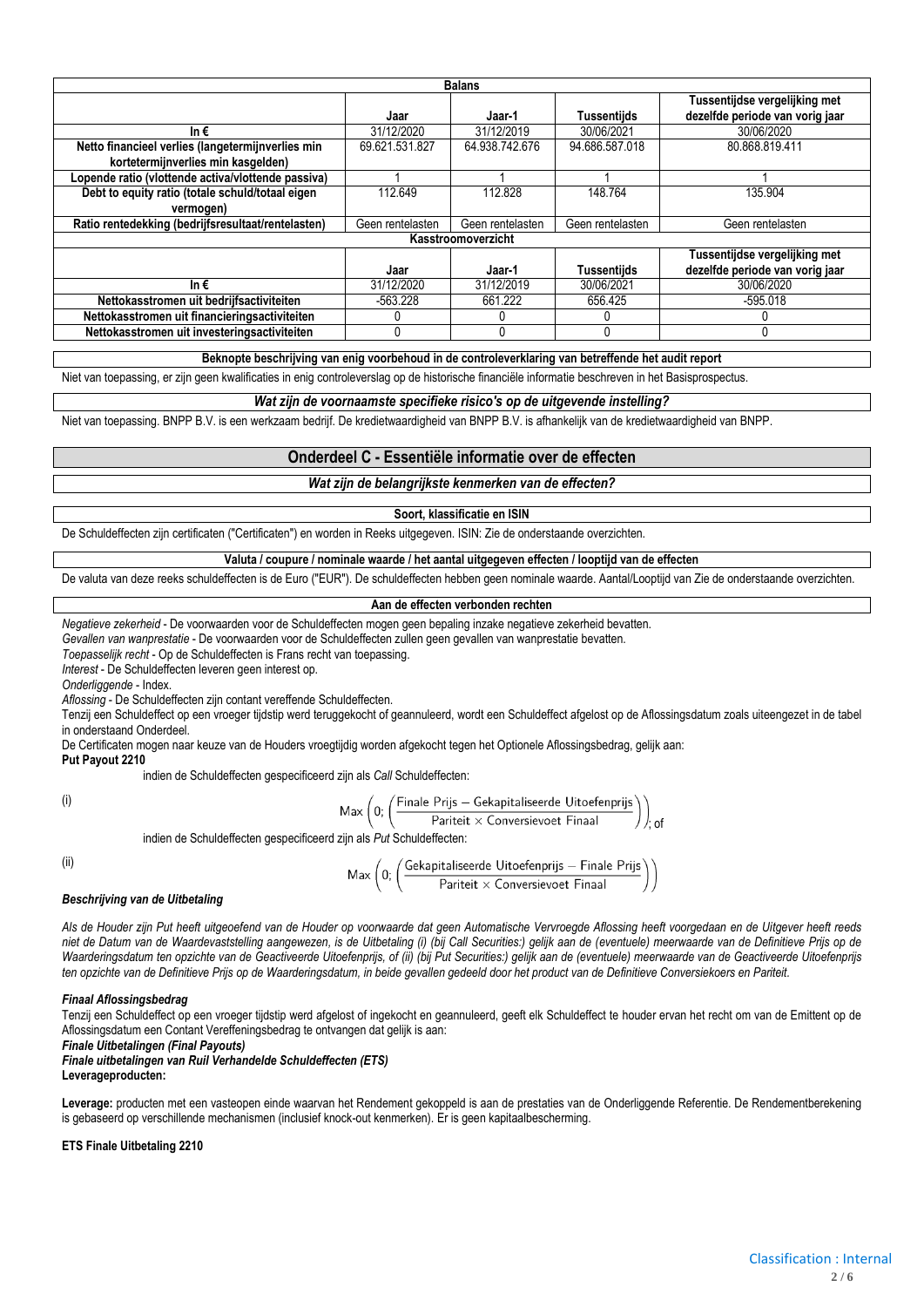indien de Schuldeffecten gespecificeerd zijn als *Call* Schuldeffecten:

(i)  $\mathsf{Max}\left(0;\left(\frac{\mathsf{Finale} \; \mathsf{Prijs} - \mathsf{Gekapitaliseerde \; \mathsf{Uitoefenprijs}}{\mathsf{Pariteit} \,\times \, \mathsf{Conversevoet \; \mathsf{Final}}}\right)\right)$ ; of

indien de Schuldeffecten gespecificeerd zijn als *Put* Schuldeffecten:

(ii)

$$
\mathsf{Max}\left(0;\left(\frac{\mathsf{Gekapitaliseerde Uitoefenprijs}-\mathsf{Finale Prijs}}{\mathsf{Pariteit}\times\mathsf{Conversevoet\,Final}}\right)\right)
$$

#### *Beschrijving van de Uitbetaling*

*De Uitbetaling zal gelijk zijn aan (i) In het geval van Call Schuldeffecten, het surplus (indien voorhanden) van de Finale Prijs op de Gekapitaliseerde Uitoefenprijs, of (i) In het geval van Put Schuldeffecten, het surplus (indien voorhanden) van de Gekapitaliseerde Uitoefenprijs op de Finale Prijs, telkens gedeeld door het product van de Conversievoet en Pariteit.*

#### *Automatische Vervroegde Aflossing*

Indien zich op een Automatische Vervroegde Aflossing Waarderingsdatum een Gebeurtenis van Automatische Vervroegde terugbetaling voordoet, zullen de Schuldeffecten vervroegd worden afgelost tegen het Bedrag van de vervroegde Terugkoop (indien aanwezig) op de Datum van de Automatische Vervroegde Aflossing.

Het Bedrag van de Automatische Vervroegde Aflossing zal een bedrag zijn gelijk aan:

**Automatische Vervroegde terugbetaling Uitbetaling 2210/2:**

0 (zero).

#### "**Bedrag van de Automatische Vervroegde terugbetaling**" betekent:

- *Met betrekking tot een Call Schuldeffect*: de Observatieprijs is lager of gelijk aan de toepasselijke Veiligheidsdrempel; of

- *Met betrekking tot een Put Schuldeffect*: de Observatieprijs is hoger dan of gelijk aan de toepasselijke Veiligheidsdrempel.

#### "**Datum van de Automatische Vervroegde terugbetaling**" betekent de datum vallende vier Werkdagen na de Waarderingsdatum.

*Belasting* - De houder dient alle belastingen, lasten en/of kosten te betalen die ontstaan door de vereffening van de Schuldeffecten en/of de levering of overdracht van het Verschuldigde. De Emittent zal van de bedragen of activa verschuldigd aan de Houders bepaalde belastingen en kosten aftrekken die niet eerder zijn afgetrokken van de bedragen of activa verschuldigd door de Houders, zoals de Berekeningsagent bepaalt dat ze toerekenbaar zijn aan de Schuldeffecten.

Betalingen zullen in elk geval onderworpen zijn aan (i) alle fiscale of andere wetten en regelgevingen die hierop van toepassing zijn op de plaats van betaling, (ii) enige inhouding of aftrek die vereist is volgens een overeenkomst beschreven in Sectie 1471(b) van de US Internal Revenue Code van 1986 (de "**Code**") of anderszins wordt opgelegd volgens Secties 1471 tot 1474 van de Code, enige regelgevingen of overeenkomsten daaronder, enige officiële interpretatie daarvan, of enige wet die een intergouvernementele aanpak hiervoor implementeert, en (iii) enige inhouding of aftrek vereist volgens Sectie 871 (m) van de code.

*Vergaderingen* - De voorwaarden van de Schuldeffecten zullen bepalingen bevatten voor het oproepen van vergaderingen van houders van dergelijke Schuldeffecten om te beraadslagen over aangelegenheden in hun algemeen belang. Krachtens deze bepalingen kunnen bepaalde omschreven meerderheidsbesluiten bindend zijn voor alle houders, met inbegrip van de houders die de relevante vergadering niet bijwoonden of daar geen stem uitbrachten en houders die een van de meerderheid afwijkende stem hebben uitgebracht.

*Vertegenwoordiging van Houders* - De Emittent heeft geen vertegenwoordiger van de Schuldeffectenhouders aangewezen.

#### **Achterstelling van de effecten**

De Schuldeffecten worden op ongedekte basis uitgegeven. Schuldeffecten uitgegeven op een ongedekte basis zijn niet-achtergestelde en ongedekte verplichtingen van de Emittent en zullen onderling in gelijke rang (*pari passu*) komen.

#### **Beperkingen van de vrije verhandelbaarheid van de effecten**

Er gelden geen beperkingen op de vrije overdraagbaarheid van de schuldeffecten.

#### **Dividend of uitkeringsbeleid**

Niet van toepassing.

#### *Waar zullen de effecten worden verhandeld?*

#### **Aanvraag tot toelating tot de handel**

Aanvraag wordt door de Emittent (of namens hem) uitgevoerd voor de verhandeling van de schuldeffecten op Euronext Access Paris.

*Is er aan de effecten een garantie verbonden?*

#### **Aard en de reikwijdte van de garantie**

De verplichtingen ingevolge de Garantie zijn een senior preferente verplichting (in de zin van Artikel L.613-30-3-I-3° van de Franse Code monétaire et financier) van BNPP en zullen van gelijke rang zijn (pari passu) ten opzichte van haar overige huidige en toekomstige senior preferente en ongedekte verplichtingen behoudens uitzonderingen die op grond van de Franse wet verplicht dienen te zijn. In geval van een bail-in van BNPP maar niet BNPP B.V., zullen de verplichtingen en/of bedragen die door BNPP ingevolge de garantie verschuldigd zijn, worden verminderd ter weerspiegeling van een dergelijke wijziging of vermindering als toegepast op de passiva van BNPP voortvloeiende uit de toepassing van een bail-in van BNPP door een betreffende toezichthouder (met inbegrip van een situatie waarbij de garantie zelf niet onderworpen is aan een dergelijke bail-in).

De Garantieverstekken staat onvoorwaardelijk en onherroepelijk garant voor elke Houder als om welke reden dan ook BNPP B.V. verschuldigde bedragen niet uitbetaalt of andere verplichtingen met betrekking tot Schuldeffecnten niet uitvoert op de datum aangegeven voor deze betaling of prestatie. De Garantieverstrekker zal, in overeenstemming met de Voorwaarden dat bedrag betalen in de valuta waarin dat bedrag verschuldigd is in direct beschikbare fondsen of, zoals het geval kan zijn, de prestaties van de betreffende verplichting uitvoeren of ervoor zorgen op de vervaldatum van deze prestatie.

#### **Beknopte beschrijving van de garant**

De Schuldeffecten zullen onvoorwaardelijk en onherroepelijk gegarandeerd zijn door BNP Paribas ("**BNPP**" of de "**Garantieverstrekker**") ingevolge een garantie naar Frans recht, gesloten door BNPP op of nabij 1 juli 2021 (de "**Garantie**"). Identificatiecode juridische entiteit (LEI): R0MUWSFPU8MPRO8K5P83. De Garant is in Frankrijk opgericht als een société anonyme naar Frans recht en is een bevoegde bank gevestigd te (75009) Parijs, Frankrijk, aan 16, boulevard des Italiens. De kredietbeoordeling van BNPP voor de lange termijn is A+ met een stabiele outlook (S&P Global Ratings Europe Limited), Aa3 met een stabiele outlook (Moody's Investors Service Ltd.), AA- met een stabiele outlook (Fitch Ratings Ireland Limited) (een rating voor de lange termijn die door Fitch Ratings Ireland Limited aan nietachtergestelde preferente schulden van BNPP is toegekend) en AA (laag) met een stabiele outlook (DBRS Rating GmbH) en de kredietbeoordeling van BNPP voor de korte termijn is A-1 (S&P Global Ratings Europe Limited), P-1 (Moody's Investors Service Ltd), F1+ (Fitch Ratings Ireland Limited) en R-1 (gemiddeld) (DBRS Rating GmbH).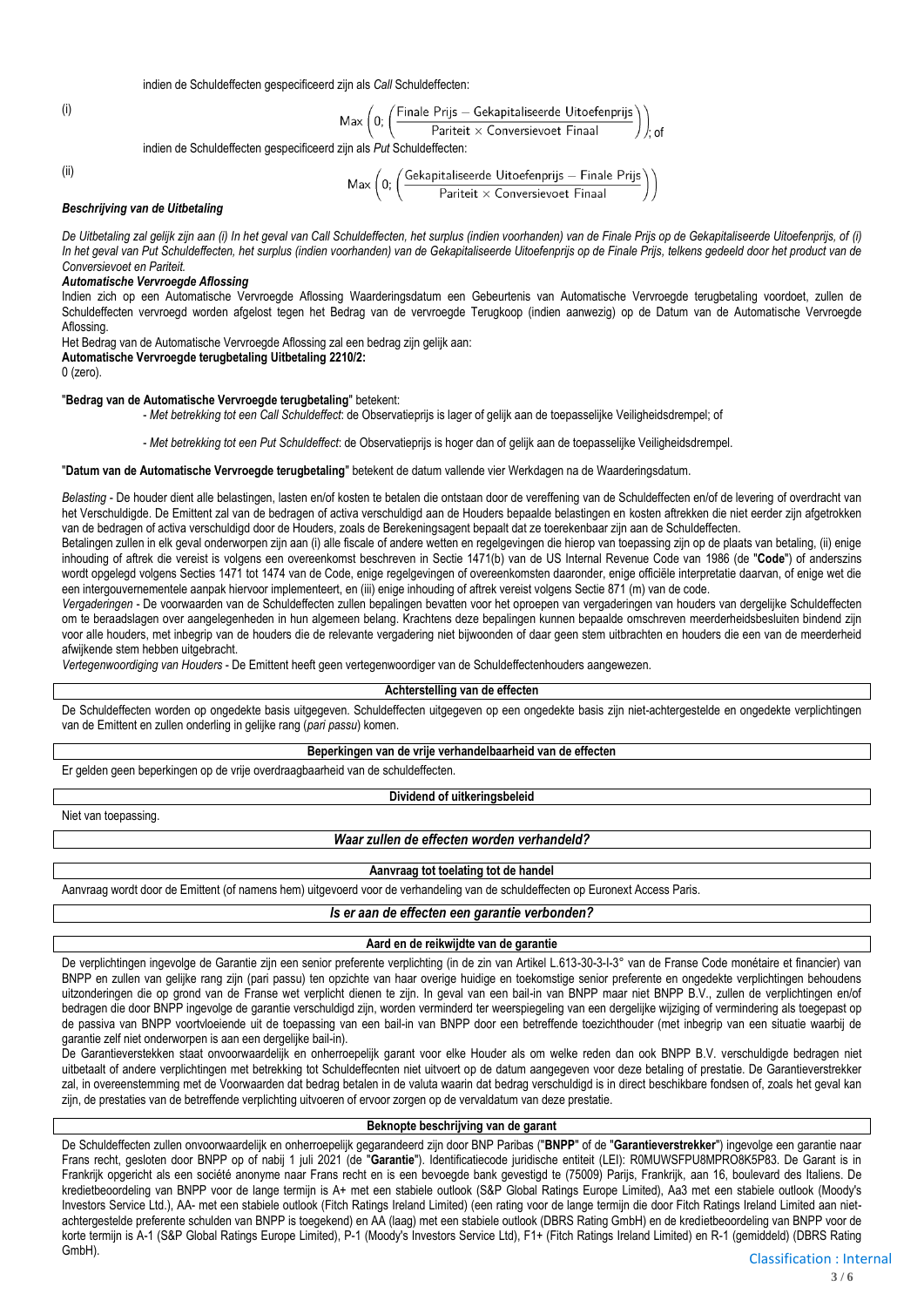BNPP is een Europese leider in het voorzien van bank- en financiële diensten en heeft vier binnenlandse markten in retail banking in Europa, namelijk in, Frankrijk, België, Italië en Luxemburg. BNP Paribas is actief in 66 landen en heeft bijna 190.000 werknemers, waarvan van bijna 150.000 in Europa. BNPP is de moedermaatschappij van de BNP Paribas Groep (samen de "**BNPP Groep**").

BNP Baribas bekleedt belangrijke posities in zijn twee belangrijke bedrijven:

- *Retail Banking en Diensten*, die omvatten:

*Thuismarkten*, bestaand uit: Frans Retail Bankieren (FRB), BNL banca commerciale (BNL bc), Italiaans retail bankieren, Belgisch Retail Bankieren (BRB), Andere activiteiten met betrekking tot Binnenlandse Markten, inclusief Luxemburgs Retail Bankieren (LRB);

*Internationale Financiële Diensten*, die omvatten: Europees-Mediterranees, BancWest, Persoonlijke Financiering, Verzekeringen, Vermogensbeheer;

- *Zakelijk en Institutioneel Bankieren* (CIB), wat omvat: Zakelijk Bankieren, Wereldwijde markten, Beveiligingsdiensten.

Per 30 juni 2021 warende belangrijkste aandeelhouders Société Fédérale de Participations et d'Investissement ("SFPI"), een public interest société anonyme (besloten vennootschap) die namens de Belgische overheid optreedt en die een belang van 7,70% in het aandelenkapitaal houdt, BlackRock Inc. dat 6% in het aandelenkapitaal houdt en het Groothertogdom Luxemburg, dat een belang van 1,0% in het aandelenkapitaal houdt.

**Essentiële financiële informatie die relevant is om het vermogen van de garant om aan zijn verplichtingen uit hoofde van de garantie te voldoen, te kunnen beoordelen**

| Winst- en verliesrekening              |            |            |            |             |                                                                     |  |  |  |  |
|----------------------------------------|------------|------------|------------|-------------|---------------------------------------------------------------------|--|--|--|--|
|                                        | Jaar       | Jaar-1     | Jaar-2     | Tussentiids | Tussentijdse vergelijking<br>met dezelfde periode van<br>vorig jaar |  |  |  |  |
| In miljoen $\epsilon$                  | 31/12/2020 | 31/12/2019 | 31/12/2018 | 30/09/2021  | 30/09/2020                                                          |  |  |  |  |
| Netto renteopbrengst                   | 21.312     | 21.127     | 21.062     | n.a         | n.a                                                                 |  |  |  |  |
| Netto-opbrengsten uit provisies en     | 9.862      | 9.365      | 9.207      | n.a         | n.a                                                                 |  |  |  |  |
| commissies                             |            |            |            |             |                                                                     |  |  |  |  |
| Nettowinst uit financiële middelen     | 7.146      | 7.464      | 6.118      | n.a         | n.a                                                                 |  |  |  |  |
| Inkomsten                              | 44.275     | 44.597     | 42.516     | 35.003      | 33.448                                                              |  |  |  |  |
| <b>Risicokosten</b>                    | $-5.717$   | $-3.203$   | $-2.764$   | $-2.415$    | $-4.118$                                                            |  |  |  |  |
| Bedrijfsopbrengsten                    | 8.364      | 10.057     | 9.169      | 9.407       | 6.698                                                               |  |  |  |  |
| Netto-inkomsten toewijsbaar aan        | 7.067      | 8.173      | 7.526      | 7.182       | 5.475                                                               |  |  |  |  |
| aandeelhouders                         |            |            |            |             |                                                                     |  |  |  |  |
| Opbrengst per aandeel (in $\epsilon$ ) | 5,31       | 6,21       | 5,73       | 5,49        | 4.12                                                                |  |  |  |  |
| <b>Dalane</b>                          |            |            |            |             |                                                                     |  |  |  |  |

|                                     |            | раннэ      |            |             |                                                       |
|-------------------------------------|------------|------------|------------|-------------|-------------------------------------------------------|
|                                     |            |            |            |             | Tussentijdse vergelijking<br>met dezelfde periode van |
|                                     | Jaar       | Jaar-1     | Jaar-2     | Tussentiids | vorig jaar                                            |
| In miljoen €                        | 31/12/2020 | 31/12/2019 | 31/12/2018 | 30/092021   | 30/09/2020                                            |
| Totale activa                       | 2.488.491  | 2.164.713  | 2.040.836  | 2.725.667   | 2.595.498                                             |
| <b>Schuldbrieven</b>                | 212.351    | 221.336    | 206.359    | 238.202     | 224.785                                               |
| Waarvan middellangetermijn Senior   | 82.086*    | 88.466*    | 88.381*    | n.a         | n.a                                                   |
| Preferred                           |            |            |            |             |                                                       |
| Achtergestelde schulden             | 23.325     | 20.896     | 18.414     | n.a         | n.a                                                   |
| Leningen en vorderingen van klanten | 809.533    | 805.777    | 765.871    | 835.693     | 811.409                                               |
| (netto)                             |            |            |            |             |                                                       |
| Deposito's van klanten              | 940.991    | 834.667    | 796.548    | 1.022.323   | 966.257                                               |
| Aandeelhouderskapitaal              | 112.799    | 107.453    | 101.467    | 116.169     | 111.786                                               |
| (Groepsaandeel)                     |            |            |            |             |                                                       |
| Dubieuze leningen/ bruto uitstaande | 2.1%       | 2,2%       | 2,6%       | 2%          | 2,2%                                                  |
| schuldvorderingen**                 |            |            |            |             |                                                       |
| Kernkapitaal Tier 1 (CET1) Ratio    | 12,8%      | 12,1%      | 11,8%      | 13%         | 12,6%                                                 |
| <b>Totale Kapitaal Ratio</b>        | 16,4%      | 15,5%      | 15%        | 16,6%       | 16,3%                                                 |
| Leverage Ratio***                   | 4,9%       | 4,6%       | 4,5%       | 3,9%        | 4,4%                                                  |

(\*) Regelgevend toepassingsgebied

(\*\*) Onvolwaardige leningen (stage 3) aan klanten en kredietinstellingen, zonder kredietwaarborg, zowel op als buiten de balans, inclusief schuldbrieven gewaardeerd tegen afschrijvingskosten of tegen de reële waarde via het aandelenkapitaal gerapporteerd op bruto uitstaande leningen aan klanten en kredietinstellingen, zowel op als buiten de balans, inclusief schuldbrieven gewaardeerd tegen afschrijvingskosten of tegen de reële waarde van aandelenkapitaal (exclusief verzekering).

(\*\*\*) Rekening houdend met de tijdelijke vrijstelling in verband met deposito's bij centrale banken van Eurosystem (berekend overeenkomstig Verordening (EU) nr. 2020/873, artikel 500b). Zonder dit effect bedraagt dit 4,4% per 31-12-20.

#### **Meest materiële risicofactoren eigen aan de garant**

**1.** Een substantiële toename van nieuwe provisies of een leemte in het niveau van eerder geboekte provisies, blootgesteld aan kredietrisico en tegenpartijrisico, kan van negatieve invloed zijn op de resultaten van operaties en de financiële situatie van BNP Paribas Group.

**2.** Een onderbreking van of inbreuk op de informatiesystemen van BNP Paribas Group kan resulteren in substantieel verlies van klantinformatie, schade toebrengen aan de reputatie van BNP Paribas Group en tot financieel verlies leiden.

**3.** BNP Paribas Group kan significante verliezen lijden op haar handels- en investeringsactiviteiten als gevolg van marktfluctuaties en volatiliteit.

**4.** Aanpassingen aan de boekwaarde van de aandelen- en derivatenportefeuilles van de BNP Paribas Group en de eigen schulden van BNP Paribas Group kunnen van negatieve invloed zijn op het netto-inkomen en het vermogen van de aandeelhouders.

**5.** De toegang van BNP Paribas Group tot financiering en financieringskosten kunnen negatief beïnvloed worden door een herhaling van financiële crises, die op haar beurt de economische omstandigheden verslechteren, en verdere ratingverlagingen, toenames in kredietspreidingen of andere factoren teweeg kunnen brengen.

**6.** Ongunstige economische en financiële omstandigheden hebben in het verleden impact gehad op BNP Paribas Group en de markten waarin zij opereert, en dit kan zich opnieuw voordoen.

**7.** Wetten en richtlijnen die in de afgelopen jaren zijn aangenomen, voornamelijk als antwoord op de wereldwijde financiële crisis, alsmede nieuwe wetsvoorstellen, kunnen een significante materiële impact hebben op BNP Paribas Group en de financiële en economische omgeving waarin zij actief is.

**8.** BNP Paribas Group kan substantiële boetes opgelegd krijgen en andere administratieve en strafrechtelijke sancties voor niet-naleving van geldende wetten en richtlijnen en kan ook verlies leiden bij gerelateerde (of niet-gerelateerde) rechtszaken met private partijen.

**9.** Epidemieën en pandemieën, waaronder de huidige coronapandemie (COVID-19) en de economische gevolgen ervan, kunnen van negatieve invloed zijn op de activiteiten, operaties, resultaten en financiële situatie van de Groep.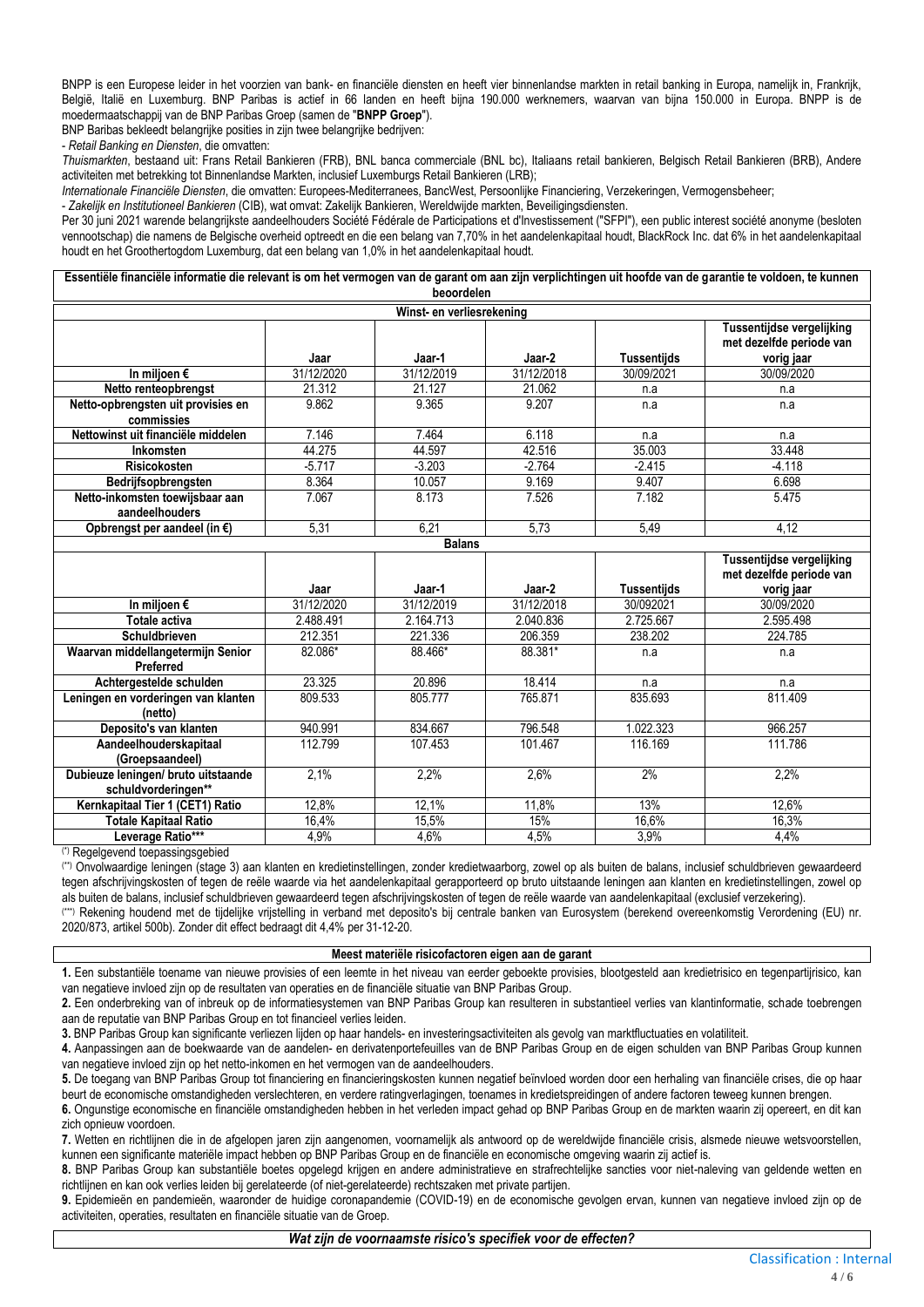### Ook aan de Certificaten zijn risico's verbonden, waaronder:

#### **1. Risico met betrekking tot de structuur van de Effecten:**

#### Leverage-producten:

Beleggers lopen het risico hun belegging geheel of gedeeltelijk te verliezen. Het rendement op de Effecten is afhankelijk van de prestaties van de Onderliggende Referentiewaarde(n) en de toepassing van automatische vervroegde aflossing skenmerken. Tevens kan het rendement afhangen van andere marktfactoren, zoals rentevoet, de impliciete volatiliteit van de Onderliggende Referentiewaarde(n) en de tijd die resteert tot aflossing. Open End Certificaten en OET Certificaten kennen geen vooraf vastgestelde looptijd en kunnen op elke, door de te goeder trouw en op zakelijk redelijke wijze handelende Emittent, vastgestelde datum worden afgelost, en een belegging in dergelijke Open End Certificaten en OET Certificaten brengt extra risico's met zich mee ten opzichte van andere Certificaten, gezien het feit dat de aflossingsdatum niet door de belegger kan worden bepaald;

#### **2. Risico met betrekking tot de Onderliggende referentie en haar Disruptie en Correcties:**

Index Trackers zijn verbonden aan de prestaties van een onderliggende index (een "Index"), die kan bestaan uit verschillende financiële activa, zoals obligaties, aandelen, valutakoersen, of onroerendgoedprijzen, of kunnen betrekking hebben op een mix van vermogenscategorieën. Beleggers in Index Trackers worden geconfronteerd met de risico's van een uitgebreidere reeks omstandigheden, dit betekent dat de onderliggende activa van de Index niet presteren zoals verwacht, vergeleken met een investering in conventionele schuldbrieven. Dientengevolge is het aannemelijker dat het rendement van een belegging in Index Trackers ongunstig wordt beïnvloed dan een investering in conventionele schuldbrieven: blootstelling aan een of meer indices, aanpassingsgebeurtenissen en verstoring van de markt of het niet opengaan van een beurs, hetgeen van nadelige invloed kan zijn op de waarde en liquiditeit van de Effecten en dat de Emittent geen informatie na uitgifte ten aanzien van de Onderliggende Referentiewaarde verstrekt.

#### **3. Risico's met betrekking tot de handelsmarkten van de Effecten:**

**Factoren die van invloed zijn op de waarde en beurskoers van Effecten:** De beurswaarde van de Effecten kan door diverse factoren worden beïnvloed, waaronder de betrokken prijs, de waarde of het niveau van de Onderliggende Referentie(s), de resterende looptijd tot aan de afgesproken aflossingsdatum van de Effecten, de huidige of geïmpliceerde volatiliteit behorend bij de Onderliggende Referentie(s), en het correlatiecoëfficiënt van de betrokken Onderliggende Referentie(s). De kans dat de waarde en de beurskoers van de Effecten zullen fluctueren (ofwel positief, ofwel negatief), is afhankelijk van een aantal factoren, die beleggers zorgvuldig moeten afwegen alvorens over te gaan op de aankoop of verkoop van Effecten.

#### **4. Juridische risico's:**

*Vergaderingen* - De voorwaarden van de Schuldeffecten zullen bepalingen bevatten voor het oproepen van vergaderingen van houders van dergelijke Schuldeffecten om te beraadslagen over aangelegenheden in hun algemeen belang. Krachtens deze bepalingen kunnen bepaalde omschreven meerderheidsbesluiten bindend zijn voor alle houders, met inbegrip van de houders die de relevante vergadering niet bijwoonden of daar geen stem uitbrachten en houders die een van de meerderheid afwijkende stem hebben uitgebracht.

**Onderdeel D - Essentiële informatie over de aanbieding van effecten aan het publiek en/of de toelating tot de handel op een gereglementeerde markt**

*Volgens welke voorwaarden en welk tijdschema kan ik in dit effect beleggen?*

**Algemene voorwaarden en het verwachte tijdschema van de aanbieding**

De Schuldeffecten worden voltekend door BNP Paribas Arbitrage S.N.C. als Manager op 7 januari 2022. Door de Emittent (of in zijn naam) werd een aanvraag ingediend tot toelating van de Schuldeffecten tot de verhandeling op Euronext Access Paris. Deze uitgifte van Effecten wordt aangeboden in een Niet-vrijgesteld Aanbod in Frankrijk en België.

**Een raming van de totale kosten van de uitgifte en/of aanbieding, met inbegrip van de geraamde kosten die door de uitgevende instelling of de aanbieder aan de belegger worden doorberekend**

Er worden geen kosten door de Emittent aan de belegger berekend.

*Wie is de aanbieder en/of de aanvrager van de toelating tot de handel?*

**Beknopte beschrijving van de aanbieder**

BNP Paribas Warrants & Certificats, 20 boulevard des Italiens 75009 Parijs Frankrijk, +(33)(0) 800 235 000. Identificatiecode juridische entiteit (LEI): R0MUWSFPU8MPRO8K5P83.

De Aanbieder is in Frankrijk opgericht als een société anonyme naar Frans recht.

#### *Waarom wordt dit prospectus opgesteld?*

#### **Gebruik en geraamde nettobedrag van de opbrengsten**

De netto-opbrengsten van de uitgifte van de Effecten zullen worden toegevoegd aan de algemene middelen van de Emittent. Deze opbrengsten kunnen worden aangewend om posities in opties of futurescontracten of andere hedginginstrumenten aan te houden. Geschatte netto-opbrengsten: EUR 84.400.

**Overeenkomst tot overneming met plaatsingsgarantie**

#### Niet van toepassing.

#### **Meest materiële belangenconflicten die betrekking hebben op het aanbod of de toelating tot de handel**

Managers en de aan hen verbonden partijen kunnen zich ook reeds bezighouden, en zich in de toekomst bezig gaan houden, met transacties op het gebied van investment banking en/of commercial banking met (en kunnen andere diensten verrichten voor) de Emittent en de Garant en de aan hen verbonden partijen in de gewone bedrijfsuitoefening.

Verscheidene entiteiten binnen de BNPP Groep (met inbegrip van de Emittent en de garantieverstrekker) en Verbonden Ondernemingen vervullen verschillende functies in verband met de Schuldeffecten, met inbegrip van de Emittent van de Schuldeffecten en de Berekeningsagent van de Schuldeffecten, en kunnen ook betrokken worden in handelsactiviteiten (met inbegrip van hedging-activiteiten) met betrekking tot de Onderliggende en andere instrumenten of derivate producten die gebaseerd zijn op of gerelateerd zijn aan de Onderliggende, wat aanleiding kan geven tot mogelijke belangenconflicten.

BNP Paribas Arbitrage SNC, die optreedt als Manager en Berekeningsagent is een Verbonden Ondernemingen van de Emittent en de Garantieverstrekker en er kan mogelijke belangenverstrengeling bestaan tussen hem en de houders van de Schuldeffecten, inclusief met betrekking tot bepaalde bepalingen en beoordelingen die de Berekeningsagent moet uitvoeren. Het economische belang van de Emittent en van BNP Paribas Arbitrage SNC als Manager en Berekeningsagent zijn mogelijk ongunstig voor de belangen van de Houders als belegger in de Schuldeffecten.

Anders dan hiervoor vermeld, voor zover de Emittent weet, heeft geen persoon die betrokken is bij de uitgifte van de Effecten een wezenlijk belang in de aanbieding, waaronder begrepen tegenstrijdige belangen.